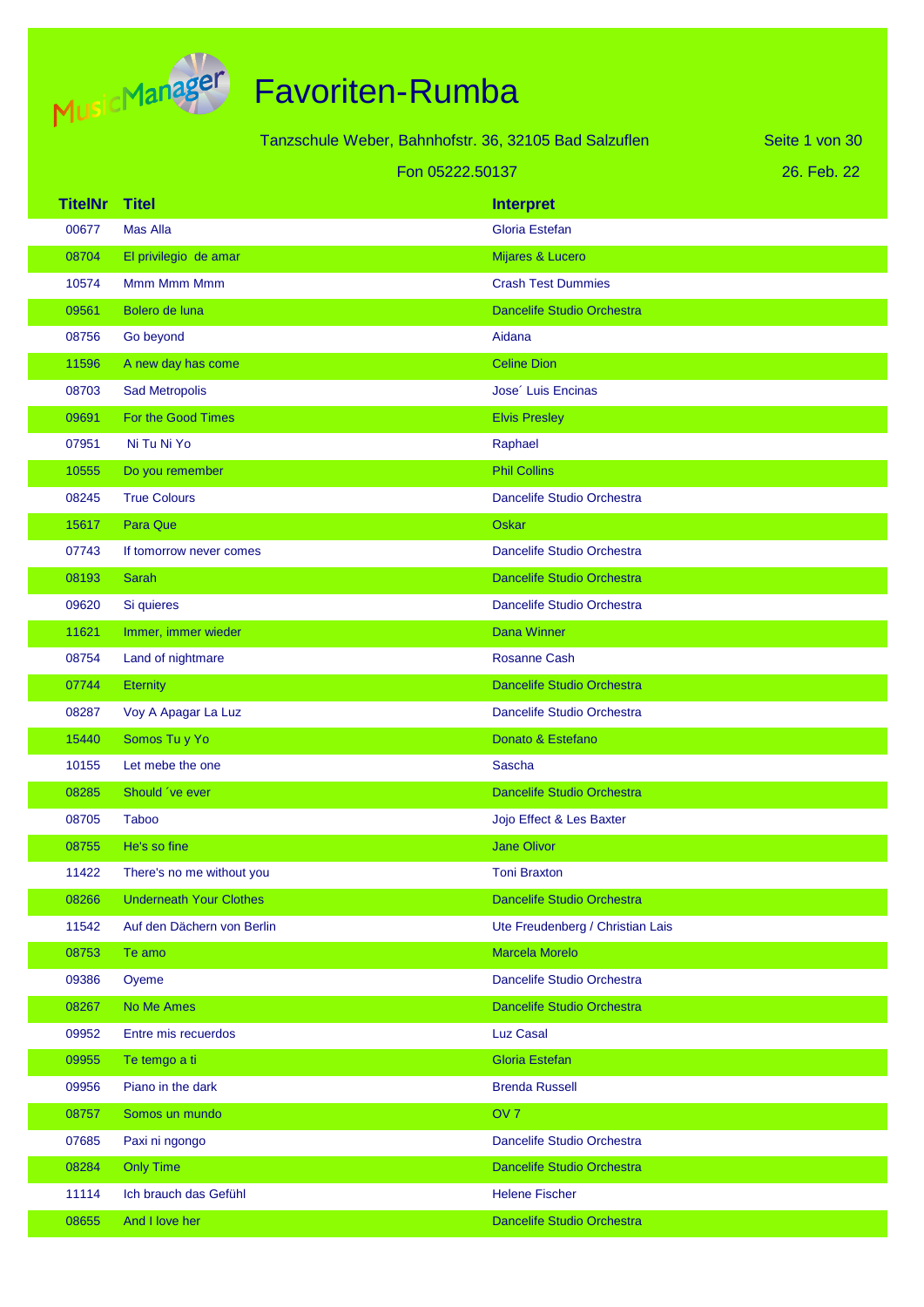

|                |                                | Tanzschule Weber, Bahnhofstr. 36, 32105 Bad Salzuflen | Seite 2 von 30 |
|----------------|--------------------------------|-------------------------------------------------------|----------------|
|                |                                | Fon 05222.50137                                       | 26. Feb. 22    |
| <b>TitelNr</b> | <b>Titel</b>                   | <b>Interpret</b>                                      |                |
| 09588          | Caprichosa                     | Dancelife Studio Orchestra                            |                |
| 09068          | Shape of my heart              | Tony Evans & His Orchestra                            |                |
| 09379          | El Privilegio de amar          | Dancelife Studio Orchestra                            |                |
| 13297          | Rain                           | Madonna                                               |                |
| 07627          | <b>Warwick Avenue</b>          | Orchestra Alec Medina                                 |                |
| 10434          | Encadenados                    | Angela Carrasco                                       |                |
| 08376          | Reach                          | Dancelife Studio Orchestra                            |                |
| 08192          | Aicha                          | <b>Dancelife Studio Orchestra</b>                     |                |
| 07934          | <b>Promesas</b>                | <b>Alejandro Fernandes</b>                            |                |
| 09560          | <b>Besame</b>                  | <b>Dancelife Studio Orchestra</b>                     |                |
| 09067          | My heart will go on            | Tony Evans & His Orchestra                            |                |
| 08752          | Quiero pecar en ti             | <b>Azucar Moreno</b>                                  |                |
| 09377          | Si tu supieras                 | Dancelife Studio Orchestra                            |                |
| 11257          | Soy un nenufar solitario       | verschiedene Interpreten                              |                |
| 08702          | Nunca teengane                 | <b>Carlo Baute</b>                                    |                |
| 07954          | Pena                           | <b>Federico Aubele</b>                                |                |
| 08103          | Muimbo ua sabalu               | Dancelife Studio Orchestra                            |                |
| 09398          | Quererto a ti                  | <b>Dancelife Studio Orchestra</b>                     |                |
| 11256          | Better be home soon            | verschiedene Interpreten                              |                |
| 08096          | Mariposa Tracionera            | Arde el Cielo                                         |                |
| 07952          | Tu Mi Delirio                  | Afro Cuban Jazz Project                               |                |
| 08177          | Dejar de pensar en ti          | lolita                                                |                |
| 10922          | Cruz de Navajas                | verschiedene Interpreten                              |                |
| 10309          | <b>Somos</b>                   | <b>Eydie Gorme</b>                                    |                |
| 07704          | I belong to you                | Dancelife Studio Orchestra                            |                |
| 10921          | Solo por tu amor               | verschiedene Interpreten                              |                |
| 08104          | Enhorabuena                    | Dancelife Studio Orchestra                            |                |
| 07755          | Lo mejor de tu vida            | Dancelife Studio Orchestra                            |                |
| 10185          | All I have to give             | <b>Backstreet Boys</b>                                |                |
| 15359          | Love Will Keep Us Alive        | <b>DJ Rico Latino</b>                                 |                |
| 07745          | Could I have this kiss forever | Dancelife Studio Orchestra                            |                |
| 09454          | <b>Tres palabras</b>           | Dancelife Studio Orchestra                            |                |
| 11255          | El Mejor bolero                | verschiedene Interpreten                              |                |
| 11345          | Now that the love's gone       | <b>Juan Camus</b>                                     |                |
| 11258          | El tiempo passa my lento       | verschiedene Interpreten                              |                |
| 09249          | This is it                     | <b>Tribute Allstars</b>                               |                |
| 08378          | Ven ami                        | Dancelife Studio Orchestra                            |                |
| 07869          | Somos novios                   | Eva Cortez + Fabio Perelta                            |                |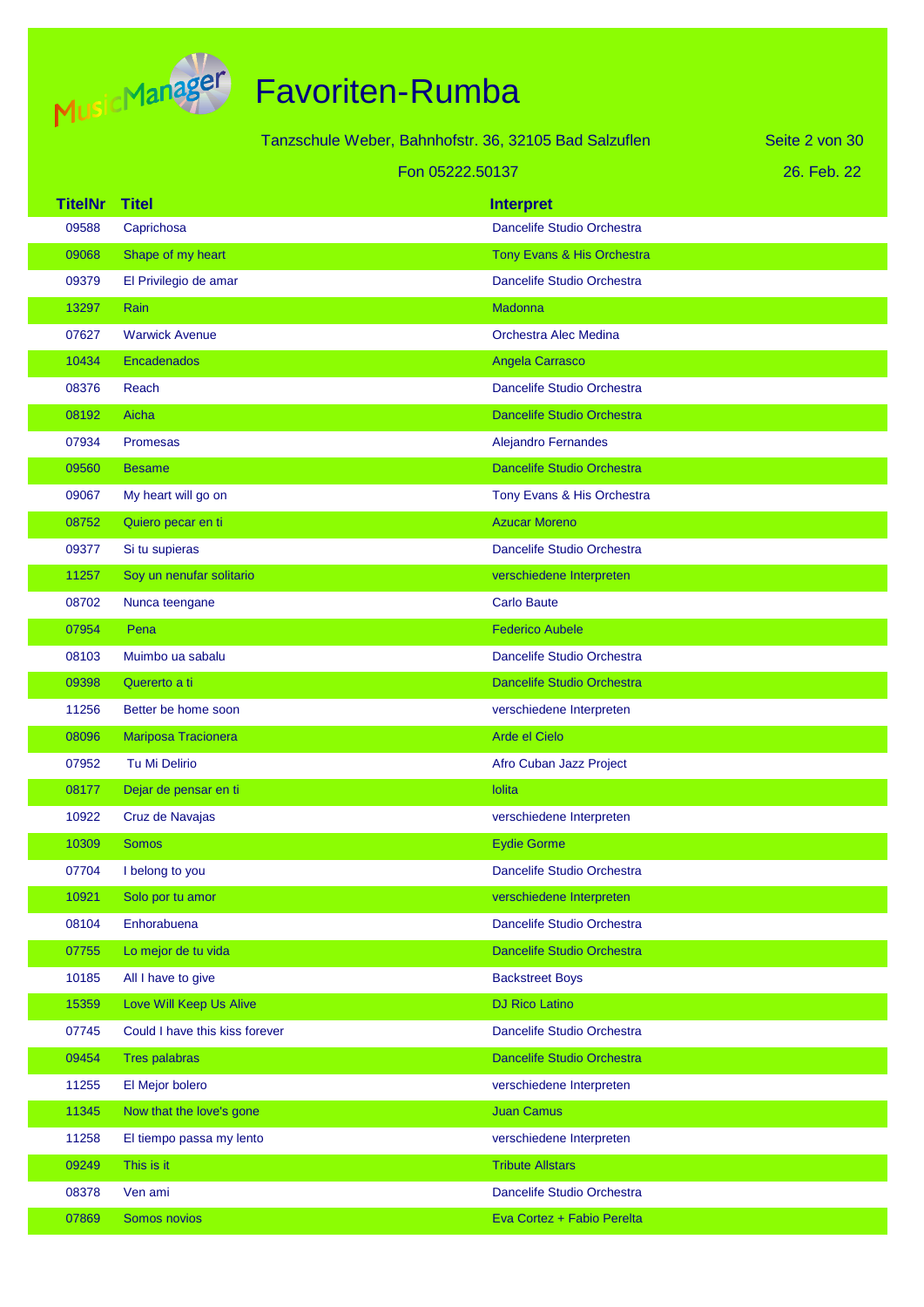

| Tanzschule Weber, Bahnhofstr. 36, 32105 Bad Salzuflen |                                 |  | Seite 3 von 30                    |  |
|-------------------------------------------------------|---------------------------------|--|-----------------------------------|--|
|                                                       | Fon 05222.50137                 |  | 26. Feb. 22                       |  |
| <b>TitelNr</b>                                        | <b>Titel</b>                    |  | <b>Interpret</b>                  |  |
| 08750                                                 | Llorar por dentro               |  | Christian                         |  |
| 11262                                                 | Jardin d'hiver                  |  | verschiedene Interpreten          |  |
| 07871                                                 | California dreaming             |  | Jose' Feliciano                   |  |
| 08286                                                 | No se Porgue Te Quiero          |  | <b>Dancelife Studio Orchestra</b> |  |
| 07756                                                 | Ni tu mundo ni mi mundo         |  | Dancelife Studio Orchestra        |  |
| 08510                                                 | La Barca                        |  | <b>Luis Miguel</b>                |  |
| 11261                                                 | Llanto de luna                  |  | verschiedene Interpreten          |  |
| 09380                                                 | Yo naci para amarte             |  | <b>Dancelife Studio Orchestra</b> |  |
| 11805                                                 | How deep is your love           |  | <b>Take That</b>                  |  |
| 08265                                                 | <b>Escondidos</b>               |  | <b>Dancelife Studio Orchestra</b> |  |
| 08180                                                 | Ya no vale la pena              |  | ricardo montaner                  |  |
| 08946                                                 | <b>Dolores dulces</b>           |  | <b>Casa Musica</b>                |  |
| 08181                                                 | The look of love                |  | Asheni                            |  |
| 10572                                                 | How deep is your love           |  | Portrait                          |  |
| 07829                                                 | La nave del olvido              |  | Dancelife Studio Orchestra        |  |
| 08944                                                 | Enhorabuena                     |  | <b>Casa Musica</b>                |  |
| 09457                                                 | Perhaps                         |  | Dancelife Studio Orchestra        |  |
| 11263                                                 | Whatcha gonna do                |  | verschiedene Interpreten          |  |
| 08179                                                 | Fly me to the moon              |  | Agnetha Fältskog                  |  |
| 09456                                                 | <b>Aquellos Ojos Verde</b>      |  | <b>Dancelife Studio Orchestra</b> |  |
| 09954                                                 | Siques conmogo                  |  | <b>Calos Ponce</b>                |  |
| 08109                                                 | Nadie me ama                    |  | <b>Dancelife Studio Orchestra</b> |  |
| 07955                                                 | <b>Melanie's Rumba</b>          |  | <b>Thomas Bevans</b>              |  |
| 09378                                                 | Te amo                          |  | <b>Dancelife Studio Orchestra</b> |  |
| 07935                                                 | Mi Confesion                    |  | <b>Federico Martoro</b>           |  |
| 07746                                                 | Te veo venir soledad            |  | Dancelife Studio Orchestra        |  |
| 08108                                                 | Despues de decir adios          |  | Dancelife Studio Orchestra        |  |
| 07742                                                 | I'm not a girl, not yet a woman |  | Dancelife Studio Orchestra        |  |
| 11331                                                 | All at once                     |  | <b>Klaus Hallen</b>               |  |
| 09568                                                 | Te amo                          |  | Dancelife Studio Orchestra        |  |
| 09407                                                 | Esperame con café quijano       |  | Dancelife Studio Orchestra        |  |
| 09250                                                 | Where do I begin                |  | Transmode feat. Gisella Monoz     |  |
| 09606                                                 | Chan-chan                       |  | Dancelife Studio Orchestra        |  |
| 08105                                                 | Solamente una vez               |  | Dancelife Studio Orchestra        |  |
| 10923                                                 | Sera                            |  | verschiedene Interpreten          |  |
| 09559                                                 | <b>Sera</b>                     |  | Dancelife Studio Orchestra        |  |
| 09397                                                 | La violetera                    |  | Dancelife Studio Orchestra        |  |
| 12872                                                 | Mariposa traicionera            |  | Maná                              |  |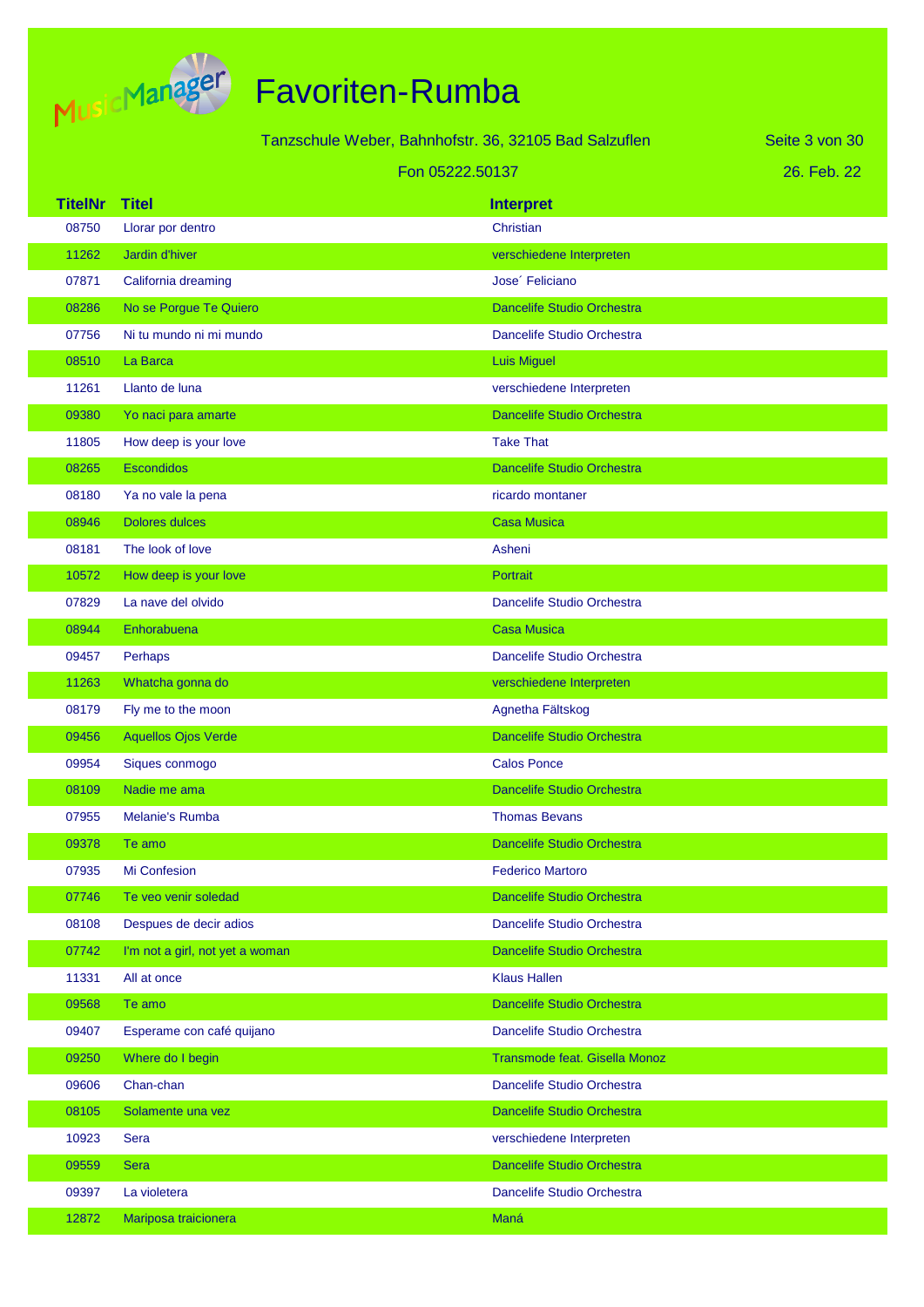

| Tanzschule Weber, Bahnhofstr. 36, 32105 Bad Salzuflen |                                   |                                   | Seite 4 von 30 |
|-------------------------------------------------------|-----------------------------------|-----------------------------------|----------------|
|                                                       | Fon 05222.50137                   |                                   | 26. Feb. 22    |
| <b>TitelNr</b>                                        | <b>Titel</b>                      | <b>Interpret</b>                  |                |
| 09298                                                 | Colours of the wind               | Dancelife Studio Orchestra        |                |
| 11259                                                 | Lloro                             | verschiedene Interpreten          |                |
| 08110                                                 | Este inmenso amor                 | Dancelife Studio Orchestra        |                |
| 07693                                                 | Colors of the wind                | <b>Dancelife Studio Orchestra</b> |                |
| 07790                                                 | Somewhere somebody                | Orchestra Alec Medina             |                |
| 14507                                                 | <b>Just Another Woman In Love</b> | <b>Anne Murray</b>                |                |
| 07731                                                 | I still haven't found             | Dancelife Studio Orchestra        |                |
| 07687                                                 | Woman to man                      | Dancelife Studio Orchestra        |                |
| 15393                                                 | Halo                              | Beyonce - Dj - Ice                |                |
| 07757                                                 | En mi soledad                     | <b>Dancelife Studio Orchestra</b> |                |
| 12216                                                 | Airport                           | Udo Lindenberg                    |                |
| 08240                                                 | Licia                             | Dancelife Studio Orchestra        |                |
| 12393                                                 | Something stupid                  | Michael Bublé                     |                |
| 13831                                                 | Du Bist Mein Weg                  | <b>Tuesdays</b>                   |                |
| 07730                                                 | If you're gonna leave             | Dancelife Studio Orchestra        |                |
| 07872                                                 | Fuego, Alma y Paz                 | <b>Salsa Celtica</b>              |                |
| 05314                                                 | Words                             | <b>Boyzone</b>                    |                |
| 07870                                                 | Learn to be lonely                | <b>Lizz Hollis</b>                |                |
| 08942                                                 | <b>Esperare</b>                   | <b>Casa Musica</b>                |                |
| 15033                                                 | Nobody Wants to Be Lonely         | <b>Ricky Martin</b>               |                |
| 08943                                                 | Yo naci para amarte               | <b>Casa Musica</b>                |                |
| 12767                                                 | Pene                              | <b>Federico Aubele</b>            |                |
| 08945                                                 | Vueiveme a querer                 | <b>Casa Musica</b>                |                |
| 15150                                                 | One Call Away                     | <b>Charlie Puth</b>               |                |
| 15465                                                 | I Don't Believe You               | Pink                              |                |
| 01161                                                 | N'oubliez Jamais                  | <b>Joe Cocker</b>                 |                |
| 08590                                                 | Quiero                            | Dancelife Studio Orchestra        |                |
| 15084                                                 | Antologia                         | <b>Shakira</b>                    |                |
| 08239                                                 | Mis Noches sin Ti                 | Dancelife Studio Orchestra        |                |
| 12570                                                 | The last unicorn                  | America                           |                |
| 09193                                                 | Todas las mananas                 | <b>Roberto Carlos</b>             |                |
| 15175                                                 | My Love For You                   | <b>Anne Becker</b>                |                |
| 14049                                                 | Yo Te Voy A Amar                  | N'sync                            |                |
| 14387                                                 | El Reloj                          | <b>IL Volo</b>                    |                |
| 08939                                                 | Treinta y tres anos               | <b>Casa Musica</b>                |                |
| 14510                                                 | Married But Not To Each Other     | <b>Barbara Mandrell</b>           |                |
| 09399                                                 | <b>Burn</b>                       | Dancelife Studio Orchestra        |                |
| 15016                                                 | Somethin' Stupid                  | <b>Robbie Williams</b>            |                |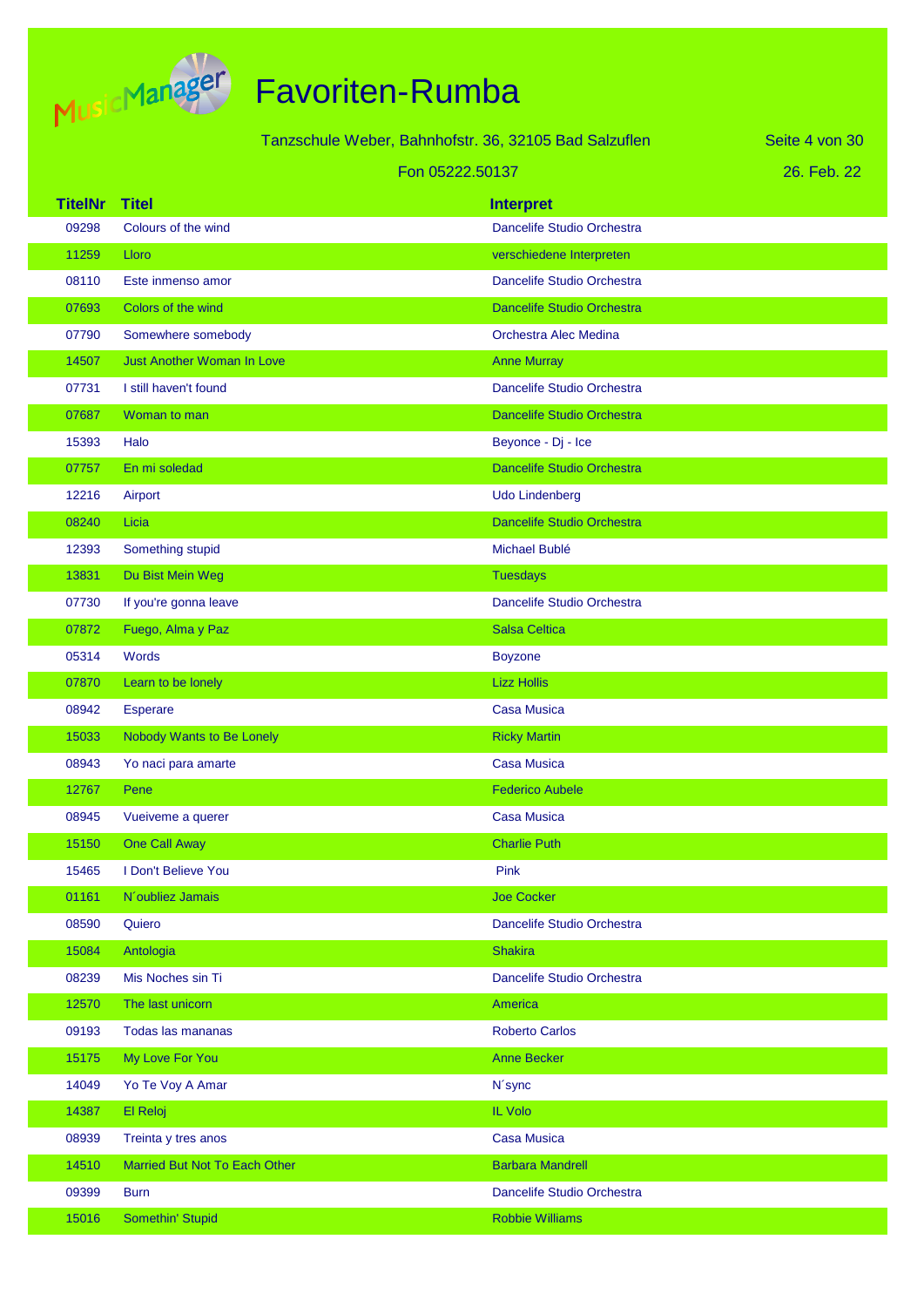

| Tanzschule Weber, Bahnhofstr. 36, 32105 Bad Salzuflen<br>Seite 5 von 30 |                                 |                                     |             |
|-------------------------------------------------------------------------|---------------------------------|-------------------------------------|-------------|
| Fon 05222.50137                                                         |                                 |                                     | 26. Feb. 22 |
| <b>TitelNr</b>                                                          | <b>Titel</b>                    | <b>Interpret</b>                    |             |
| 08940                                                                   | Este inmenso amor               | <b>Casa Musica</b>                  |             |
| 13296                                                                   | <b>You'll See</b>               | Madonna                             |             |
| 09587                                                                   | Indestructible                  | Dancelife Studio Orchestra          |             |
| 02493                                                                   | No matter what                  | <b>Boyzone</b>                      |             |
| 14640                                                                   | Somewhere Over The Rainbow      | Orquesta Alec Medina                |             |
| 07699                                                                   | <b>Hurt</b>                     | <b>Dancelife Studio Orchestra</b>   |             |
| 09196                                                                   | Dime unas cosas bonitas         | <b>Roberto Carlos</b>               |             |
| 15458                                                                   | Dance With My Father            | <b>Luther Vandross</b>              |             |
| 15153                                                                   | Liberian Girl (Opening 25 Sek.) | Michael Jackson                     |             |
| 15391                                                                   | Wake Me Up When September Ends  | <b>Sabrina</b>                      |             |
| 15357                                                                   | Some Kind Of Wonderful          | <b>DJ Rico Latino</b>               |             |
| 14606                                                                   | <b>Skyfall</b>                  | <b>Orchestra Alec Medina</b>        |             |
| 09303                                                                   | Where do I begin                | Dancelife Studio Orchestra          |             |
| 13122                                                                   | <b>Sento</b>                    | <b>Nevio</b>                        |             |
| 15454                                                                   | <b>Secret Love Song</b>         | <b>Little Mix</b>                   |             |
| 15434                                                                   | And that's what hurts           | <b>Hall and Oates</b>               |             |
| 08941                                                                   | Verdad amarga                   | <b>Casa Musica</b>                  |             |
| 15353                                                                   | Historia De Un Amor             | <b>Olivato Dancesport Orchestra</b> |             |
| 15165                                                                   | Do You Know                     | <b>Jonathan Eicker</b>              |             |
| 14400                                                                   | Historia De Un Amor             | <b>IL Volo</b>                      |             |
| 08246                                                                   | Only you                        | Dancelife Studio Orchestra          |             |
| 15443                                                                   | Eres mi Dios y mi Cruz          | Donato & Estefano                   |             |
| 14623                                                                   | <b>Diamonds</b>                 | <b>Tanzorchester Klaus Hallen</b>   |             |
| 04198                                                                   | <b>Love Story</b>               | Prandi's Dance Orchestra            |             |
| 08937                                                                   | Siempre                         | <b>Casa Musica</b>                  |             |
| 15447                                                                   | <b>Tell Me Why</b>              | <b>Jessica Folcker</b>              |             |
| 08706                                                                   | Straight toNumber one           | Touch & Go                          |             |
| 14591                                                                   | <b>Happiness</b>                | <b>Orchestra Alec Medina</b>        |             |
| 14050                                                                   | Yo Naci Para Amarte             | Alejandro Fernandez                 |             |
| 08238                                                                   | Esperame con Cafe Quijano       | Dancelife Studio Orchestra          |             |
| 08683                                                                   | <b>African Tango</b>            | Dancelife Studio Orchestra          |             |
| 15436                                                                   | Do That To Me One More Time     | <b>Captain and Tenille</b>          |             |
| 13405                                                                   | The Most Beautiful Girl         | <b>Charlie Rich</b>                 |             |
| 15456                                                                   | Love The way you lie            | Rihanna                             |             |
| 14810                                                                   | My All                          | <b>Mariah Carey</b>                 |             |
| 15445                                                                   | Jurame                          | <b>Gisselle</b>                     |             |
| 08936                                                                   | Despues de decir adios          | <b>Casa Musica</b>                  |             |
| 12439                                                                   | Just give me a reason           | Pink                                |             |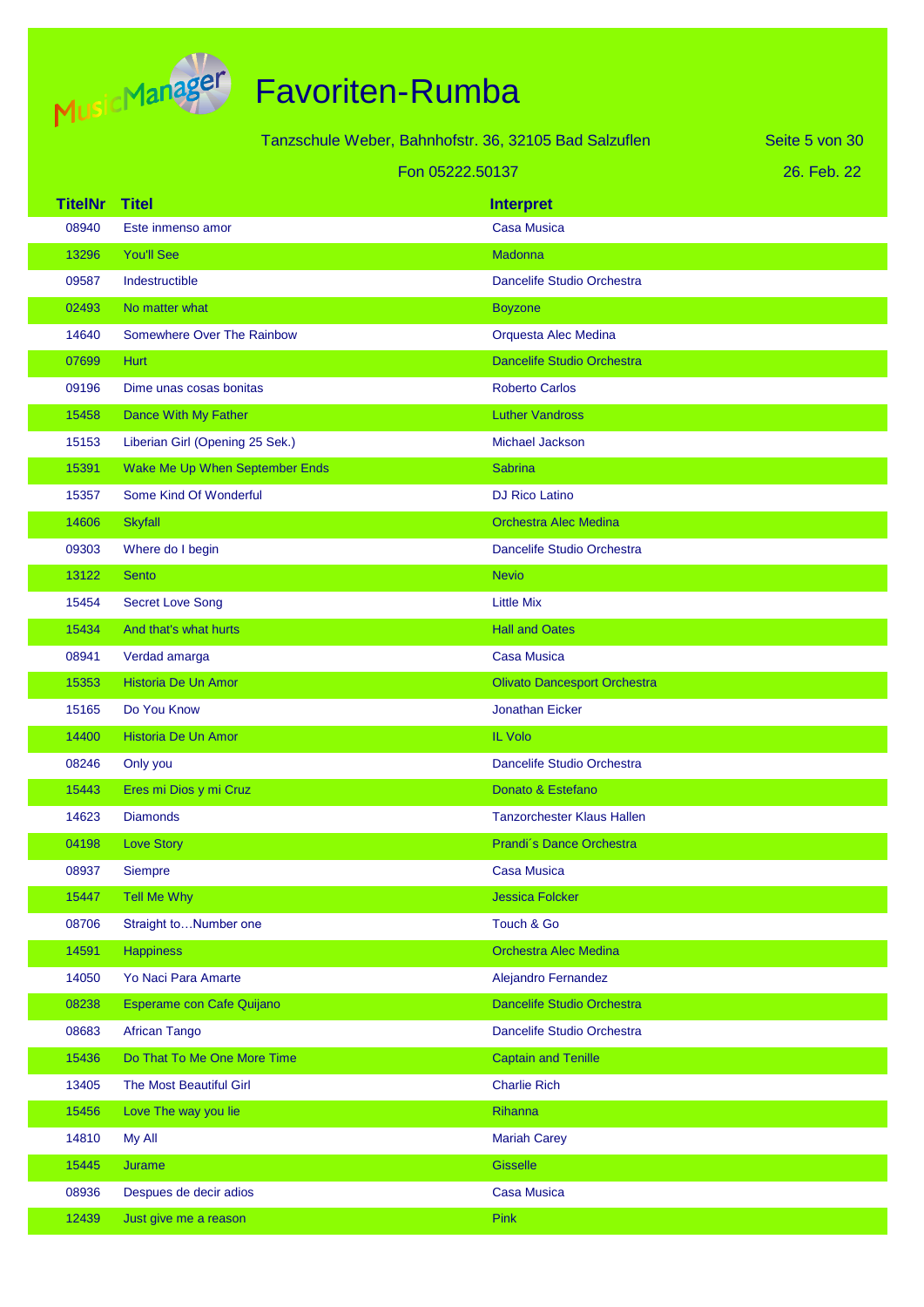

|                |                                    | Tanzschule Weber, Bahnhofstr. 36, 32105 Bad Salzuflen | Seite 6 von 30 |
|----------------|------------------------------------|-------------------------------------------------------|----------------|
|                |                                    | Fon 05222.50137                                       | 26. Feb. 22    |
| <b>TitelNr</b> | <b>Titel</b>                       | <b>Interpret</b>                                      |                |
| 08236          | Punto de Referencia                | Dancelife Studio Orchestra                            |                |
| 13432          | Lonely                             | <b>Tanzorchester Klaus Hallen</b>                     |                |
| 08237          | <b>Toda un Vida</b>                | Dancelife Studio Orchestra                            |                |
| 08589          | La media vuelta                    | <b>Dancelife Studio Orchestra</b>                     |                |
| 15460          | <b>Whatever Happens</b>            | <b>Michael Jackson</b>                                |                |
| 15464          | Make you feel my love              | <b>Adele</b>                                          |                |
| 15395          | Set Fire To The Rain               | Adele - Dj-Ice                                        |                |
| 03089          | If I Let You Go                    | Westlife                                              |                |
| 04539          | Yo naci para amarte                | <b>Carlos Yabar</b>                                   |                |
| 09198          | Preguntale a tu corazon            | <b>Roberto Carlos</b>                                 |                |
| 13841          | If You Believe                     | <b>Sascha</b>                                         |                |
| 05748          | Siempre en mi Corazon              | Placido Domingo                                       |                |
| 05669          | Yesterday                          | Karl Schmidt Big Band                                 |                |
| 04143          | <b>Blessed</b>                     | Peter Bauchwitz & Tanzorchester Klaus Hallen          |                |
| 08938          | La nave del Oivido                 | <b>Casa Musica</b>                                    |                |
| 15457          | Buy me a rose                      | <b>Luther Vandross</b>                                |                |
| 06651          | Casi un Bolero                     | <b>Ricky Martin</b>                                   |                |
| 15452          | To all the girls I loved before    | Julio Iglesias                                        |                |
| 12412          | Der Junge im Boot                  | Götz Alsmann                                          |                |
| 15618          | Ilumbarada Eja                     | <b>Voice Of Africa</b>                                |                |
| 12409          | Du lässt Dich gehn                 | Götz Alsmann                                          |                |
| 15354          | <b>Un Amore Grande</b>             | <b>Olivato Dancesport Orchestra</b>                   |                |
| 13268          | <b>Fields Of Gold</b>              | <b>Sting</b>                                          |                |
| 15129          | Love My Life                       | <b>Tanzorchester Klaus Hallen</b>                     |                |
| 08178          | Mi gran amor                       | antonio minas                                         |                |
| 13875          | Solamente Una Vez                  | <b>Helmut Lotti</b>                                   |                |
| 14654          | My Way                             | <b>Peter Douglas</b>                                  |                |
| 08749          | Y se escapo el amor                | <b>Jerry Rivera</b>                                   |                |
| 14695          | All the Love in the World          | <b>Vio Friedmann</b>                                  |                |
| 08653          | <b>Sera</b>                        | Dancelife Studio Orchestra                            |                |
| 05512          | We love to entertain you           | <b>Maxine</b>                                         |                |
| 05374          | <b>Picture</b>                     | <b>Casa Musica</b>                                    |                |
| 15614          | La Bella Maria De Mi Amor          | <b>MARÍA FÉLIX</b>                                    |                |
| 09071          | Light my fire                      | Tony Evans & His Orchestra                            |                |
| 00461          | Quit Playing Games (With My Heart) | <b>Tommy Blaize</b>                                   |                |
| 15442          | Do You Know                        | <b>Enrique Iglesias</b>                               |                |
| 01131          | Somewhere                          | <b>Klaus Hallen</b>                                   |                |
| 15466          | <b>Cuando Seas Mia</b>             | Son By Four                                           |                |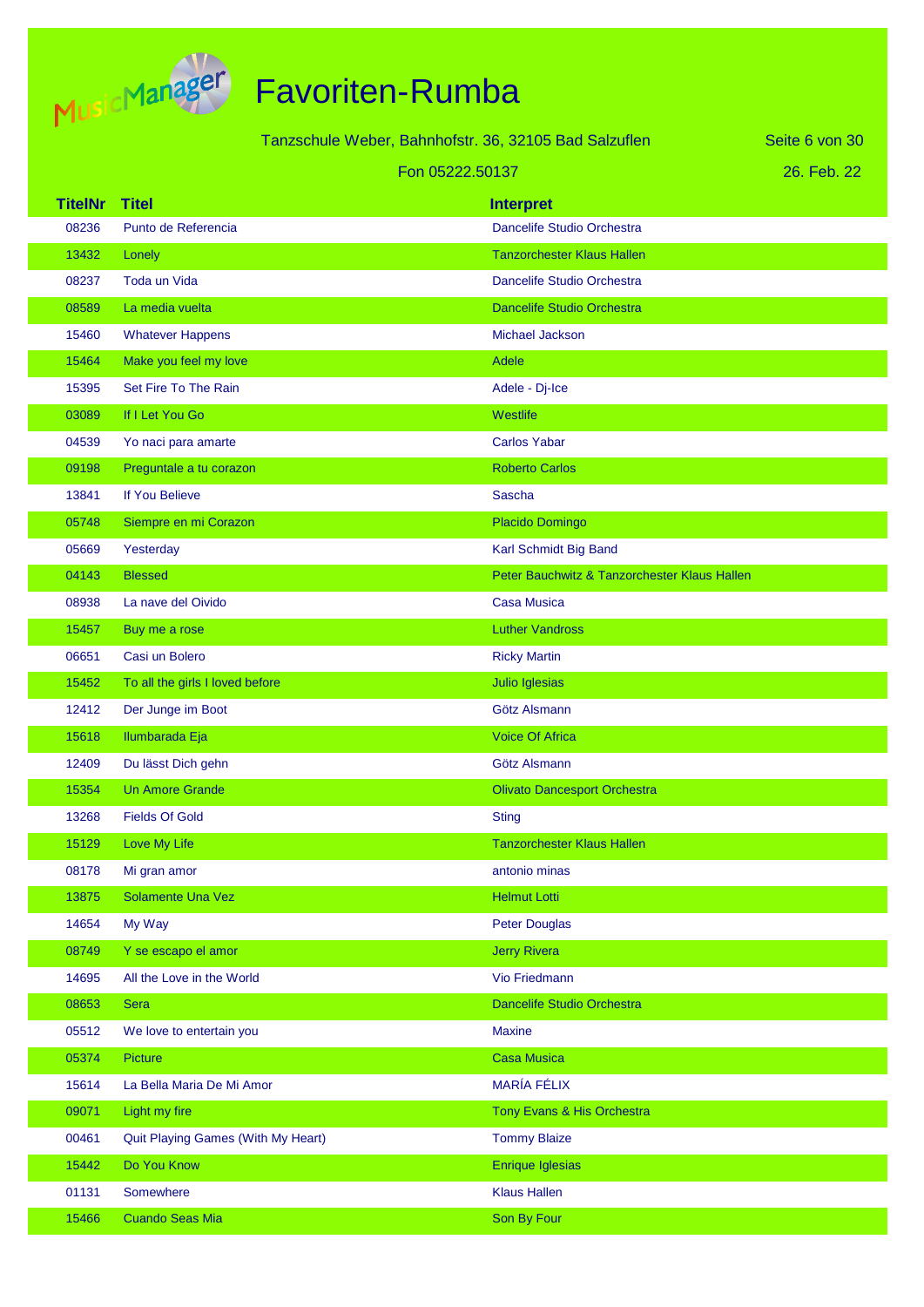

|                |                                                 | Tanzschule Weber, Bahnhofstr. 36, 32105 Bad Salzuflen | Seite 7 von 30 |
|----------------|-------------------------------------------------|-------------------------------------------------------|----------------|
|                |                                                 | Fon 05222.50137                                       | 26. Feb. 22    |
| <b>TitelNr</b> | <b>Titel</b>                                    | <b>Interpret</b>                                      |                |
| 14036          | Para Tu Amor                                    | <b>Juanes</b>                                         |                |
| 04260          | 33 Anos                                         | pro media musik gmbh                                  |                |
| 00626          | Time to say good bye                            | <b>Klaus Hallen</b>                                   |                |
| 07491          | And I love you so                               | Markus Schöffl                                        |                |
| 01157          | Quizas, Quizas, Quizas                          | <b>Ambros Seelos</b>                                  |                |
| 01102          | <b>Blessed</b>                                  | Elton John                                            |                |
| 15144          | I Feel It Coming                                | <b>Tanzorchester Klaus Hallen</b>                     |                |
| 15432          | Come as you are                                 | Aaliyah Jones and Jackson Burke                       |                |
| 14543          | Hello                                           | <b>Tanzorchester Klaus Hallen</b>                     |                |
| 13865          | Spiel noch einmal nur für mich                  | <b>Andrea Berg</b>                                    |                |
| 15169          | Do It                                           | A.Louis Kruin                                         |                |
| 00259          | <b>Blessed</b>                                  | <b>Klaus Hallen</b>                                   |                |
| 05109          | Oyeme                                           | Monica Naranjo                                        |                |
| 14292          | <b>Sorry Dafür</b>                              | <b>Ute Freudenberg</b>                                |                |
| 14526          | <b>Waves</b>                                    | <b>Orchestra Alec Medina</b>                          |                |
| 05566          | Mariposa Traicionera                            | <b>Casa Musica</b>                                    |                |
| 00039          | <b>Sacrifice</b>                                | Elton John                                            |                |
| 15215          | Once                                            | <b>Anne Becker</b>                                    |                |
| 12807          | Quit playin games with my heart                 | <b>Backstreet Boys</b>                                |                |
| 01918          | If You Believe                                  | <b>Sascha</b>                                         |                |
| 01421          | My Way                                          | <b>Klaus Hallen</b>                                   |                |
| 06259          | Another day in paradise                         | <b>Klaus Hallen</b>                                   |                |
| 05077          | <b>Tu Libertad</b>                              | Rafaela                                               |                |
| 14527          | I See Fire                                      | <b>Orchestra Alec Medina</b>                          |                |
| 05828          | Spanish Eyes / Always in my heart / Marie Elena | <b>Max Bygraves</b>                                   |                |
| 07485          | Wonderful tonight                               | <b>Eric Clapton</b>                                   |                |
| 03932          | <b>Si Quieres</b>                               | <b>Juan Gabriel</b>                                   |                |
| 14655          | For Once In My Life                             | <b>Vintage Vegas</b>                                  |                |
| 03453          | Nightingale                                     | Tommy Sanderson And His Orchestra                     |                |
| 14978          | <b>Unterm Mond</b>                              | Michelle                                              |                |
| 00840          | Somwhere out there                              | Vio Friedmann                                         |                |
| 03794          | <b>Amame Una Vez Mas</b>                        | <b>Litsa Davies</b>                                   |                |
| 01419          | <b>Something Stupid</b>                         | <b>Klaus Hallen</b>                                   |                |
| 03667          | Reloj                                           | Roberto Blanco                                        |                |
| 04564          | Quiereme Mucho                                  | Prandi's Dance Orchestra                              |                |
| 03086          | When You Say Nothing At All                     | <b>Ronan Keating</b>                                  |                |
| 13349          | <b>Streets Of Philadelphia</b>                  | Klaus Hallen Tanzorchester                            |                |
| 07459          | You are my heart, you are my soul               | <b>Thomas Anders</b>                                  |                |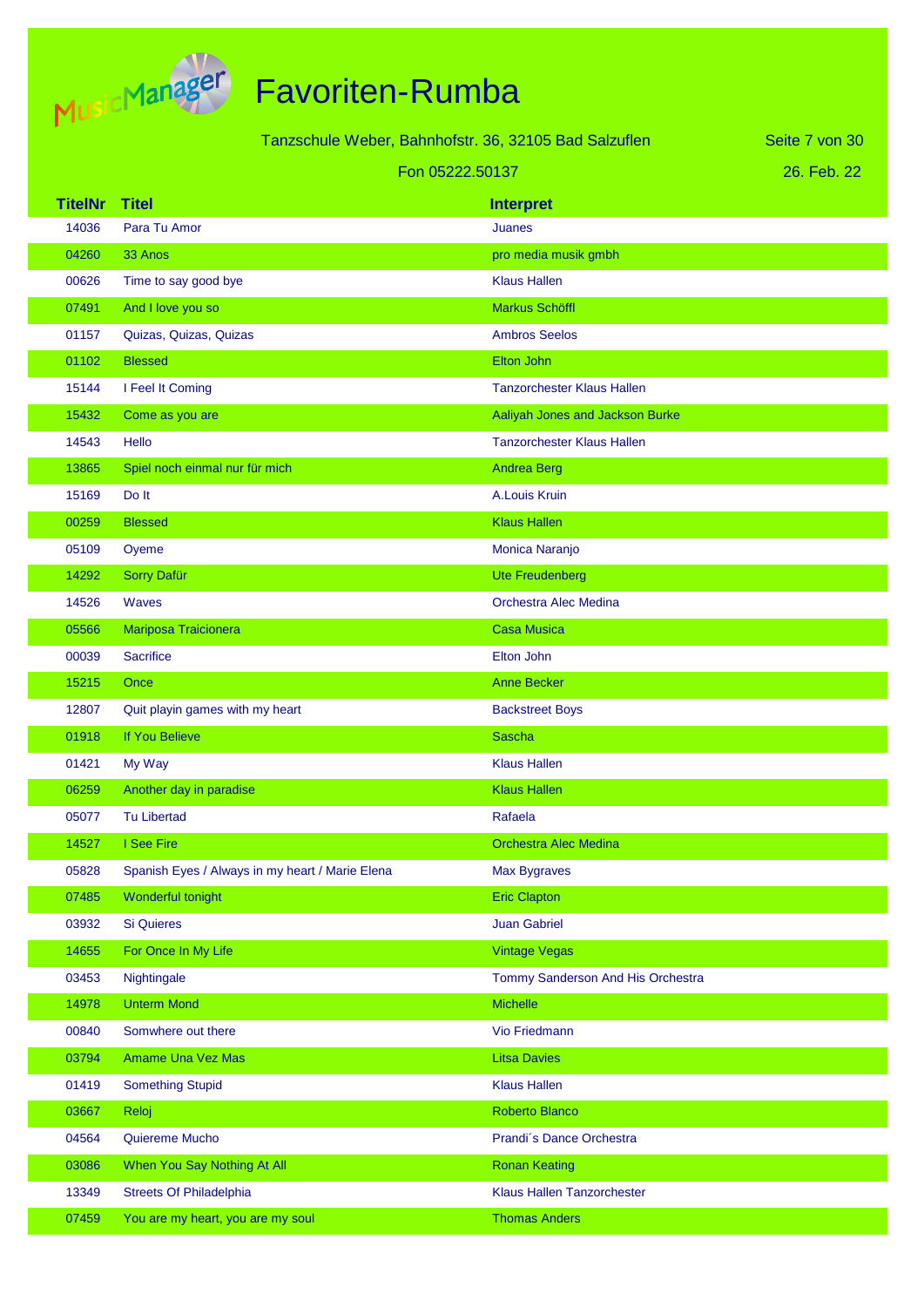

|                | Tanzschule Weber, Bahnhofstr. 36, 32105 Bad Salzuflen |                                   | Seite 8 von 30 |
|----------------|-------------------------------------------------------|-----------------------------------|----------------|
|                | Fon 05222.50137                                       |                                   | 26. Feb. 22    |
| <b>TitelNr</b> | <b>Titel</b>                                          | <b>Interpret</b>                  |                |
| 13988          | Du Bist Meine Burg                                    | Freudenberg & Lais                |                |
| 15616          | Desvelo De Amo                                        | <b>Manny Manuel</b>               |                |
| 00638          | How deep is your love                                 | <b>Klaus Hallen</b>               |                |
| 00022          | You can Make History (Young Again)                    | Elton John                        |                |
| 04197          | Rajo De Sol                                           | Prandi's Dance Orchestra          |                |
| 04139          | My Heart Will Go On                                   | Sara Lückermanns                  |                |
| 03670          | Love Is All Around                                    | Wet Wet Wet                       |                |
| 15441          | Love Me Like You Do                                   | <b>Ellie Goulding</b>             |                |
| 02614          | Recuerda                                              | <b>Piet Veerman</b>               |                |
| 11630          | <b>Einen Sommer lang</b>                              | <b>Dana Winner</b>                |                |
| 07564          | Amazing                                               | <b>Orchestra Alec Medina</b>      |                |
| 07490          | Never never never                                     | Markus Schöffl                    |                |
| 15596          | <b>Bittersweet Faith</b>                              | <b>Bitter-Sweet</b>               |                |
| 01208          | How Deep Is Your Love                                 | <b>Take That</b>                  |                |
| 04411          | Lo Eres Todo                                          | Pandora                           |                |
| 13431          | <b>Kaleidoscope Skies</b>                             | <b>Tanzorchester Klaus Hallen</b> |                |
| 05548          | Cry                                                   | <b>Casa Musica</b>                |                |
| 02819          | Smile on your face                                    | <b>Ronan Keating</b>              |                |
| 04444          | Anonimo Veneziano                                     | Prandi's Dance Orchestra          |                |
| 06190          | I can love you like that                              | Markus Schöffl                    |                |
| 01114          | <b>Sacrifice</b>                                      | Vio Friedmann                     |                |
| 06789          | If you believe                                        | <b>Sascha</b>                     |                |
| 06975          | My heart will go on                                   | Prandi's Dance Orchestra          |                |
| 07585          | In the air tonight                                    | <b>Klaus Hallen</b>               |                |
| 03840          | <b>Love Story</b>                                     | Prandi's Dance Orchestra          |                |
| 14953          | <b>Warwick Avenue</b>                                 | <b>Duffy</b>                      |                |
| 00310          | I Swear                                               | <b>Klaus Hallen</b>               |                |
| 10097          | Hero                                                  | <b>Phil Collins</b>               |                |
| 14592          | Lonely                                                | <b>Tanzorchester Klaus Hallen</b> |                |
| 14968          | Love Is All Around                                    | Wet Wet Wet                       |                |
| 01445          | Jesus To A Child                                      | <b>Klaus Hallen</b>               |                |
| 06212          | <b>Stickwitu</b>                                      | <b>Orchestra Alec Medina</b>      |                |
| 05492          | No matter what                                        | <b>Casa Musica</b>                |                |
| 07423          | Quiero perderme en tu cuerpo                          | Vicente Bernál                    |                |
| 02955          | <b>True Colours</b>                                   | <b>Phil Collins</b>               |                |
| 00846          | I'm not giving you up                                 | <b>Gloria Estefan</b>             |                |
| 00580          | Sea mi Condena                                        | Pandora                           |                |
| 03841          | Il Ragazzo sul Delfino                                | Prandi's Dance Orchestra          |                |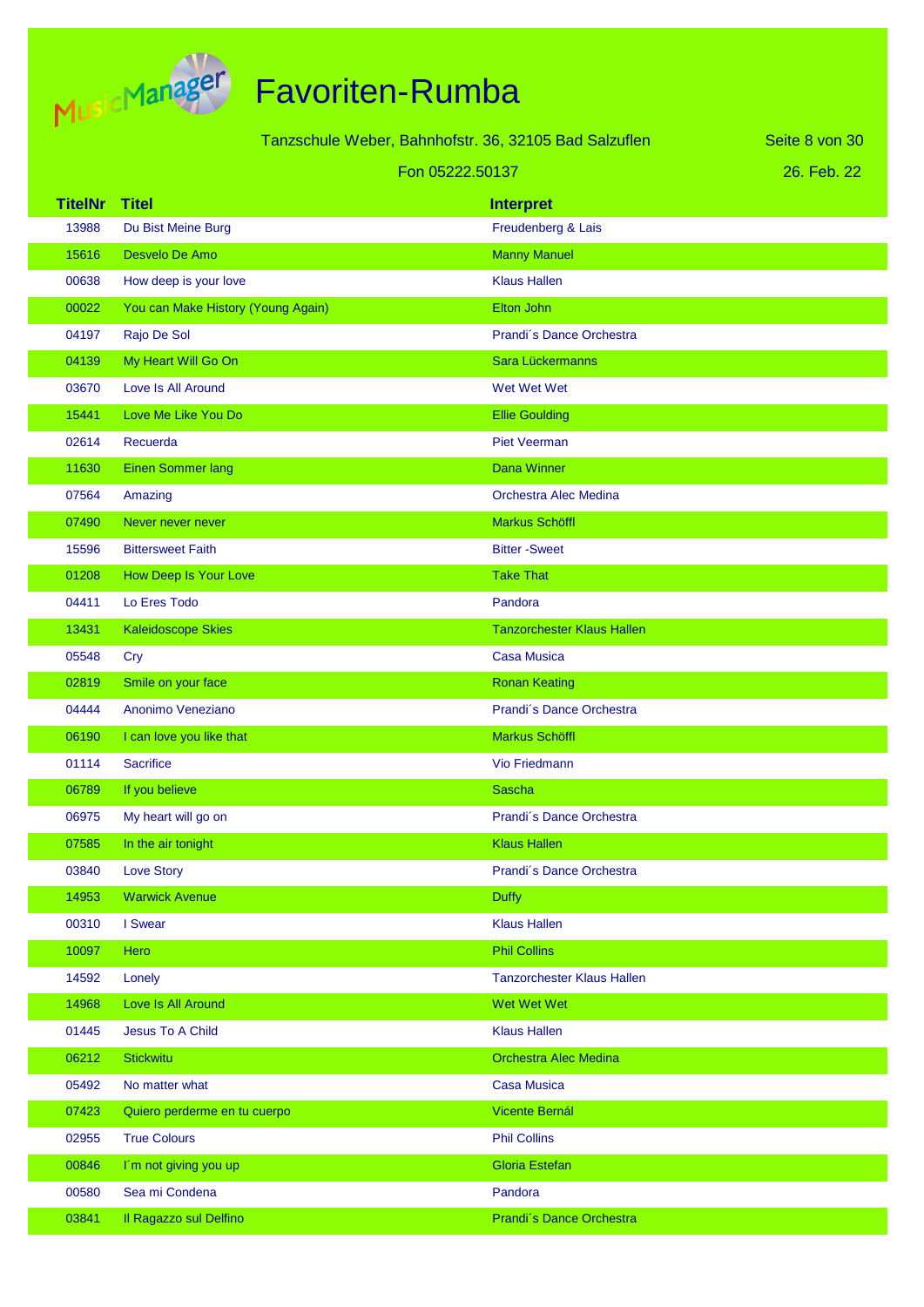

|                |                                     | Tanzschule Weber, Bahnhofstr. 36, 32105 Bad Salzuflen |                                                  | Seite 9 von 30 |
|----------------|-------------------------------------|-------------------------------------------------------|--------------------------------------------------|----------------|
|                |                                     | Fon 05222.50137                                       |                                                  | 26. Feb. 22    |
| <b>TitelNr</b> | <b>Titel</b>                        |                                                       | <b>Interpret</b>                                 |                |
| 07457          | Satisfy my soul                     |                                                       | <b>Paul Carrack</b>                              |                |
| 03819          | One Day In Your Life                |                                                       | <b>Dennis Delano</b>                             |                |
| 05954          | I swear                             |                                                       | <b>Markus Schöffl</b>                            |                |
| 03839          | Rajo De Sol                         |                                                       | Prandi's Dance Orchestra                         |                |
| 15217          | Felino                              |                                                       | Sandra Blake-Lange                               |                |
| 01261          | <b>Babe</b>                         |                                                       | Markus Schöffl                                   |                |
| 05953          | She believes (in me)                |                                                       | <b>Markus Schöffl</b>                            |                |
| 04182          | <b>Costumbres</b>                   |                                                       | Prandi's Dance Orchestra                         |                |
| 04144          | <b>Streets Of Philadelphia</b>      |                                                       | Joachim Klinkhammer & Tanzorchester Klaus Hallen |                |
| 01204          | Rain                                |                                                       | <b>Madonna</b>                                   |                |
| 01622          | <b>Streets Of Philadelphia</b>      |                                                       | <b>Dance Unlimited</b>                           |                |
| 03672          | Hablas De Mi                        |                                                       | <b>Gloria Estefan</b>                            |                |
| 00496          | Killing me softly                   |                                                       | Dancelife Studio Orchestra                       |                |
| 14528          | Simple Man                          |                                                       | <b>Orchestra Alec Medina</b>                     |                |
| 00054          | <b>Recover your Soul</b>            |                                                       | Elton John                                       |                |
| 04196          | <b>Mas Alla</b>                     |                                                       | Prandi's Dance Orchestra                         |                |
| 11593          | A New Day Has Come                  |                                                       | <b>Celine Dion</b>                               |                |
| 04538          | La sitiera                          |                                                       | <b>Kim Morales</b>                               |                |
| 04135          | <b>Jesus To A Child</b>             |                                                       | Vio Friedmann & Klaus Hallen                     |                |
| 01926          | Here, there, everywhere             |                                                       | <b>Dancelife Studio Orchestra</b>                |                |
| 02340          | An Angel                            |                                                       | <b>Kelly Family</b>                              |                |
| 00330          | What's another year                 |                                                       | <b>Dancelife Studio Orchestra</b>                |                |
| 06743          | Cuando yo no me quieras             |                                                       | La Milly una Noche                               |                |
| 03385          | <b>Heal The World</b>               |                                                       | <b>Werner Tauber</b>                             |                |
| 04141          | <b>Reunited</b>                     |                                                       | Ingrid Simons & Franklin Brown                   |                |
| 07404          | Unbreak my heart                    |                                                       | Markus Schöffl                                   |                |
| 01019          | Enamorado                           |                                                       | <b>Freddy Fender</b>                             |                |
| 05110          | <b>Nieve En El Desierto</b>         |                                                       | <b>Mercurio</b>                                  |                |
| 01260          | <b>Eternal Flame</b>                |                                                       | Markus Schöffl                                   |                |
| 02884          | Show me the Meaning of Being Lonely |                                                       | <b>Backstreet Boys</b>                           |                |
| 03693          | Jesus To A Child                    |                                                       | <b>George Michael</b>                            |                |
| 04129          | My All                              |                                                       | <b>Claudia Streza</b>                            |                |
| 00973          | Somewhere                           |                                                       | <b>Klaus Hallen</b>                              |                |
| 04159          | Let Me Be The One                   |                                                       | <b>Louis Drabe</b>                               |                |
| 04540          | Grazias                             |                                                       | Rafaela                                          |                |
| 07529          | My all                              |                                                       | <b>Klaus Hallen</b>                              |                |
| 14286          | Das Ist Sehnsucht                   |                                                       | Laura Wilde Und Christoff                        |                |
| 07424          | Bendita tu luz                      |                                                       | Egidio                                           |                |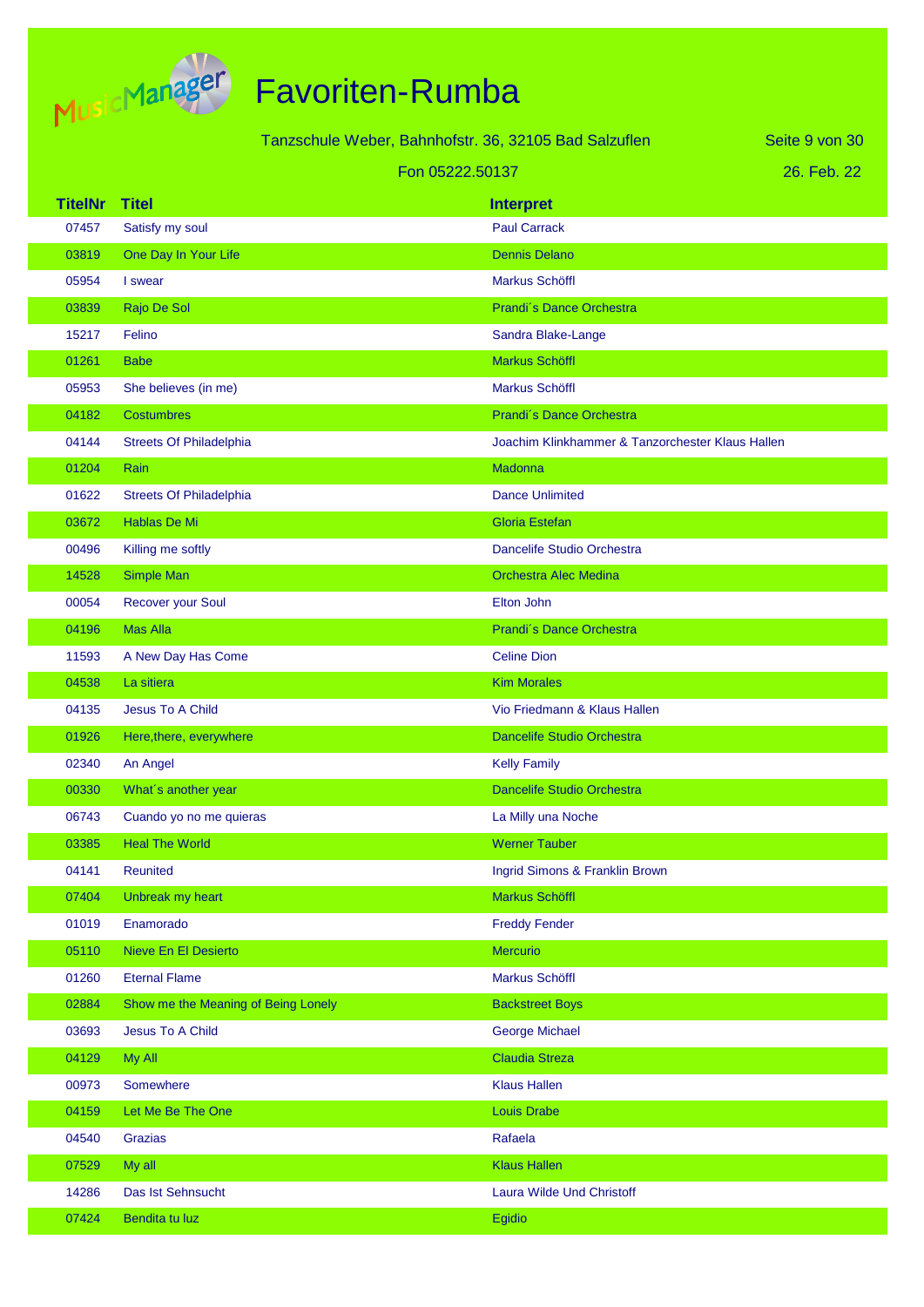

|                |                                | Tanzschule Weber, Bahnhofstr. 36, 32105 Bad Salzuflen | Seite 10 von 30                            |
|----------------|--------------------------------|-------------------------------------------------------|--------------------------------------------|
|                |                                | Fon 05222.50137                                       | 26. Feb. 22                                |
| <b>TitelNr</b> | <b>Titel</b>                   | <b>Interpret</b>                                      |                                            |
| 02936          | <b>White Christmas</b>         | <b>Klaus Hallen</b>                                   |                                            |
| 00716          | No More Bolero                 | <b>Hugo Strasser</b>                                  |                                            |
| 03666          | <b>Destino</b>                 | Roberto Blanco                                        |                                            |
| 01459          | <b>Streets Of Philadelphia</b> | <b>Klaus Hallen</b>                                   |                                            |
| 06737          | Ve a mi vida                   | La Milly una Noche                                    |                                            |
| 05095          | This I Promise You             | <b>Vio Friedmann</b>                                  |                                            |
| 03680          | Penny Lover                    | <b>Lionel Richie</b>                                  |                                            |
| 01025          | Honey                          | <b>Eternals</b>                                       |                                            |
| 05565          | Don't know why                 | <b>Casa Musica</b>                                    |                                            |
| 03290          | I Swear                        | <b>Hugo Strasser</b>                                  |                                            |
| 04864          | El reloj                       | <b>Casa Musica</b>                                    |                                            |
| 04142          | <b>Yesterday Once More</b>     |                                                       | Gaby Goldberg & Tanzorchester Klaus Hallen |
| 02569          | As long as you love me         | Markus Schöffl                                        |                                            |
| 05079          | Si Te Vas                      | <b>Perez Ruiz</b>                                     |                                            |
| 03929          | I Nkew I Loved You             | Vio Friedmann                                         |                                            |
| 05936          | I can love you like that       | Markus Schöffl                                        |                                            |
| 03744          | Se Tu Vuoi                     | Highland                                              |                                            |
| 06977          | <b>Bladerunner</b>             | Prandi's Dance Orchestra                              |                                            |
| 04443          | <b>Grande Grande Grande</b>    | Prandi's Dance Orchestra                              |                                            |
| 03316          | somewhere Over The Rainbow     | <b>Paul Kuhn Quintett</b>                             |                                            |
| 04597          | I'll Give You My Heart         | Touché                                                |                                            |
| 02756          | I was so Lucky                 | <b>Roxette</b>                                        |                                            |
| 04709          | Solamente Yo                   | <b>Musica Caliente Vol.III</b>                        |                                            |
| 06985          | Love in Portofino              | Prandi's Dance Orchestra                              |                                            |
| 04756          | 33 Anos                        | <b>Klaus Hallen</b>                                   |                                            |
| 04130          | <b>Sin Excusas Ni Rodeos</b>   | <b>William Jansen</b>                                 |                                            |
| 06976          | Love in Portofino              | Prandi's Dance Orchestra                              |                                            |
| 04541          | Punto de referencia            | <b>Kim Morales</b>                                    |                                            |
| 05529          | <b>Eternal flame</b>           | pro media musik gmbh                                  |                                            |
| 04563          | If That's What It Takes        | Prandi's Dance Orchestra                              |                                            |
| 05515          | Mandy                          | <b>Ivo Franklin</b>                                   |                                            |
| 05043          | If That's What It Takes        | Prandi's Dance Orchestra                              |                                            |
| 05263          | Demasido Herida                | Paloma san Basilio                                    |                                            |
| 03668          | Por Tu Amor                    | <b>Roberto Blanco</b>                                 |                                            |
| 05096          | <b>Como Me Duele Perderte</b>  | Vio Friedmann                                         |                                            |
| 03997          | Pur Tu Amor Yo Daria           | Suda Hisao & New down beats orchestra                 |                                            |
| 05044          | Quiereme Mucho                 | Prandi's Dance Orchestra                              |                                            |
| 05312          | Change the world               | <b>Eric Clapton</b>                                   |                                            |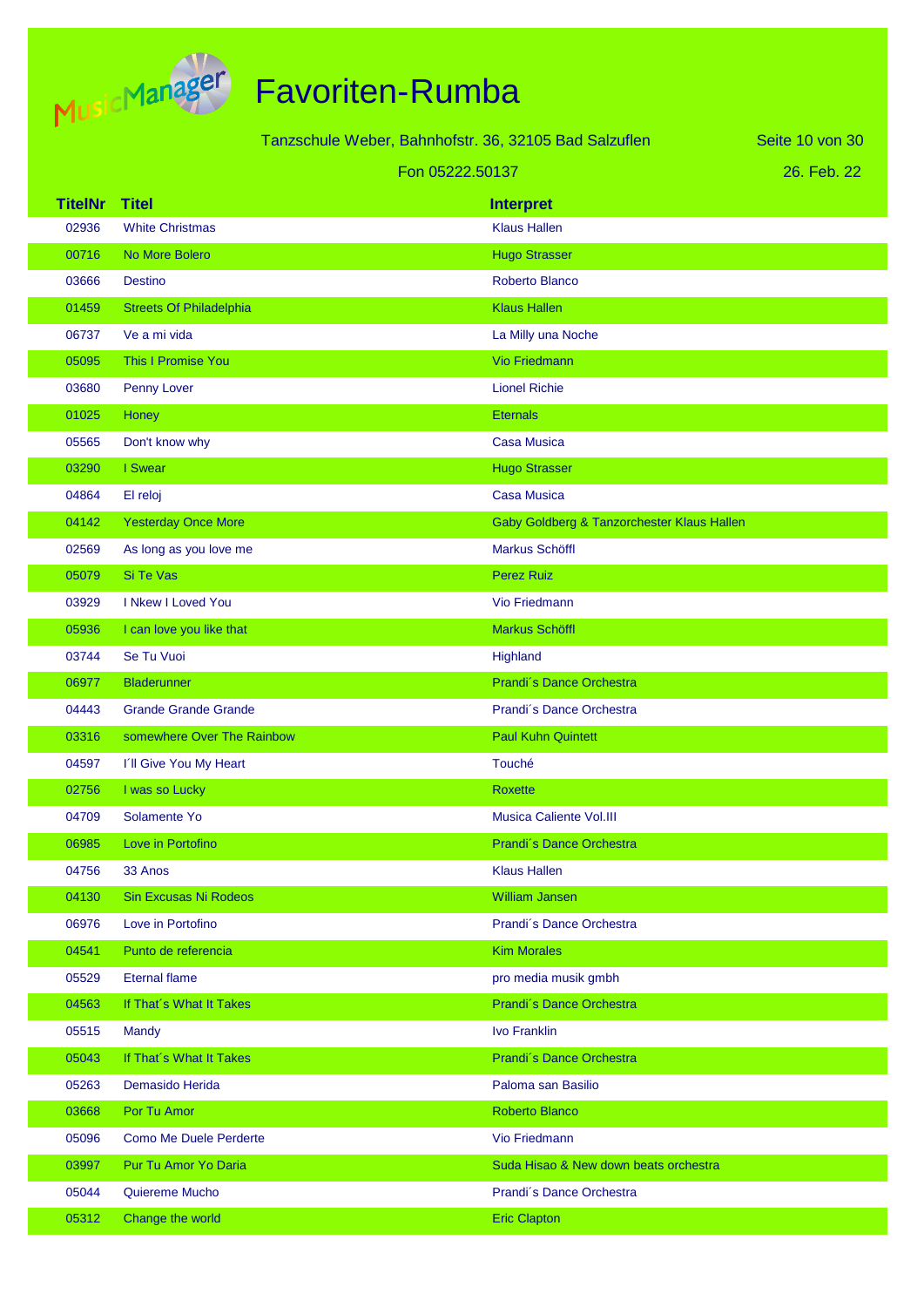

| Tanzschule Weber, Bahnhofstr. 36, 32105 Bad Salzuflen<br>Seite 11 von 30 |                                |                                           |  |  |
|--------------------------------------------------------------------------|--------------------------------|-------------------------------------------|--|--|
|                                                                          | Fon 05222.50137                |                                           |  |  |
| <b>TitelNr</b>                                                           | <b>Titel</b>                   | <b>Interpret</b>                          |  |  |
| 07405                                                                    | Angels                         | <b>Markus Schöffl</b>                     |  |  |
| 04865                                                                    | Casi un bolero                 | <b>Casa Musica</b>                        |  |  |
| 00755                                                                    | <b>Nobody Knows</b>            | Dancelife Studio Orchestra                |  |  |
| 00236                                                                    | As Long As You Love Me         | <b>Klaus Hallen</b>                       |  |  |
| 07382                                                                    | One day in your life           | <b>Klaus Hallen</b>                       |  |  |
| 07364                                                                    | I am in the mood for love      | <b>Bryan Ferry</b>                        |  |  |
| 00235                                                                    | Cherish                        | <b>Klaus Hallen</b>                       |  |  |
| 04146                                                                    | Intentando Otra Vez Enamorarte | <b>William Jansen</b>                     |  |  |
| 03677                                                                    | Siempre En Mi Corazon          | Placido Domingo                           |  |  |
| 04009                                                                    | Nite Tengo Nite Olvido         | Suda Hisao & New down beats orchestra     |  |  |
| 07406                                                                    | <b>Babe</b>                    | <b>Markus Schöffl</b>                     |  |  |
| 15358                                                                    | <b>One Last Time</b>           | <b>DJ Mitya</b>                           |  |  |
| 07458                                                                    | I'm not alone                  | <b>Freddy Cole</b>                        |  |  |
| 03651                                                                    | Inolvidable                    | Suda Hisao & New down beats orchestra     |  |  |
| 05937                                                                    | <b>Endless love</b>            | Markus Schöffl                            |  |  |
| 03838                                                                    | <b>Mas Alla</b>                | Prandi's Dance Orchestra                  |  |  |
| 07041                                                                    | <b>Body and Soul</b>           | <b>Chase The Music</b>                    |  |  |
| 06798                                                                    | Let me be the one              | <b>Sascha</b>                             |  |  |
| 04185                                                                    | Eternidad                      | Prandi's Dance Orchestra                  |  |  |
| 04183                                                                    | Concertio di Aranjuez          | Prandi's Dance Orchestra                  |  |  |
| 05112                                                                    | Paxi Ni Ngongo                 | <b>Bonga</b>                              |  |  |
| 03422                                                                    | Je t'ame mon amour             | Max Greger und sein Tanzorchester         |  |  |
| 05078                                                                    | La Playa                       | <b>Miriam Jurado</b>                      |  |  |
| 05219                                                                    | <b>Colours Of My Life</b>      | <b>George Freestone Combo and Friends</b> |  |  |
| 00639                                                                    | Colours of the wind            | <b>Klaus Hallen</b>                       |  |  |
| 01222                                                                    | <b>With One Look</b>           | <b>Werner Tauber</b>                      |  |  |
| 01245                                                                    | <b>Missing You</b>             | <b>Tina Turner</b>                        |  |  |
| 07352                                                                    | You're beautiful               | <b>Orchestra Alec Medina</b>              |  |  |
| 00971                                                                    | People                         | <b>Klaus Hallen</b>                       |  |  |
| 12077                                                                    | Wenn nicht Du, wer denn dann   | <b>Petra Frey</b>                         |  |  |
| 07586                                                                    | For your eyes only             | <b>Klaus Hallen</b>                       |  |  |
| 00579                                                                    | Me faltas tu                   | <b>Thalia</b>                             |  |  |
| 07421                                                                    | <b>Momentos</b>                | <b>Fabio Peralta</b>                      |  |  |
| 05111                                                                    | <b>African Tango</b>           | <b>Adiemus</b>                            |  |  |
| 05306                                                                    | Perfidia                       | <b>Nat King Cole</b>                      |  |  |
| 02491                                                                    | The Last Unicon                | In Mood Feat. Juliette                    |  |  |
| 04649                                                                    | South Sea Island Magic         | verschiedene Interpreten                  |  |  |
| 07530                                                                    | Crazy                          | <b>Klaus Hallen</b>                       |  |  |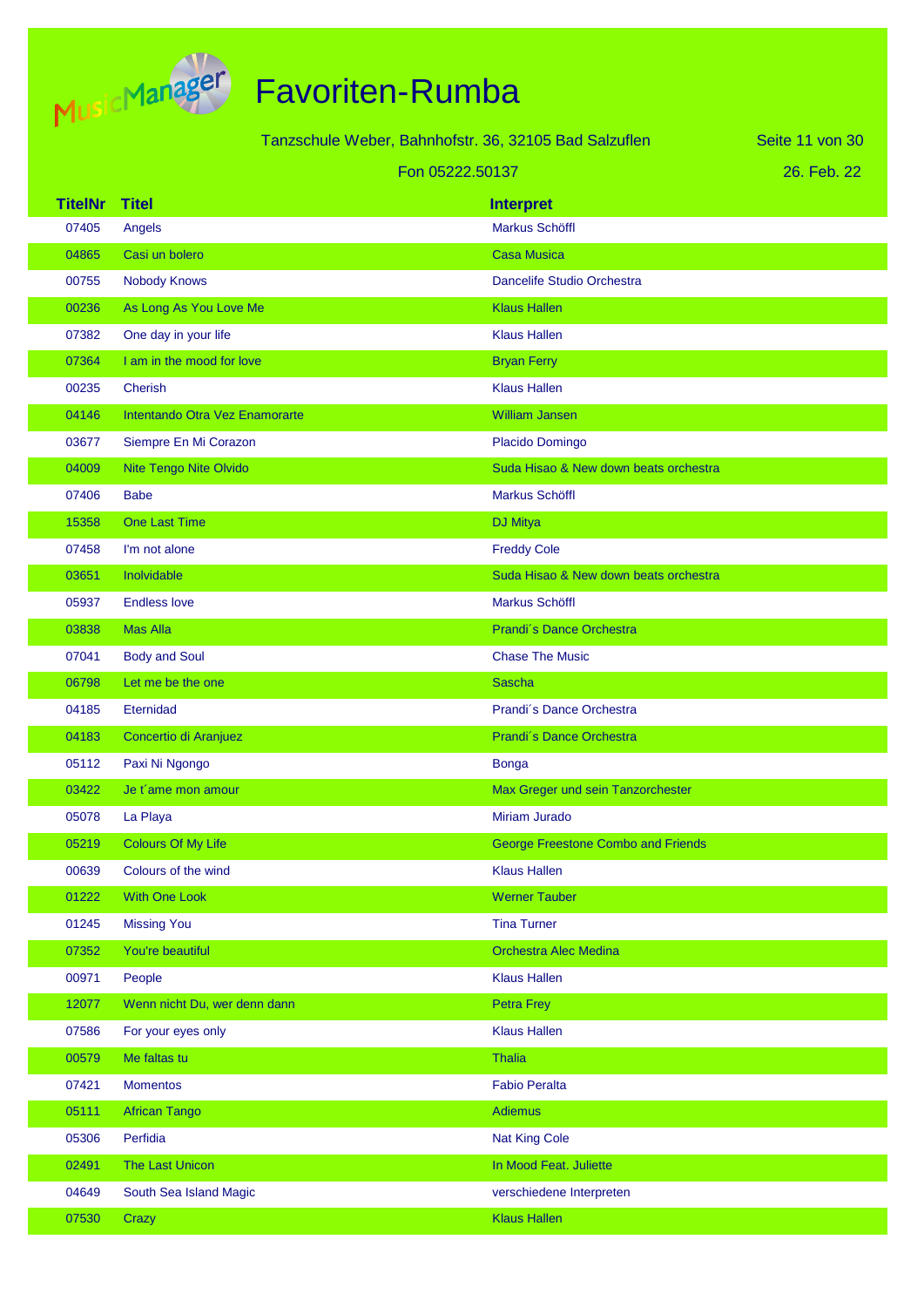

| Tanzschule Weber, Bahnhofstr. 36, 32105 Bad Salzuflen |                                                         |                                    | Seite 12 von 30 |
|-------------------------------------------------------|---------------------------------------------------------|------------------------------------|-----------------|
|                                                       | Fon 05222.50137                                         |                                    | 26. Feb. 22     |
| <b>TitelNr</b>                                        | <b>Titel</b>                                            | <b>Interpret</b>                   |                 |
| 04184                                                 | Que buena Suerte                                        | Prandi's Dance Orchestra           |                 |
| 04650                                                 | Dahilsayo                                               | verschiedene Interpreten           |                 |
| 06695                                                 | Hideaway                                                | <b>Barbra Streisand</b>            |                 |
| 05297                                                 | <b>Usted</b>                                            | <b>Eydie Gorme</b>                 |                 |
| 06742                                                 | Porcentaje etc.                                         | La Milly una Noche                 |                 |
| 04561                                                 | La Playa                                                | Prandi's Dance Orchestra           |                 |
| 02568                                                 | Angles                                                  | Markus Schöffl                     |                 |
| 12818                                                 | Islands in the sun                                      | <b>Charly Brunner &amp; Simone</b> |                 |
| 04199                                                 | Il Ragazzo Sul Delfino                                  | Prandi's Dance Orchestra           |                 |
| 15371                                                 | <b>True Love</b>                                        | <b>Miss Allegra</b>                |                 |
| 12823                                                 | Zeig mir bei Nacht die Sterne (Let it be me)            | <b>Charly Brunner &amp; Simone</b> |                 |
| 03552                                                 | Instrumental Teaching Track (Nur für den Unterricht!!!) | <b>Salsamerica</b>                 |                 |
| 12820                                                 | Sommertränen                                            | <b>Charly Brunner &amp; Simone</b> |                 |
| 07563                                                 | Won't go home without you                               | <b>Orchestra Alec Medina</b>       |                 |
| 03903                                                 | A Little Bit                                            | Nina Aström                        |                 |
| 05170                                                 | Rosanna                                                 | Marius Müller Westernhagen         |                 |
| 05218                                                 | The Power Of Love                                       | George Freestone Combo and Friends |                 |
| 00266                                                 | You've Got A Friend                                     | <b>Dancelife Studio Orchestra</b>  |                 |
| 00446                                                 | Wishing On A Star                                       | Dancelife Studio Orchestra         |                 |
| 07422                                                 | <b>Miedo</b>                                            | Gisela                             |                 |
| 04926                                                 | Go Away Little Girl                                     | Andy Ross & His Orchestra          |                 |
| 05175                                                 | <b>Merry Go Round</b>                                   | <b>Ingrid Simons</b>               |                 |
| 07381                                                 | Best in me                                              | <b>Markus Schöffl</b>              |                 |
| 06593                                                 | More than words                                         | <b>Dancelife Studio Orchestra</b>  |                 |
| 07350                                                 | Patience                                                | Orchestra Alec Medina              |                 |
| 07516                                                 | Promise me                                              | Markus Schöffl                     |                 |
| 06211                                                 | You're beautiful                                        | Orchestra Alec Medina              |                 |
| 02605                                                 | <b>Quit Playing Games</b>                               | <b>Klaus Hallen</b>                |                 |
| 04562                                                 | Il Padrino                                              | Prandi's Dance Orchestra           |                 |
| 06396                                                 | <b>Ave Maria</b>                                        | <b>Orchester Etienne Cap</b>       |                 |
| 04681                                                 | As we move through the years                            | Hansi & Bianca                     |                 |
| 00027                                                 | <b>Long Way from Happiness</b>                          | Elton John                         |                 |
| 03165                                                 | No More Bolero                                          | <b>Orchester Ambros Seelos</b>     |                 |
| 05041                                                 | La Playa                                                | Prandi's Dance Orchestra           |                 |
| 03679                                                 | <b>Back For Good</b>                                    | <b>Take That</b>                   |                 |
| 04866                                                 | Tal vez es amor                                         | <b>Casa Musica</b>                 |                 |
| 03630                                                 | Bella Stella Bella, Stella                              | Highland                           |                 |
| 01434                                                 | I Don't Know How To Love Him                            | <b>Klaus Hallen</b>                |                 |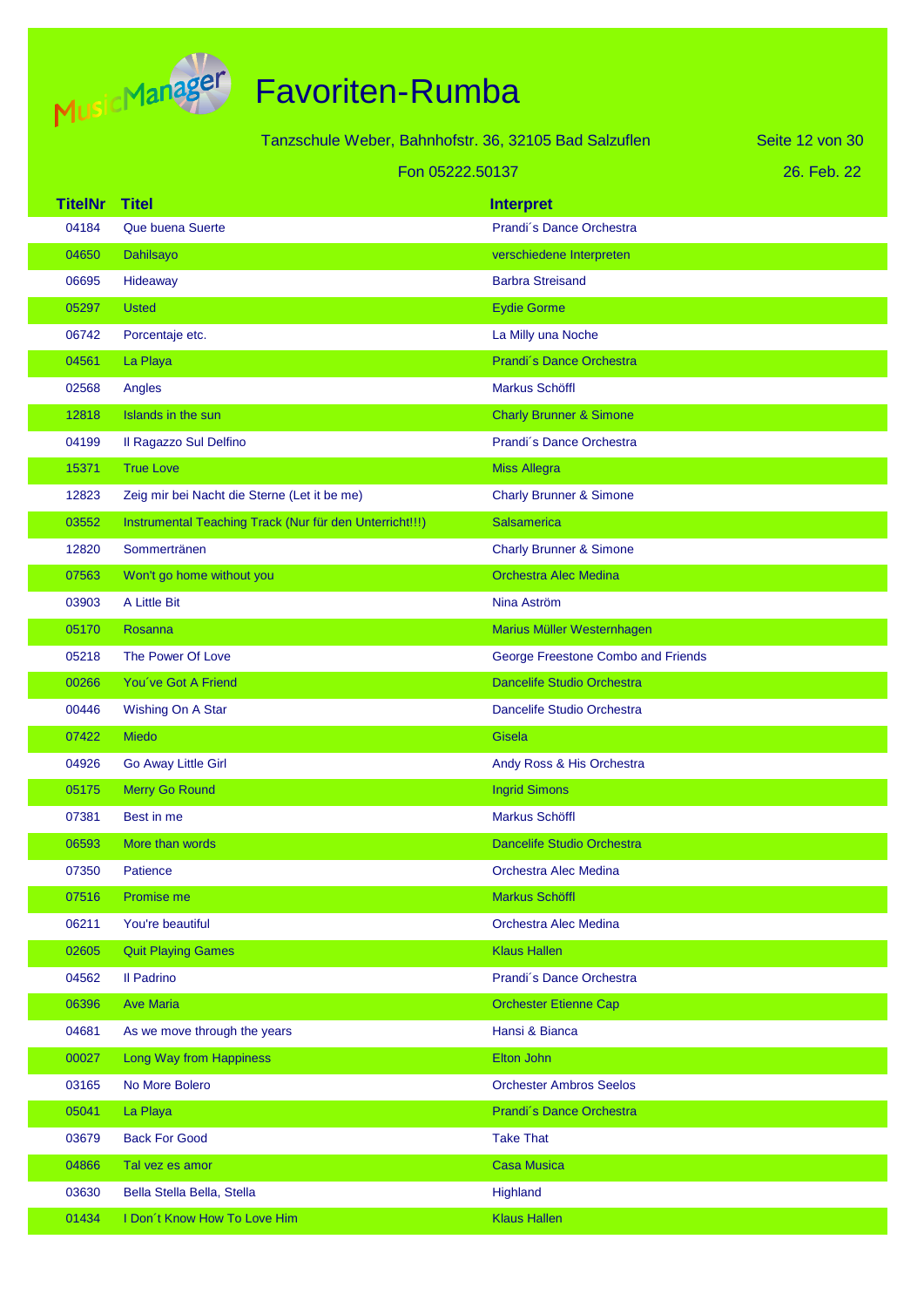

# Favoriten-Rumba

|                |                                        | Tanzschule Weber, Bahnhofstr. 36, 32105 Bad Salzuflen | Seite 13 von 30 |
|----------------|----------------------------------------|-------------------------------------------------------|-----------------|
|                | Fon 05222.50137                        |                                                       | 26. Feb. 22     |
| <b>TitelNr</b> | <b>Titel</b>                           | <b>Interpret</b>                                      |                 |
| 15097          | Moscas En La Casa                      | <b>Shakira</b>                                        |                 |
| 00174          | Viva l'amor                            | Max Greger und sein Tanzorchester                     |                 |
| 05418          | Song from a secret garden              | <b>Eileen Foster</b>                                  |                 |
| 05310          | Quit playing games                     | <b>Backstreet Boys</b>                                |                 |
| 00087          | Hurting each other                     | <b>Klaus Hallen</b>                                   |                 |
| 07517          | Best in me                             | Markus Schöffl                                        |                 |
| 00666          | Anthem / Chess                         | <b>Werner Tauber</b>                                  |                 |
| 04078          | <b>AfterThe War</b>                    | <b>Dance Unique</b>                                   |                 |
| 00792          | <b>Come Closer To Me</b>               | <b>Werner Tauber</b>                                  |                 |
| 04594          | <b>Too Much Heaven</b>                 | <b>Nana</b>                                           |                 |
| 05295          | Sentado A La Vera Del Camino           | <b>Eydie Gorme</b>                                    |                 |
| 05487          | <b>Reunited</b>                        | <b>Klaus Hallen</b>                                   |                 |
| 02752          | World in union                         | Free the Spirit                                       |                 |
| 00014          | Always on my mind                      | <b>Klaus Hallen und Rio</b>                           |                 |
| 04261          | Crazy                                  | pro media musik gmbh                                  |                 |
| 05531          | Out of reach                           | pro media musik gmbh                                  |                 |
| 05501          | <b>Chains</b>                          | <b>Casa Musica</b>                                    |                 |
| 04585          | <b>Take My Breath</b>                  | <b>Werner Tauber</b>                                  |                 |
| 00581          | Mujer                                  | <b>Mijares</b>                                        |                 |
| 07042          | Shades of summer                       | <b>Chase The Music</b>                                |                 |
| 05403          | Cantico                                | pro media musik gmbh                                  |                 |
| 06005          | Wonderful world                        | <b>Black</b>                                          |                 |
| 03820          | I Just Can't Stop Loving You           | <b>Dennis Delano</b>                                  |                 |
| 04755          | Say you love me                        | <b>Klaus Hallen</b>                                   |                 |
| 04140          | Crazy                                  | Peter Douglas & William Jansen                        |                 |
| 05375          | When we dance                          | <b>Casa Musica</b>                                    |                 |
| 05959          | Rumba - Teaching Track!!! Nur Rhythmus | Markus Schöffl                                        |                 |
| 00081          | Amigos para siempre                    | Sarah Brightman                                       |                 |
| 00488          | Only He                                | <b>Klaus Hallen</b>                                   |                 |
| 05461          | Fields of gold                         | <b>Vio Friedmann</b>                                  |                 |
| 00673          | The last night of the world            | <b>Werner Tauber</b>                                  |                 |
| 05042          | <b>Il Padrino</b>                      | Prandi's Dance Orchestra                              |                 |
| 05127          | My Heart Will Go On                    | <b>Celine Dion</b>                                    |                 |
| 03404          | Feelings                               | <b>Werner Tauber</b>                                  |                 |
| 00224          | Con tu amor                            | <b>Ambros Seelos</b>                                  |                 |
| 05357          | Now and forever                        | RaymondUSA                                            |                 |
| 00687          | Cuban love song                        | <b>Günther Noris</b>                                  |                 |

03246 Solamente Una Vez Connie Francisco Connie Francis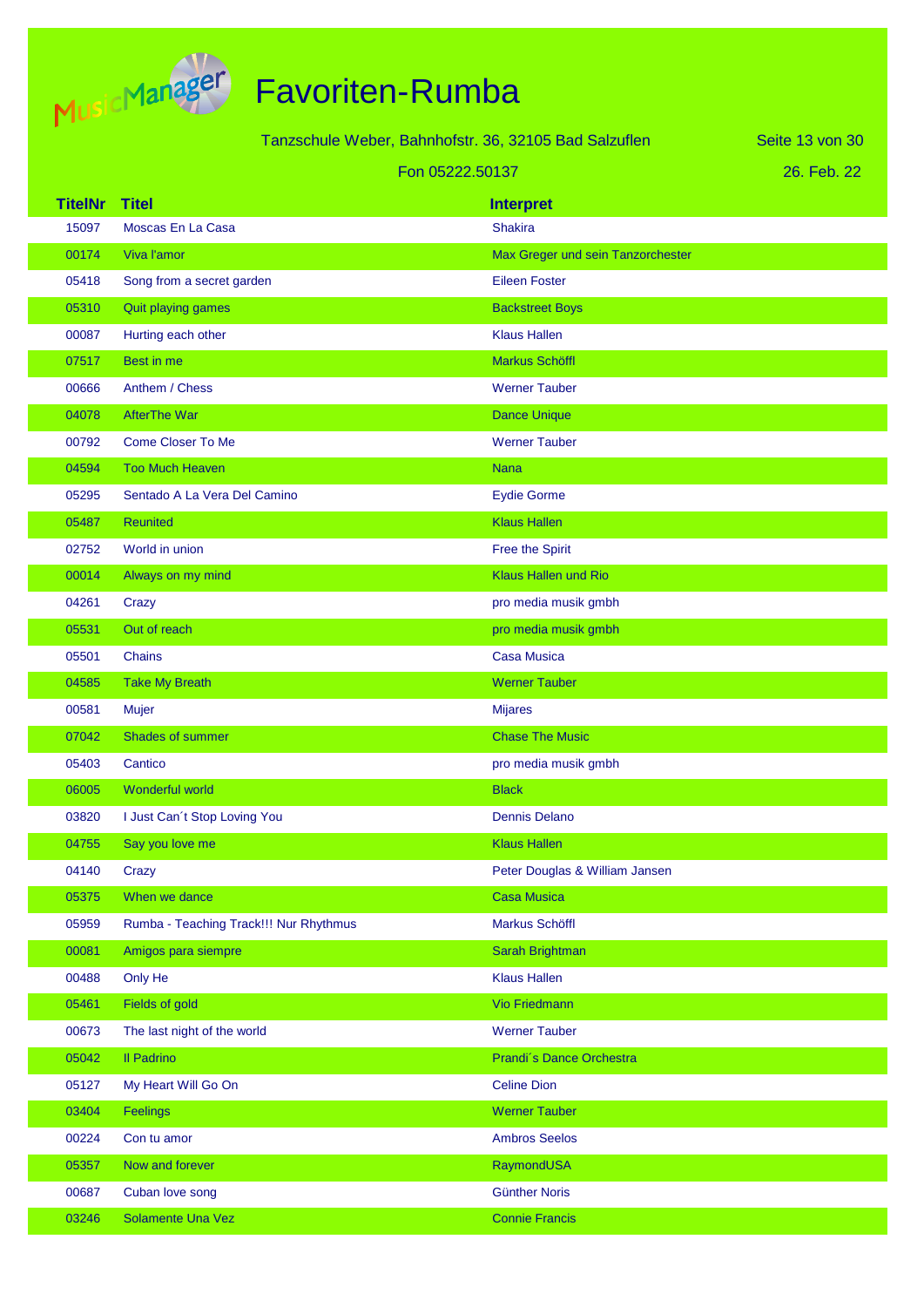

|                         |                                                 | Tanzschule Weber, Bahnhofstr. 36, 32105 Bad Salzuflen | Seite 14 von 30 |
|-------------------------|-------------------------------------------------|-------------------------------------------------------|-----------------|
|                         |                                                 | Fon 05222.50137                                       | 26. Feb. 22     |
|                         |                                                 |                                                       |                 |
| <b>TitelNr</b><br>06086 | <b>Titel</b><br><b>The Christmas Song</b>       | <b>Interpret</b><br>Dancelife Studio Orchestra        |                 |
| 02784                   | <b>Fields of Gold</b>                           | <b>Sting</b>                                          |                 |
| 07253                   | Andalucia                                       | Prandi's Dance Orchestra                              |                 |
| 00661                   | As if we never said goodbye / Sunset Boulevard  | <b>Werner Tauber</b>                                  |                 |
| 05861                   | Why                                             | <b>Klaus Hallen</b>                                   |                 |
| 03833                   | La Playa                                        | <b>Rick Hall and Andy Fortuna</b>                     |                 |
| 02786                   | Snape of my heart                               | <b>Sting</b>                                          |                 |
| 01956                   | Capri-Fischer                                   | <b>Günther Noris</b>                                  |                 |
| 07084                   | Für einen Augenblick                            | Claudia Jung                                          |                 |
| 00311                   | If You Leave Me Now                             | <b>Klaus Hallen</b>                                   |                 |
| 03678                   | Un-Break My Heart                               | <b>Tony Braxton</b>                                   |                 |
| 02779                   | All Out Of Love                                 | <b>Andru Donalds</b>                                  |                 |
| 02935                   | O Come All Ye Faithful                          | <b>Klaus Hallen</b>                                   |                 |
| 00487                   | The perfect year / Sunset Boulevard             | <b>Klaus Hallen</b>                                   |                 |
| 11509                   | One momnt in time                               | <b>Whitney Houston</b>                                |                 |
| 00623                   | Un' Estate Italiana                             | <b>Klaus Hallen</b>                                   |                 |
| 05823                   | And I love you so / Fly me to the moon / Quando | <b>Max Bygraves</b>                                   |                 |
| 05820                   | Killing me softly with his song                 | Victor Silvester Jnr. & Andy Ross Orchestras          |                 |
| 03933                   | <b>Es Mejor</b>                                 | <b>Juan Gabriel</b>                                   |                 |
| 06389                   | <b>Jamaica Fairwell</b>                         | <b>Orchester Etienne Cap</b>                          |                 |
| 03885                   | I'm In The Mood For Love                        | <b>Bryan Ferry</b>                                    |                 |
| 04138                   | Say you love me                                 | <b>Kiko Masbaum</b>                                   |                 |
| 03544                   | Pero T'Extrano                                  | Salsamerica                                           |                 |
| 04665                   | Rumba in the Night                              | <b>Günter Noris</b>                                   |                 |
| 04010                   | Granada                                         | Suda Hisao & New down beats orchestra                 |                 |
| 06290                   | How deep is the ocean                           | <b>Johnny Howard Orchestra falsch</b>                 |                 |
| 04648                   | Somewhere In Time                               | verschiedene Interpreten                              |                 |
| 00088                   | We've only just begun                           | <b>Klaus Hallen</b>                                   |                 |
| 05121                   | Rain In My Heart                                | <b>Modern Talking</b>                                 |                 |
| 00930                   | <b>Kokomo</b>                                   | <b>Klaus Hallen</b>                                   |                 |
| 04915                   | La Playa                                        | Andy Ross & His Orchestra                             |                 |
| 02049                   | <b>Besame Mucho</b>                             | Los Paraguayos                                        |                 |
| 02046                   | <b>Island In The Sun</b>                        | Los Paraguayos                                        |                 |
| 02244                   | <b>Donne</b>                                    | Zucchero                                              |                 |
| 03407                   | Do It To Me                                     | Max Greger und sein Tanzorchester                     |                 |
| 05404                   | Musica È                                        | pro media musik gmbh                                  |                 |
| 06738                   | Dejame Besarte etc                              | La Milly una Noche                                    |                 |
| 06736                   | Niebla del Riachuelo etc.                       | La Milly una Noche                                    |                 |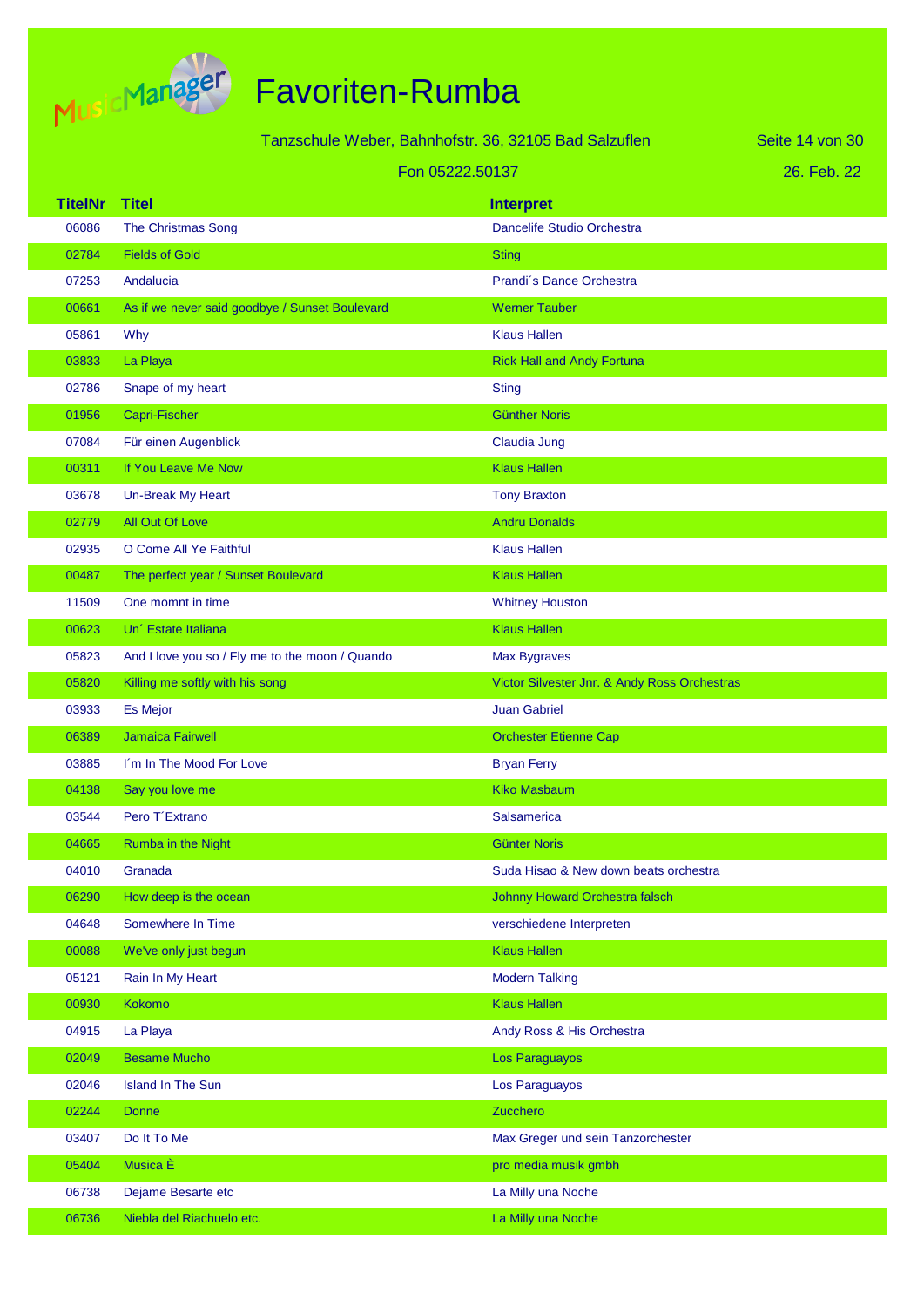

Tanzschule Weber, Bahnhofstr. 36, 32105 Bad Salzuflen

Seite 15 von 30

#### Fon 05222.50137

| 26. Feb. 22 |
|-------------|
|-------------|

| <b>TitelNr</b> | <b>Titel</b>                    | <b>Interpret</b>                      |
|----------------|---------------------------------|---------------------------------------|
| 02524          | Amigos Para Siempre             | Jose' Carreras & Sarah Brightman      |
| 05613          | Strangers in the night          | <b>Frank Sinatra</b>                  |
| 03930          | You'll Be In My Heart           | Vio Friedmann                         |
| 03934          | No Me Vuelvo A Enamorar         | <b>Juan Gabriel</b>                   |
| 03981          | Rounding                        | Tol Cees & Tol Thomas                 |
| 03998          | Adios Mariquita Linda           | Suda Hisao & New down beats orchestra |
| 03133          | <b>Strangers on the Shore</b>   | <b>Etienne Cap</b>                    |
| 15363          | Something Just Like This        | <b>DJ Mitya</b>                       |
| 00765          | Chiquitita                      | <b>Klaus Hallen</b>                   |
| 00472          | <b>Falling Into You</b>         | <b>Celine Dion</b>                    |
| 00929          | <b>California Dreaming</b>      | <b>Klaus Hallen</b>                   |
| 05610          | Feelings                        | <b>Al Martino</b>                     |
| 04867          | <b>Total</b>                    | <b>Casa Musica</b>                    |
| 05586          | Why can't we live together?     | <b>Timmy Thomas</b>                   |
| 00433          | Caruso                          | Dancelife Studio Orchestra            |
| 00377          | And I love you so               | <b>Klaus Hallen</b>                   |
| 04413          | Que Pena Me Da                  | Pandora                               |
| 02937          | <b>Christmas Auld Lang Syne</b> | <b>Klaus Hallen</b>                   |
| 03119          | Sway                            | Wolfgang Kompalka Showband            |
| 01420          | <b>Strangers In The Night</b>   | <b>Klaus Hallen</b>                   |
| 04090          | You Are Everywhere              | <b>Ice Breaker</b>                    |
| 04095          | You Are Everywhere              | <b>Ice Breaker</b>                    |
| 04085          | <b>Untold Love</b>              | <b>Ice Breaker</b>                    |
| 04032          | <b>Cuando Me Querias Tu</b>     | <b>Linda Ronstadt</b>                 |
| 03878          | <b>One Moment</b>               | Norbert Neugebauer                    |
| 03978          | La Mentra                       | Ana Belen                             |
| 03493          | <b>Besame Mucho</b>             | <b>Olivia Molina</b>                  |
| 01008          | Till I loved you                | Jennifer Rush                         |
| 03483          | We Belong Together              | Caught in the Act                     |
| 03075          | Love Story                      | <b>Hugo Strasser</b>                  |
| 03081          | I'm So Much In Love             | <b>Modern Talking</b>                 |
| 02749          | Wonderful life                  | <b>Free the Spirit</b>                |
| 07559          | Till I loved you                | Placido Domingo                       |
| 03151          | The Shadow Of Your Smile        | <b>Ross Mitchell</b>                  |
| 01630          | What I Did For Love             | <b>Dance Unlimited</b>                |
| 03381          | The Last Night Of The World     | <b>Werner Tauber</b>                  |
| 03124          | I'm your Angle                  | <b>Celine Dion</b>                    |
| 03039          | <b>Diamante</b>                 | L.M. Project                          |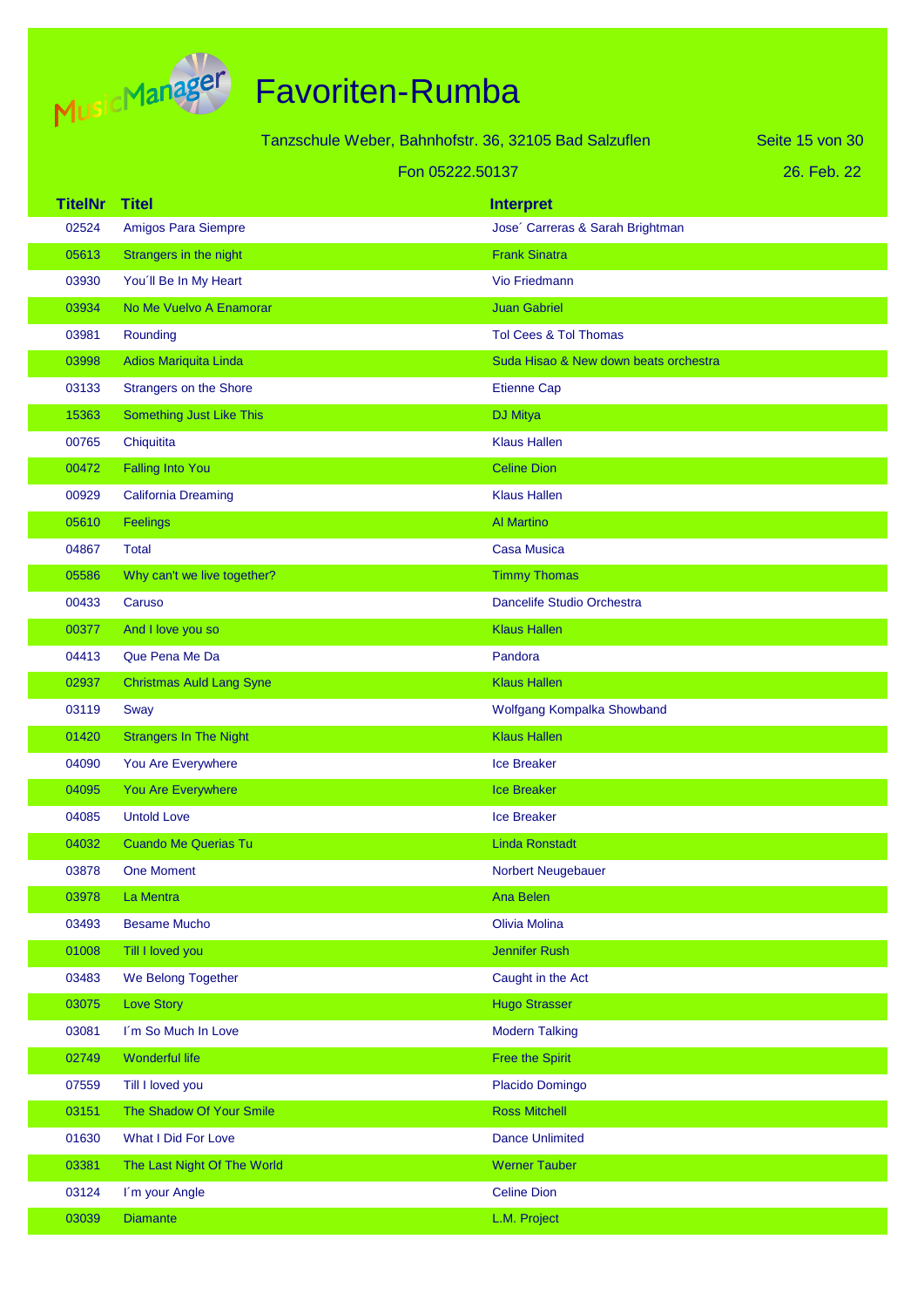

|                 |                                      | Tanzschule Weber, Bahnhofstr. 36, 32105 Bad Salzuflen | Seite 16 von 30 |
|-----------------|--------------------------------------|-------------------------------------------------------|-----------------|
| Fon 05222.50137 |                                      |                                                       | 26. Feb. 22     |
| <b>TitelNr</b>  | <b>Titel</b>                         | <b>Interpret</b>                                      |                 |
| 00055           | January                              | Elton John                                            |                 |
| 03459           | Feelings                             | <b>Hugo Strasser</b>                                  |                 |
| 00331           | A little bit more                    | Dancelife Studio Orchestra                            |                 |
| 02973           | Welch ein Tag                        | <b>Klaus Hallen</b>                                   |                 |
| 02905           | It started with a kiss               | <b>Hot Chocolate</b>                                  |                 |
| 03024           | <b>Everytime We Touch</b>            | <b>Hugo Strasser</b>                                  |                 |
| 01987           | Sign your name                       | Dancelife Studio Orchestra                            |                 |
| 03750           | Hou me vast                          | <b>Kadanz</b>                                         |                 |
| 03309           | Sonny Boy                            | <b>Sunset Dance Orchestra</b>                         |                 |
| 06606           | Something stupid                     | <b>Robbie Williams</b>                                |                 |
| 06444           | <b>California Blue</b>               | <b>Musicor</b>                                        |                 |
| 03027           | Irresistible                         | <b>Hugo Strasser</b>                                  |                 |
| 00063           | Love is love                         | <b>Klaus Hallen</b>                                   |                 |
| 00086           | Yesterday once more                  | <b>Klaus Hallen</b>                                   |                 |
| 00358           | <b>Roses of Red</b>                  | <b>Kelly Family</b>                                   |                 |
| 02081           | My Heart Will Go On                  | <b>Vio Friedmann</b>                                  |                 |
| 00083           | <b>American Trilogy</b>              | Klaus Hallen und Rio                                  |                 |
| 00775           | <b>Stand Up For Your Children</b>    | Wagnerama                                             |                 |
| 03068           | I Just Called to say I Love You      | <b>Hugo Strasser</b>                                  |                 |
| 00801           | <b>Green Leaves Of Summer</b>        | <b>Werner Tauber</b>                                  |                 |
| 00857           | Historia De Un Amor                  | <b>Pat Behrens</b>                                    |                 |
| 03066           | Ein bisschen Frieden                 | <b>Hugo Strasser</b>                                  |                 |
| 01965           | <b>Con Te Partiro</b>                | <b>Dancelife Studio Orchestra</b>                     |                 |
| 00914           | A Whole New World                    | <b>Werner Tauber</b>                                  |                 |
| 01966           | Penny Lover                          | Dancelife Studio Orchestra                            |                 |
| 03200           | <b>HouMe Vast</b>                    | <b>Dancelife Studio Orchestra</b>                     |                 |
| 04147           | <b>Falling Into You</b>              | Gaby Goldberg & Tanzorchester Klaus Hallen            |                 |
| 04148           | <b>Quit playing Games</b>            | <b>Kiko Masbaum</b>                                   |                 |
| 01927           | <b>Blue Bird</b>                     | Dancelife Studio Orchestra                            |                 |
| 03278           | One Moment In Time                   | <b>Ross Mitchell</b>                                  |                 |
| 03253           | Night and day / Deep Purple          | fmp-Tanzorchester und die Harmonies                   |                 |
| 00607           | Kaleidoscope                         | <b>Klaus Hallen</b>                                   |                 |
| 03252           | Autumn Serenade/Till the end of time | fmp-Tanzorchester und die Harmonies                   |                 |
| 03250           | <b>Born Free</b>                     | <b>Ken Turner</b>                                     |                 |
| 04211           | <b>Eternal Flame</b>                 | <b>Klaus Hallen</b>                                   |                 |
| 03215           | Evergreen                            | Irvin Tidswell and the falsch                         |                 |
| 00766           | <b>Thank You For The Music</b>       | <b>Klaus Hallen</b>                                   |                 |
| 03199           | It's The First Time                  | Dancelife Studio Orchestra                            |                 |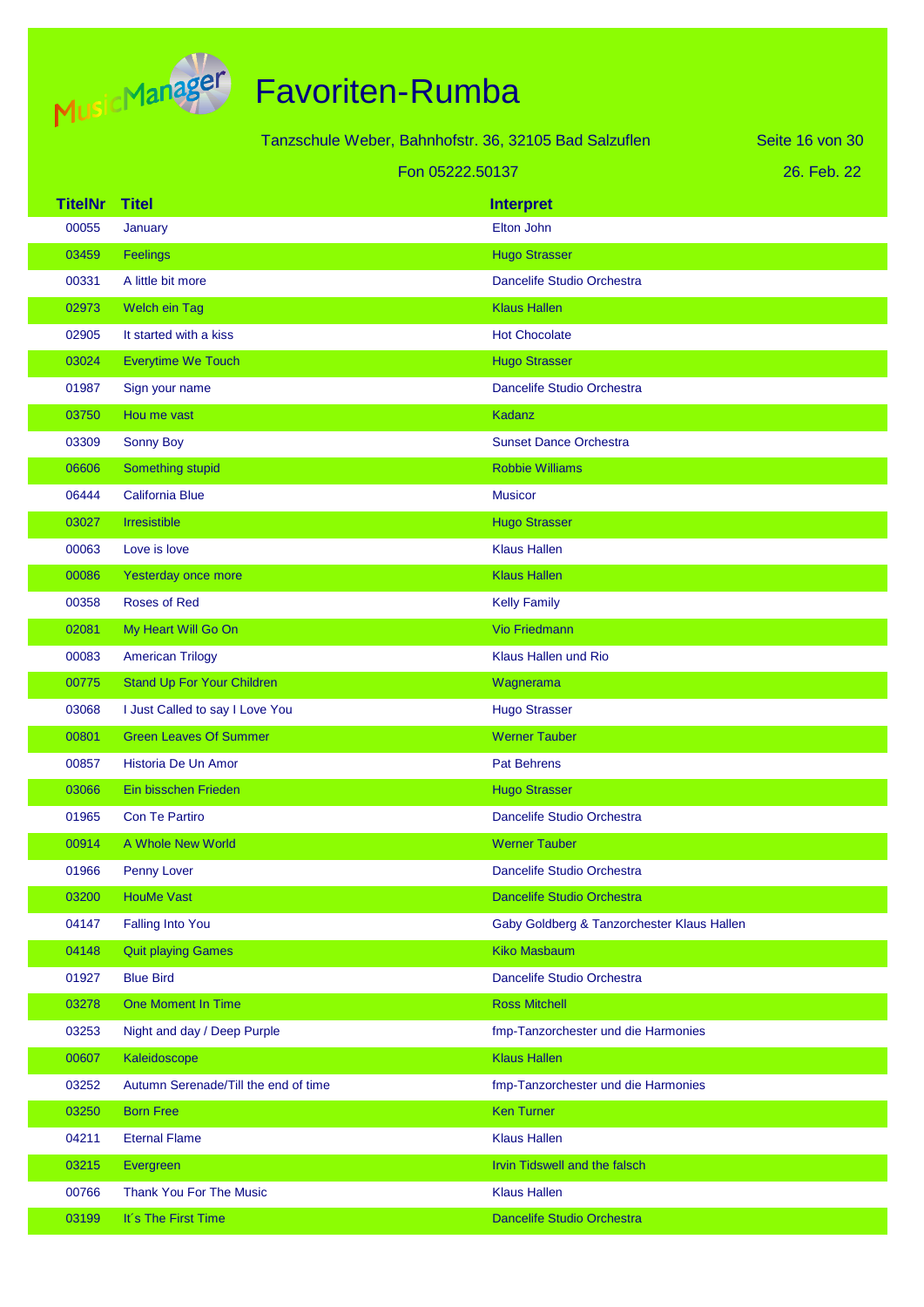

| Tanzschule Weber, Bahnhofstr. 36, 32105 Bad Salzuflen |                                                                |                                 | Seite 17 von 30 |
|-------------------------------------------------------|----------------------------------------------------------------|---------------------------------|-----------------|
|                                                       | Fon 05222.50137                                                |                                 | 26. Feb. 22     |
| <b>TitelNr</b>                                        | <b>Titel</b>                                                   | <b>Interpret</b>                |                 |
| 03188                                                 | Serenata                                                       | Ken Turner & His Orchestra      |                 |
| 03187                                                 | Flamingo                                                       | Ken Turner & His Orchestra      |                 |
| 03155                                                 | Here's That Rainy Day                                          | Johnny Howard & His Orchestra   |                 |
| 04305                                                 | <b>Memory</b>                                                  | <b>Ambros Seelos</b>            |                 |
| 03154                                                 | <b>TII Close My Eyes</b>                                       | Johnny Howard & His Orchestra   |                 |
| 00764                                                 | Fernando                                                       | <b>Klaus Hallen</b>             |                 |
| 04212                                                 | We Are Europe                                                  | <b>Klaus Hallen</b>             |                 |
| 04229                                                 | Eine Insel aus Träumen geboren                                 | <b>Hugo Strasser</b>            |                 |
| 00625                                                 | Reach                                                          | <b>Klaus Hallen</b>             |                 |
| 02505                                                 | My all                                                         | <b>Vio Friedmann</b>            |                 |
| 02956                                                 | You'll never stand alone                                       | <b>Whitney Houston</b>          |                 |
| 02954                                                 | <b>Sometimes</b>                                               | <b>Britney Spears</b>           |                 |
| 02892                                                 | Zoom                                                           | L. Barry                        |                 |
| 02721                                                 | Una voz en la noche                                            | <b>Claude Blouin</b>            |                 |
| 02720                                                 | I have a dream                                                 | <b>Claude Blouin</b>            |                 |
| 02661                                                 | <b>Half The World</b>                                          | Karl Schmidt Big Band           |                 |
| 02652                                                 | Der Insulaner verliert die Ruhe nicht / Sehn'se das ist Berlin | Hartmut Kupka Big Band          |                 |
| 04262                                                 | The Perfect Year                                               | pro media musik gmbh            |                 |
| 02506                                                 | Piensa en mi                                                   | Vio Friedmann                   |                 |
| 04358                                                 | The Way We Were                                                | Paul Kuhn                       |                 |
| 01063                                                 | Another day in paradise                                        | <b>Klaus Hallen</b>             |                 |
| 01064                                                 | I just called to say I love you                                | <b>Klaus Hallen</b>             |                 |
| 01065                                                 | That's what friends are for                                    | <b>Klaus Hallen</b>             |                 |
| 02243                                                 | I call your Name                                               | <b>Willy De Ville</b>           |                 |
| 02082                                                 | As Long as You Love Me                                         | Vio Friedmann                   |                 |
| 04584                                                 | Sabor A Mi                                                     | <b>Werner Tauber</b>            |                 |
| 02063                                                 | Etüde in E                                                     | <b>Günther Noris</b>            |                 |
| 02053                                                 | Komm in die Gondel                                             | <b>Günther Noris</b>            |                 |
| 02592                                                 | <b>Loving You</b>                                              | Dancelife Studio Orchestra      |                 |
| 04346                                                 | <b>Mas Alla</b>                                                | <b>Paradise Orchestra</b>       |                 |
| 00970                                                 | 99 Miles From L.A.                                             | <b>Klaus Hallen</b>             |                 |
| 03279                                                 | <b>Till I Loved You</b>                                        | <b>Ross Mitchell</b>            |                 |
| 04275                                                 | Happy ever after                                               | Dancelife Studio Orchestra      |                 |
| 04310                                                 | <b>Beautiful Maria</b>                                         | <b>Andy Fortuna Productions</b> |                 |
| 04314                                                 | Rumba Uno                                                      | <b>Andy Fortuna Productions</b> |                 |
| 04317                                                 | La Playa                                                       | <b>Andy Fortuna Productions</b> |                 |
| 04326                                                 | <b>Always There</b>                                            | <b>Break Point Band</b>         |                 |
| 04334                                                 | Dornröschen Rumba                                              | <b>Skylab Orchestra</b>         |                 |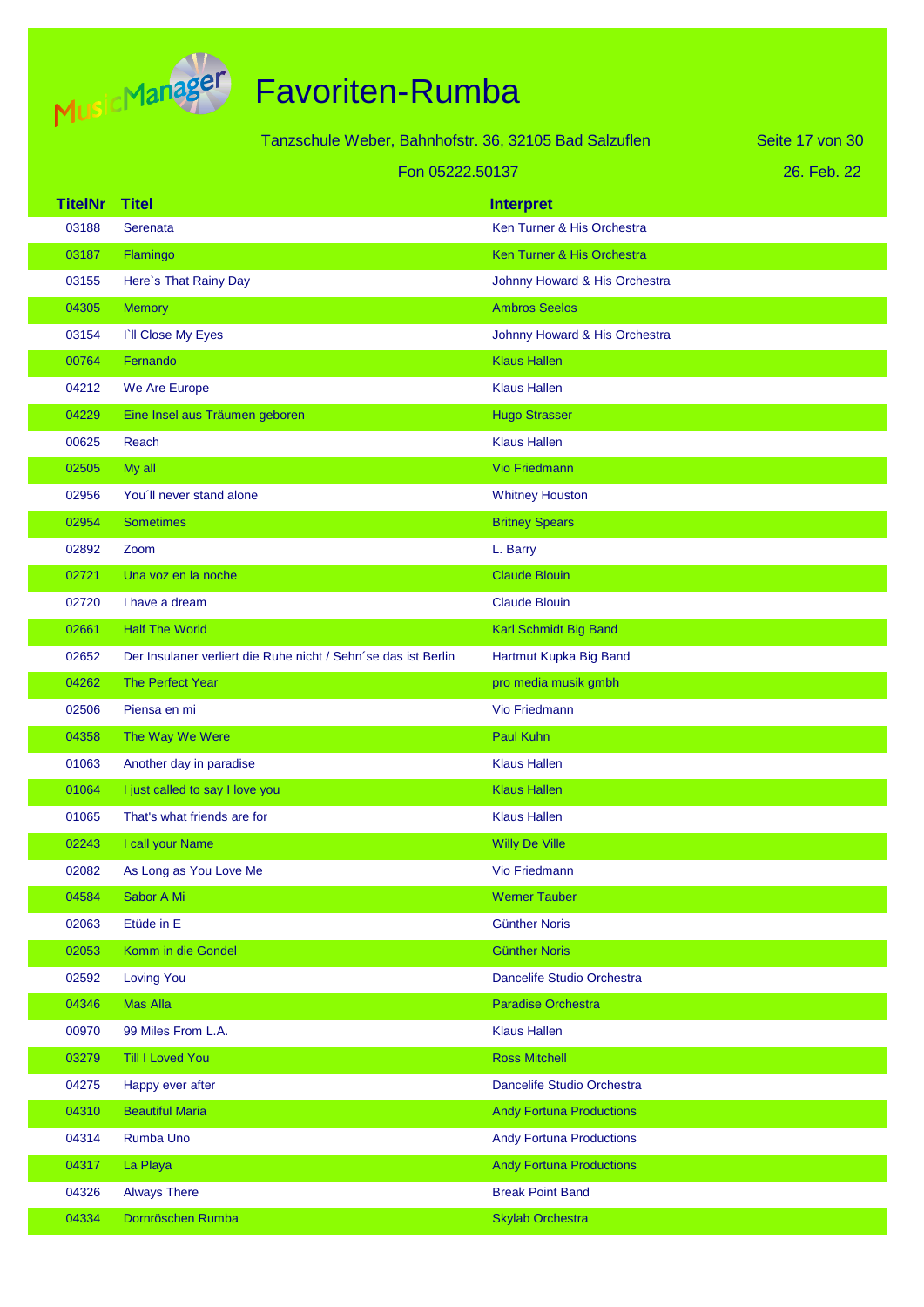

|                |                                       | Tanzschule Weber, Bahnhofstr. 36, 32105 Bad Salzuflen | Seite 18 von 30 |
|----------------|---------------------------------------|-------------------------------------------------------|-----------------|
|                |                                       |                                                       |                 |
|                |                                       | Fon 05222.50137                                       | 26. Feb. 22     |
| <b>TitelNr</b> | <b>Titel</b>                          | <b>Interpret</b>                                      |                 |
| 04384          | Wenn süß das Mondlicht auf den Hügeln | <b>Klaus Hallen</b>                                   |                 |
| 04343          | Woman In Love                         | Diapason Orchestra                                    |                 |
| 04359          | Morning Of My Life                    | <b>Klaus Hallen</b>                                   |                 |
| 03014          | Zoom                                  | <b>Dancelife Studio Orchestra</b>                     |                 |
| 04351          | Domenica                              | <b>Quick &amp; Slow Band</b>                          |                 |
| 04354          | <b>Speak Softly Love</b>              | Louis Funny Group                                     |                 |
| 03007          | Half the world                        | <b>Belinda Carlisle</b>                               |                 |
| 01986          | Human                                 | <b>Dancelife Studio Orchestra</b>                     |                 |
| 02960          | Someday my prince will come           | <b>Klaus Hallen</b>                                   |                 |
| 02957          | A whole new world                     | <b>Klaus Hallen</b>                                   |                 |
| 03057          | I Want it That Way                    | <b>Backstreet Boys</b>                                |                 |
| 04336          | With A Song In My Heart               | <b>Skylab Orchestra</b>                               |                 |
| 03608          | Stumblin' in                          | Kai Warner                                            |                 |
| 00346          | All at once                           | <b>Werner Tauber</b>                                  |                 |
| 03879          | <b>Wonderful Land</b>                 | Norbert Neugebauer                                    |                 |
| 01654          | <b>Loving Tonight</b>                 | Erich Bachmann Orchestra                              |                 |
| 01748          | When You Wish Upon A Star             | <b>Klaus Hallen</b>                                   |                 |
| 03611          | La Source                             | <b>Kai Warner</b>                                     |                 |
| 03906          | La Hiedra                             | <b>Werner Tauber</b>                                  |                 |
| 03919          | Otra oportunidad                      | <b>Marcela Morelo</b>                                 |                 |
| 01786          | <b>Touching Me With Love</b>          | Johnny Mathis & Deniece Williams                      |                 |
| 03613          | <b>Jungle Drums</b>                   | <b>Kai Warner</b>                                     |                 |
| 03609          | <b>Bright Eyes</b>                    | Kai Warner                                            |                 |
| 03671          | <b>Una Aventura Mas</b>               | <b>Nelson Ned</b>                                     |                 |
| 03604          | How do you keep the music playing     | Wolff Hartmann Gala Sound Orchestra                   |                 |
| 03591          | The Wind Beneath My Wings             | <b>Ross Mitchell</b>                                  |                 |
| 03590          | <b>Happy Ever After</b>               | <b>Ross Mitchell</b>                                  |                 |
| 01444          | These Are The Days (Of Our Lives)     | <b>Klaus Hallen</b>                                   |                 |
| 03935          | La Copa Rota                          | <b>Bachata Caribe</b>                                 |                 |
| 03936          | Tu Me Haces Falta                     | <b>Bachata Caribe</b>                                 |                 |
| 03937          | La Vida Es Un Sueno                   | <b>Bachata Caribe</b>                                 |                 |
| 03946          | <b>Wonderful Land</b>                 | unbekannter Interpret                                 |                 |
| 03610          | Song For Guy                          | Kai Warner                                            |                 |
| 03761          | Le Café d'Amour                       | <b>Face The Music</b>                                 |                 |
| 03809          | Perfidia                              | Les Plus Grands Succes De La                          |                 |
| 03818          | <b>Heal The World</b>                 | <b>Dennis Delano</b>                                  |                 |
| 03802          | Guantanamera                          | <b>Werner Tauber</b>                                  |                 |
| 03793          | <b>Island In the Stream</b>           | <b>Lynn Clare</b>                                     |                 |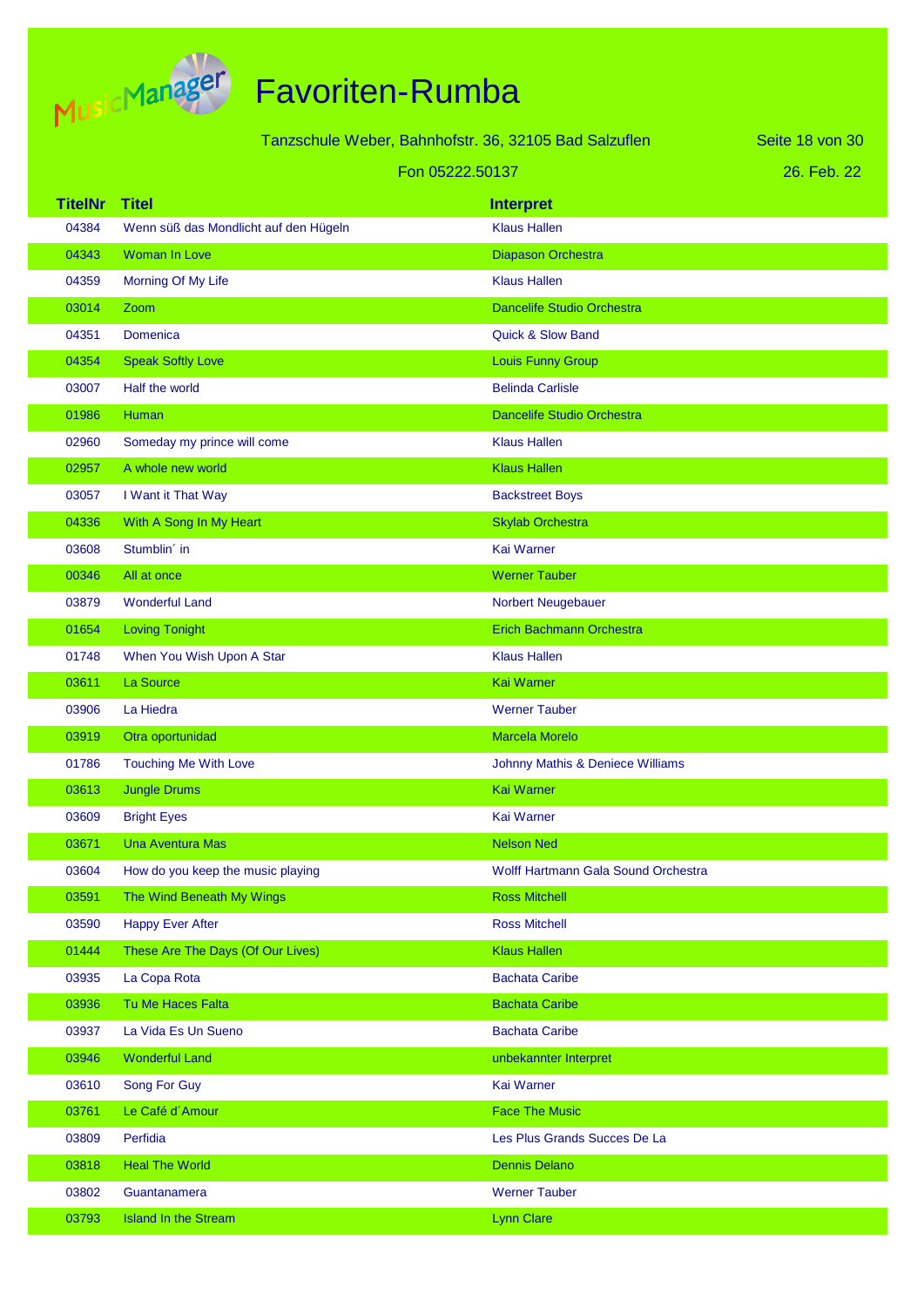

| Tanzschule Weber, Bahnhofstr. 36, 32105 Bad Salzuflen |                                 |                                              | Seite 19 von 30 |
|-------------------------------------------------------|---------------------------------|----------------------------------------------|-----------------|
| Fon 05222.50137                                       |                                 |                                              | 26. Feb. 22     |
| <b>TitelNr</b>                                        | <b>Titel</b>                    | <b>Interpret</b>                             |                 |
| 03774                                                 | <b>Triste</b>                   | Carlos Romanos & His Orchestra               |                 |
| 03825                                                 | <b>Beautiful Maria</b>          | <b>Rick Hall and Andy Fortuna</b>            |                 |
| 03829                                                 | Rumba Uno                       | <b>Rick Hall and Andy Fortuna</b>            |                 |
| 03772                                                 | Oh What A Wonderful Day         | Berry Lipman, His Singers & Orchestra        |                 |
| 03612                                                 | somethin' Stupid                | Kai Warner                                   |                 |
| 03770                                                 | <b>The Sungoddess</b>           | <b>Carlos Romanos &amp; His Orchestra</b>    |                 |
| 03561                                                 | Zoom                            | <b>Swinging World</b>                        |                 |
| 03746                                                 | Let Me Be The One               | <b>Sascha</b>                                |                 |
| 03705                                                 | Du bist mein erster Gedanke     | Max Greger und sein Tanzorchester            |                 |
| 03703                                                 | <b>Another Day In Paradies</b>  | Max Greger und sein Tanzorchester            |                 |
| 03695                                                 | El Lute                         | Boney M.                                     |                 |
| 03862                                                 | <b>Never My Love</b>            | <b>Ross Mitchell</b>                         |                 |
| 03675                                                 | Cuando Vuelva A Tu Lado         | <b>Eydie Gorme</b>                           |                 |
| 03863                                                 | Groovin'                        | <b>Ross Mitchell</b>                         |                 |
| 03674                                                 | Sabor A Mi                      | <b>Eydie Gorme</b>                           |                 |
| 03771                                                 | <b>Mexican Moonlight</b>        | Berry Lipman, His Singers & Orchestra        |                 |
| 03348                                                 | Heimweh nach der Heimat         | <b>Günther Noris</b>                         |                 |
| 04134                                                 | <b>California Dreaming</b>      | Peter Bauchwitz & Tanzorchester Klaus Hallen |                 |
| 03456                                                 | Aloha Oe                        | <b>Hugo Strasser</b>                         |                 |
| 04137                                                 | If You Believe                  | <b>Louis Drabe</b>                           |                 |
| 03430                                                 | Der Junge mit der Mundharmonika | <b>Ambros Seelos</b>                         |                 |
| 03416                                                 | Ballettmusik "Fürst Igor"       | Max Greger und sein Tanzorchester            |                 |
| 03414                                                 | Melodie in F                    | Max Greger und sein Tanzorchester            |                 |
| 03412                                                 | <b>Heal The Pain</b>            | <b>George Michael</b>                        |                 |
| 03403                                                 | The Most Beautiful Girl         | <b>Hugo Strasser</b>                         |                 |
| 03947                                                 | Fang das Licht                  | unbekannter Interpret                        |                 |
| 03359                                                 | <b>Rumba Desire</b>             | <b>Günther Noris</b>                         |                 |
| 04133                                                 | <b>Reach</b>                    | Gaby Goldberg & Tanzorchester Klaus Hallen   |                 |
| 03337                                                 | Rumba Erotica                   | <b>Günther Noris</b>                         |                 |
| 03803                                                 | Somethin' Stupid                | <b>Werner Tauber</b>                         |                 |
| 03317                                                 | Unforgetable                    | Paul Kuhn Quintett                           |                 |
| 03656                                                 | Havanna By Night                | <b>Günther Noris</b>                         |                 |
| 01216                                                 | What I Did For Love             | <b>Werner Tauber</b>                         |                 |
| 00015                                                 | In the ghetto                   | Klaus Hallen und Rio                         |                 |
| 04145                                                 | Goodbye                         | <b>Brigitte Nijman</b>                       |                 |
| 06410                                                 | <b>Jamaica Farewell</b>         | <b>Klaus Hallen</b>                          |                 |
| 03368                                                 | <b>Always There</b>             | <b>Ross Mitchell</b>                         |                 |
| 01859                                                 | More                            | Bela Sanders und sein Tanzorchester          |                 |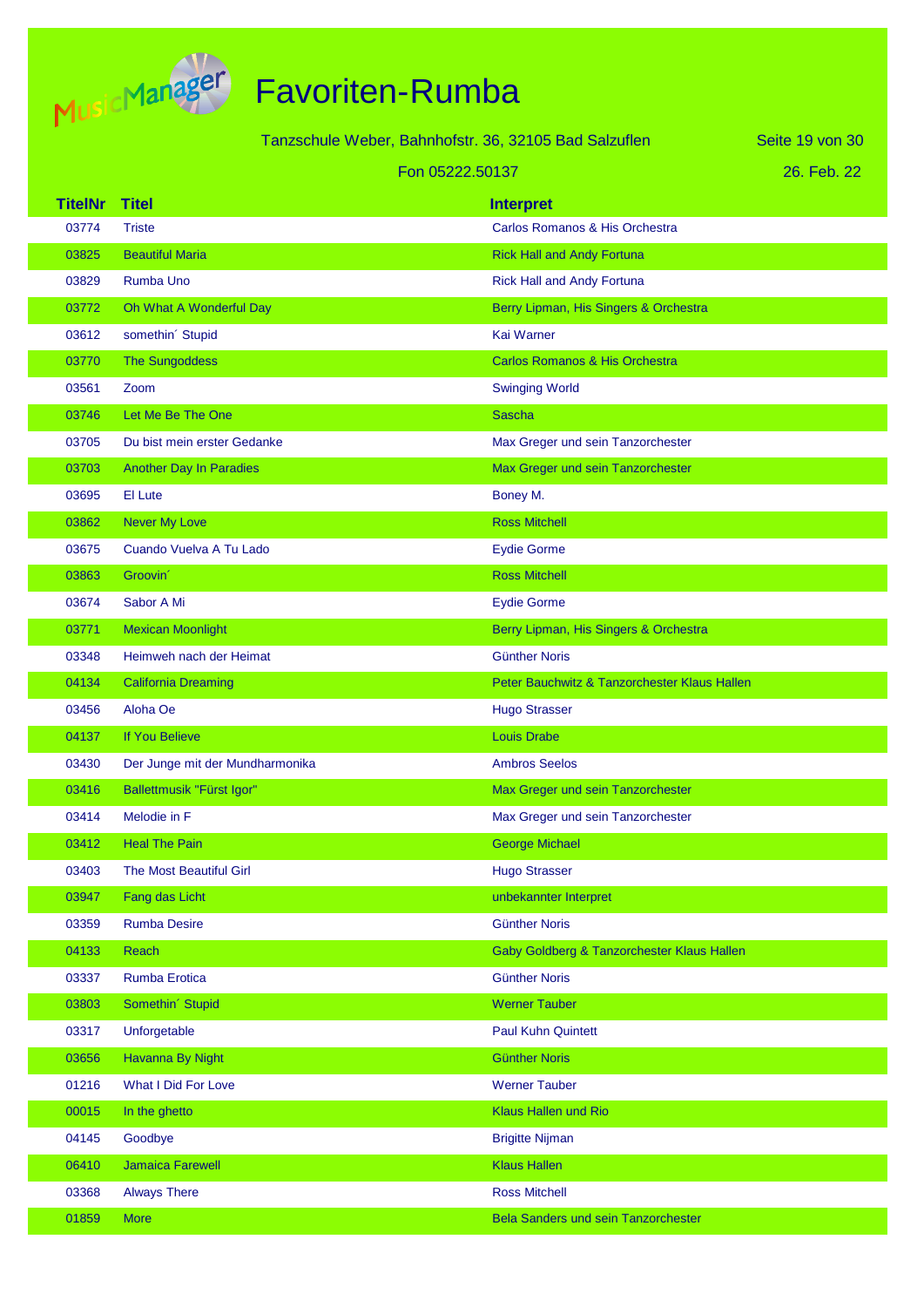

Tanzschule Weber, Bahnhofstr. 36, 32105 Bad Salzuflen

Seite 20 von 30

|                | Fon 05222.50137                   |                                                | 26. Feb. 22 |
|----------------|-----------------------------------|------------------------------------------------|-------------|
| <b>TitelNr</b> | <b>Titel</b>                      | <b>Interpret</b>                               |             |
| 03282          | I Just Can't Stop Loving You      | <b>Hugo Strasser</b>                           |             |
| 01827          | Help Me Make It Through The Night | <b>Bela Sanders und sein Tanzorchester</b>     |             |
| 01443          | <b>Heal The Pain</b>              | <b>Klaus Hallen</b>                            |             |
| 03537          | <b>Baker Street</b>               | <b>Ross Mitchell</b>                           |             |
| 03536          | <b>Move Closer</b>                | <b>Ross Mitchell</b>                           |             |
| 03505          | Komm gib mir deine Hand           | <b>Hugo Strasser</b>                           |             |
| 00149          | <b>Carpenters Medley</b>          | Max Greger jr. & SDR Big Band                  |             |
| 00203          | I can see clearly now             | Max Greger und sein Tanzorchester              |             |
| 03477          | <b>To Turn The Stone</b>          | <b>Frida Gold</b>                              |             |
| 03503          | Es ist nur die Liebe              | <b>Hugo Strasser</b>                           |             |
| 01435          | The Music Of The Night            | <b>Klaus Hallen</b>                            |             |
| 00260          | <b>Why</b>                        | <b>Klaus Hallen</b>                            |             |
| 03496          | <b>Sacrifice</b>                  | Elton John                                     |             |
| 03494          | <b>Amor Amor Amor</b>             | <b>Olivia Molina</b>                           |             |
| 01259          | <b>Unbreak My Heart</b>           | Markus Schöffl                                 |             |
| 01865          | <b>Meditation</b>                 | <b>Bela Sanders und sein Tanzorchester</b>     |             |
| 04131          | Un Estate Italiana                | Gaby Goldberg & Piero Interante & Klaus Hallen |             |
| 04132          | <b>Kaleidoscope Skies</b>         | Gaby Goldberg & Tanzorchester Klaus Hallen     |             |
| 03490          | Guantanamera                      | <b>Audrey Landers</b>                          |             |
| 03569          | <b>Rumba Gondola</b>              | <b>Günther Noris</b>                           |             |
| 00213          | <b>Karibian Mood</b>              | Max Greger und sein Tanzorchester              |             |
| 05974          | Spanish eyes                      | Tony Evans & His Orchestra                     |             |
| 05841          | <b>Blue Velvet</b>                | <b>Hugo Strasser</b>                           |             |
| 05845          | <b>Stardust</b>                   | <b>Hugo Strasser</b>                           |             |
| 05860          | <b>Blessed</b>                    | <b>Klaus Hallen</b>                            |             |
| 05883          | Setembro                          | <b>New Ballroom Orchestra</b>                  |             |
| 05906          | Perfidia                          | verschiedene Interpreten                       |             |
| 06260          | I just called to say I live you   | <b>Klaus Hallen</b>                            |             |
| 05973          | And I love you so                 | Tony Evans & His Orchestra                     |             |
| 05753          | <b>My Cherie Amore</b>            | <b>Joe Bourne</b>                              |             |
| 06041          | <b>Nature Boy</b>                 | Joe Bourne                                     |             |
| 06048          | It was a very good year           | <b>Peter Douglas</b>                           |             |
| 06165          | Dresden Rumba                     | <b>Günter Noris</b>                            |             |
| 06191          | Cantico                           | klaus Hallen & Giovanni Caminita               |             |
| 06227          | <b>Your Song</b>                  | Pepe Lienhard Orchestra                        |             |
| 05618          | Can't wait until tonight          | <b>Klaus Hallen</b>                            |             |
| 05921          | Und wenn ein Lied                 | <b>Tony Neef</b>                               |             |
| 05699          | Don't cry for me Argentina        | Johnny Howard & His Orchestra                  |             |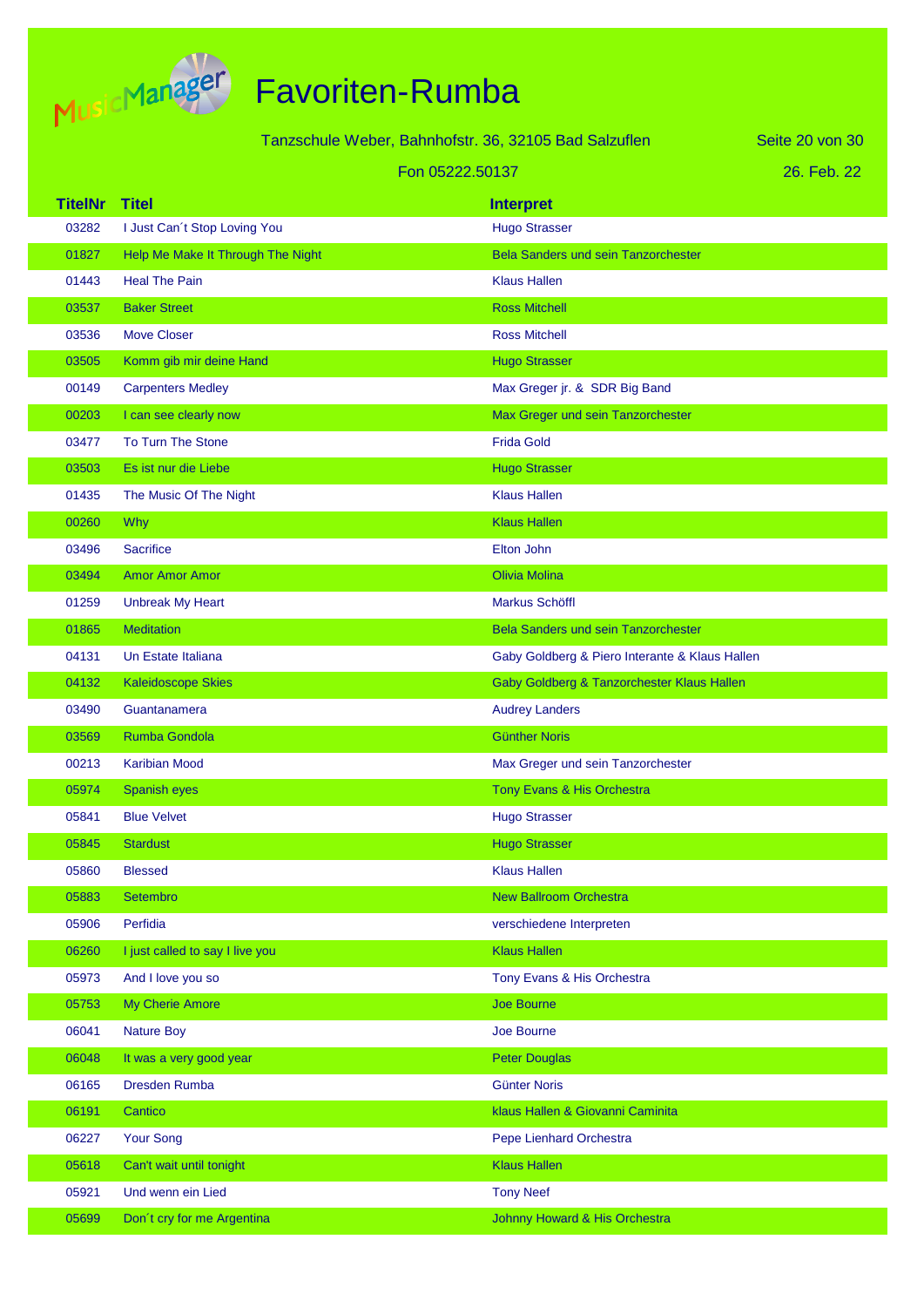

| Tanzschule Weber, Bahnhofstr. 36, 32105 Bad Salzuflen |                                                    |                                       | Seite 21 von 30 |
|-------------------------------------------------------|----------------------------------------------------|---------------------------------------|-----------------|
| Fon 05222.50137                                       |                                                    | 26. Feb. 22                           |                 |
| <b>TitelNr</b>                                        | <b>Titel</b>                                       | <b>Interpret</b>                      |                 |
| 05619                                                 | My sweet lady                                      | <b>Klaus Hallen</b>                   |                 |
| 05640                                                 | <b>Ganz</b> in weiss                               | <b>Hugo Strasser</b>                  |                 |
| 05645                                                 | Caribische Nächte                                  | <b>Hugo Strasser</b>                  |                 |
| 05652                                                 | The Look Of Love                                   | <b>Victor Silvester</b>               |                 |
| 05653                                                 | South Of The Border                                | <b>Victor Silvester</b>               |                 |
| 05673                                                 | <b>True</b>                                        | Karl Schmidt Big Band                 |                 |
| 05830                                                 | Yellow Bird / Island in the sun / Jamaica farewell | Max Bygraves                          |                 |
| 05698                                                 | Night and day                                      | Johnny Howard & His Orchestra         |                 |
| 05827                                                 | Yours / Besame Mucho / Amor Amor                   | Max Bygraves                          |                 |
| 05712                                                 | Another day in paradise                            | <b>New Ballroom Orchestra</b>         |                 |
| 05715                                                 | Such is life                                       | <b>Top-Time Orchestra</b>             |                 |
| 05730                                                 | Amapola                                            | Larry Elgart & his New Hollywood Band |                 |
| 05732                                                 | Perfidia                                           | Larry Elgart & his New Hollywood Band |                 |
| 05752                                                 | Until You Come Back To Me                          | <b>Joe Bourne</b>                     |                 |
| 06261                                                 | That's what friends are for                        | <b>Klaus Hallen</b>                   |                 |
| 05697                                                 | I've got you under my skin                         | Johnny Howard & His Orchestra         |                 |
| 07351                                                 | All good things                                    | <b>Orchestra Alec Medina</b>          |                 |
| 07172                                                 | Cuando vuelva a tu lado                            | <b>Eydie Gorme</b>                    |                 |
| 07198                                                 | Heimweh nach der Heimat                            | Günter Noris                          |                 |
| 07249                                                 | Asolao                                             | Prandi's Dance Orchestra              |                 |
| 07280                                                 | Quando, quando, quando                             | <b>Victor Silvester</b>               |                 |
| 07281                                                 | How intensive                                      | <b>Victor Silvester</b>               |                 |
| 06228                                                 | Something stupid                                   | Pepe Lienhard Orchestra               |                 |
| 07332                                                 | Luglio                                             | L.M. Project                          |                 |
| 07070                                                 | <b>Amores</b>                                      | <b>Orchester Ambros Seelos</b>        |                 |
| 07441                                                 | <b>Truly</b>                                       | David Jacobs jr.                      |                 |
| 07456                                                 | Sometimes it's easy                                | Shaina Noll with Russell Walden       |                 |
| 07460                                                 | Like a virgin                                      | <b>The Coltrane Quartett</b>          |                 |
| 07521                                                 | Rumba teaching Track                               | Markus Schöffl                        |                 |
| 04600                                                 | Schmusekatzen-Rumba                                | <b>Günter Noris</b>                   |                 |
| 06400                                                 | Forgotten dreams                                   | <b>Orchester Etienne Cap</b>          |                 |
| 07293                                                 | Dreams for plans                                   | <b>Shakira</b>                        |                 |
| 06525                                                 | Sally's tomato                                     | Henry Manchini                        |                 |
| 06291                                                 | <b>Blue skies</b>                                  | Johnny Howard Orchestra falsch        |                 |
| 06292                                                 | We've only just begun                              | Ray McVay & His Orchestra             |                 |
| 06328                                                 | Man on the moon                                    | R.E.M.                                |                 |
| 06330                                                 | Arms of love                                       | R.E.M.                                |                 |
| 06461                                                 | <b>Califonia Blue</b>                              | <b>Musicor</b>                        |                 |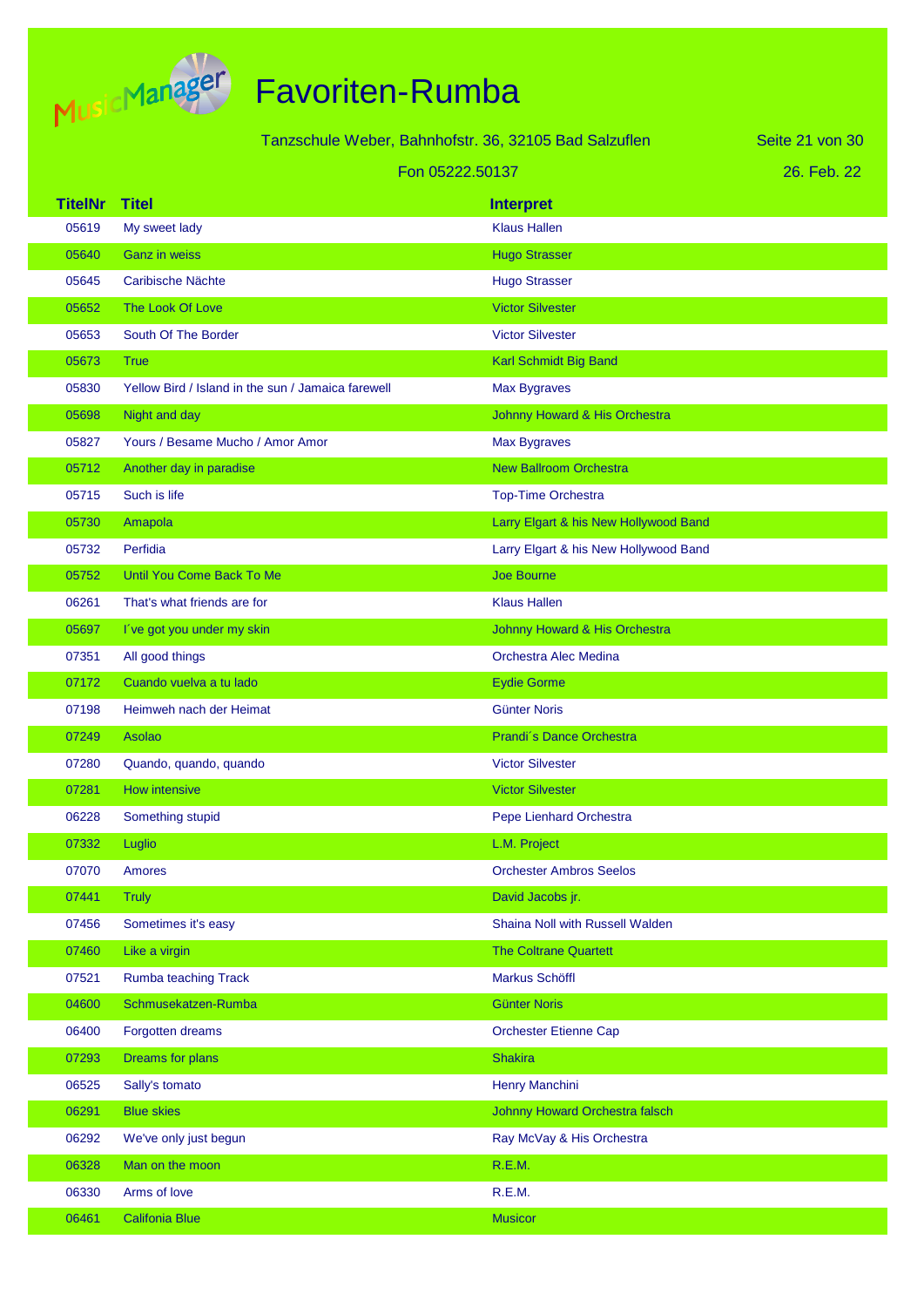

| Tanzschule Weber, Bahnhofstr. 36, 32105 Bad Salzuflen |                                | Seite 22 von 30                         |             |
|-------------------------------------------------------|--------------------------------|-----------------------------------------|-------------|
|                                                       |                                | Fon 05222.50137                         | 26. Feb. 22 |
| <b>TitelNr</b>                                        | <b>Titel</b>                   | <b>Interpret</b>                        |             |
| 06483                                                 | <b>Nature Boy</b>              | Joe Bourne                              |             |
| 07138                                                 | <b>Quiet nights</b>            | <b>Ross Mitchell</b>                    |             |
| 06516                                                 | Mit 17 fängt das Leben erst an | Ivo Robic                               |             |
| 07137                                                 | Guantanamera                   | <b>Ross Mitchell</b>                    |             |
| 06530                                                 | One way wind                   | <b>The Cats</b>                         |             |
| 06698                                                 | Above the law                  | <b>Barbra Streisand</b>                 |             |
| 06739                                                 | <b>Cuatro vidas</b>            | La Milly una Noche                      |             |
| 06741                                                 | Obsession etc.                 | La Milly una Noche                      |             |
| 06816                                                 | Blessed/My way                 | <b>Golem Orchestra and Josef Laufer</b> |             |
| 06409                                                 | Island in the dun              | <b>Klaus Hallen</b>                     |             |
| 06502                                                 | Die Gitarre und das Meer       | <b>Freddy Quinn</b>                     |             |
| 04971                                                 | Lovers                         | <b>Musica Caliente Vol.III</b>          |             |
| 04924                                                 | <b>Baker Street</b>            | Andy Ross & His Orchestra               |             |
| 04948                                                 | Danny boy                      | <b>Ballroom dancing</b>                 |             |
| 04949                                                 | Daydream                       | <b>Ballroom dancing</b>                 |             |
| 04950                                                 | <b>Tiri Tomba</b>              | <b>Ballroom dancing</b>                 |             |
| 04960                                                 | My all                         | <b>Andy Fortuna Productions</b>         |             |
| 05165                                                 | The Tide Is High               | <b>Atomic Kitten</b>                    |             |
| 04962                                                 | Sabor a mi                     | <b>Andy Fortuna Productions</b>         |             |
| 04853                                                 | I just call to say I love you  | <b>Ross Mitchell</b>                    |             |
| 04972                                                 | Rumba de Espana                | <b>Musica Caliente Vol.III</b>          |             |
| 04985                                                 | <b>Fale Baxinho</b>            | Caterina Valente & Edmundo Ros          |             |
| 05010                                                 | Very special love              | <b>Werner Tauber</b>                    |             |
| 05011                                                 | <b>Stay</b>                    | <b>Werner Tauber</b>                    |             |
| 05131                                                 | Irresistible                   | S.I.T. Orchestra And Singers            |             |
| 05132                                                 | It Was A Very Good Year        | S.I.T. Orchestra And Singers            |             |
| 04961                                                 | La Mentira                     | <b>Andy Fortuna Productions</b>         |             |
| 04625                                                 | My Heart Will Go On            | <b>Tanzorchester Wolf Kaiser</b>        |             |
| 04682                                                 | Gone are the days              | Hansi & Bianca                          |             |
| 06482                                                 | Cupid                          | Joe Bourne                              |             |
| 05602                                                 | Island in the sun              | <b>Harry Belafonte</b>                  |             |
| 04683                                                 | Casino                         | Hansi & Bianca                          |             |
| 04693                                                 | Aranjuez                       | <b>Ambros Seelos</b>                    |             |
| 04728                                                 | What's another year            | <b>Klaus Hallen</b>                     |             |
| 04916                                                 | Portrait Of My Love            | Andy Ross & His Orchestra               |             |
| 04766                                                 | <b>Rhythm Only</b>             | <b>Ambros Seelos</b>                    |             |
| 04854                                                 | Moving south                   | <b>Ross Mitchell</b>                    |             |
| 04767                                                 | Love is my Live                | <b>Ambros Seelos</b>                    |             |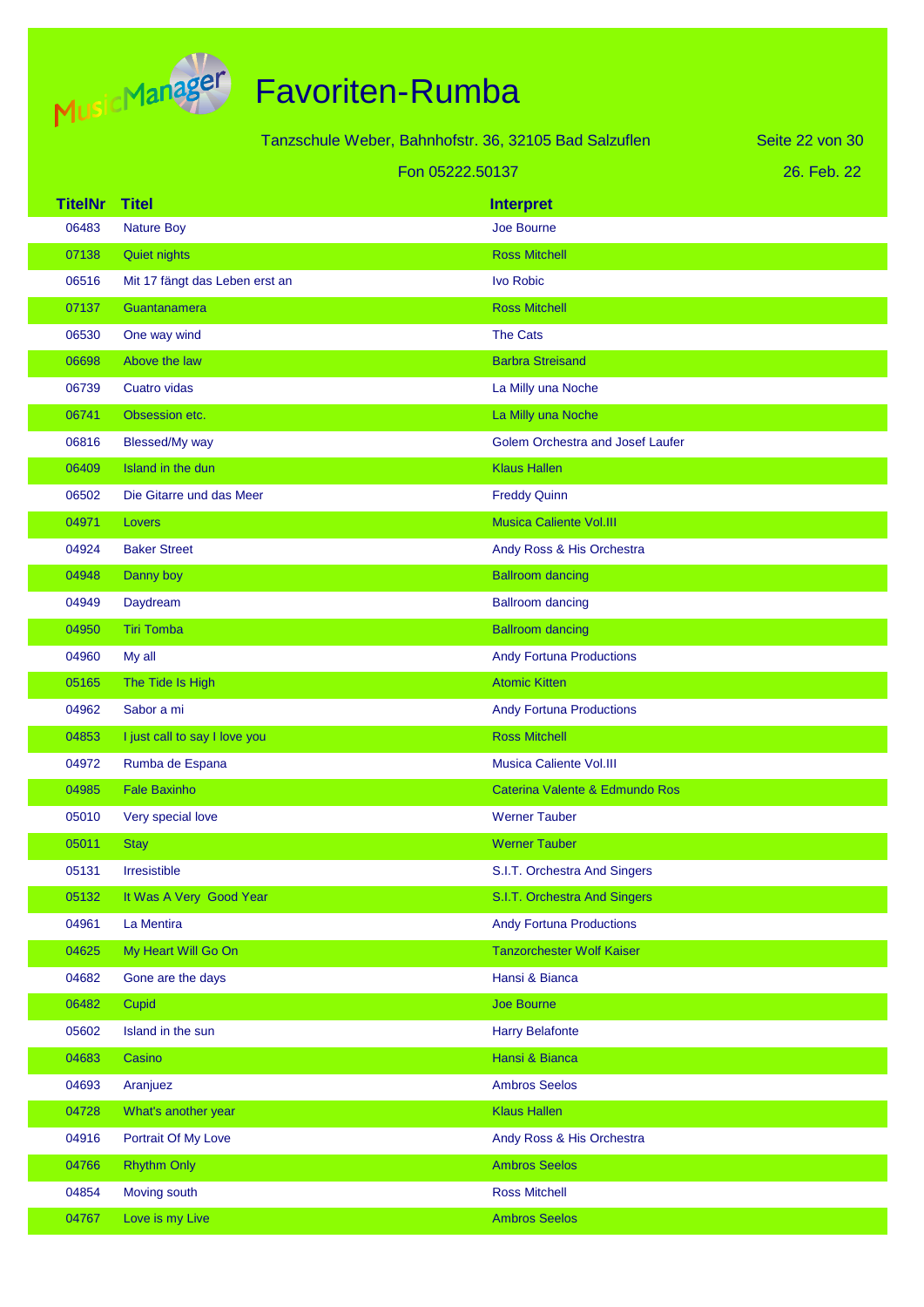

|                |                            | Tanzschule Weber, Bahnhofstr. 36, 32105 Bad Salzuflen | Seite 23 von 30 |
|----------------|----------------------------|-------------------------------------------------------|-----------------|
|                |                            | Fon 05222.50137                                       | 26. Feb. 22     |
| <b>TitelNr</b> | <b>Titel</b>               | <b>Interpret</b>                                      |                 |
| 04784          | And I love him             | <b>Ross Mitchell</b>                                  |                 |
| 04785          | On and on                  | <b>Ross Mitchell</b>                                  |                 |
| 04797          | My one temptation          | <b>Ross Mitchell</b>                                  |                 |
| 04798          | Save the best for last     | <b>Ross Mitchell</b>                                  |                 |
| 04768          | We Belong Together         | <b>Ambros Seelos</b>                                  |                 |
| 04735          | Perfida                    | <b>Velvet Tanzorchester</b>                           |                 |
| 05514          | If you                     | Lone van Roosendaal                                   |                 |
| 05358          | Still in love with you     | pro media musik gmbh                                  |                 |
| 05359          | Put your arms around me    | pro media musik gmbh                                  |                 |
| 05417          | Sin cortinas               | Chichi Peralta                                        |                 |
| 05419          | Hoy es adios               | Tony Salgado feat. Martin Jimenez                     |                 |
| 05456          | Un, dos, tres              | <b>Brian McKnight</b>                                 |                 |
| 05326          | The breeze and I           | <b>Hugo Strasser</b>                                  |                 |
| 05486          | Almaz                      | <b>Klaus Hallen</b>                                   |                 |
| 05420          | Un poco loco               | Agua Loca                                             |                 |
| 05530          | One in a million           | pro media musik gmbh                                  |                 |
| 05546          | Calling                    | <b>Casa Musica</b>                                    |                 |
| 05547          | <b>Emotion</b>             | <b>Casa Musica</b>                                    |                 |
| 05585          | Fallen                     | <b>Lauren Wood</b>                                    |                 |
| 05601          | California dreaming        | <b>Mamas &amp; Papas</b>                              |                 |
| 05176          | Owner Of My Heart          | <b>Louis Drabe</b>                                    |                 |
| 05472          | Don't know why             | <b>Vio Friedmann</b>                                  |                 |
| 05287          | When A Man Loves A Woman   | <b>Klaus Hallen</b>                                   |                 |
| 05220          | <b>Cuban Love Song</b>     | <b>George Freestone Combo and Friends</b>             |                 |
| 05462          | Show me the way            | Vio Friedmann                                         |                 |
| 05286          | <b>Mondey Mondey</b>       | <b>Klaus Hallen</b>                                   |                 |
| 05311          | I believe I can fly        | R. Kelly                                              |                 |
| 05288          | <b>Silence Is Golden</b>   | <b>Klaus Hallen</b>                                   |                 |
| 05293          | <b>Camino Verde</b>        | <b>Eydie Gorme</b>                                    |                 |
| 05299          | <b>Aquellos Ojos Verde</b> | <b>Nat King Cole</b>                                  |                 |
| 05302          | <b>Tres Palabras</b>       | <b>Nat King Cole</b>                                  |                 |
| 05255          | <b>Cien Anos</b>           | Thalia                                                |                 |
| 05301          | <b>Te Quiero Dijiste</b>   | <b>Nat King Cole</b>                                  |                 |
| 05298          | Cenizas                    | <b>Eydie Gorme</b>                                    |                 |
| 05296          | Cuando Vuelva A Tu Lado    | <b>Eydie Gorme</b>                                    |                 |
| 15219          | I Wonder Why               | Nina Bäumchen                                         |                 |
| 15297          | Why Not?                   | The Heath Twin Orchestra                              |                 |
| 04077          | Reminiscence               | <b>Dance Unique</b>                                   |                 |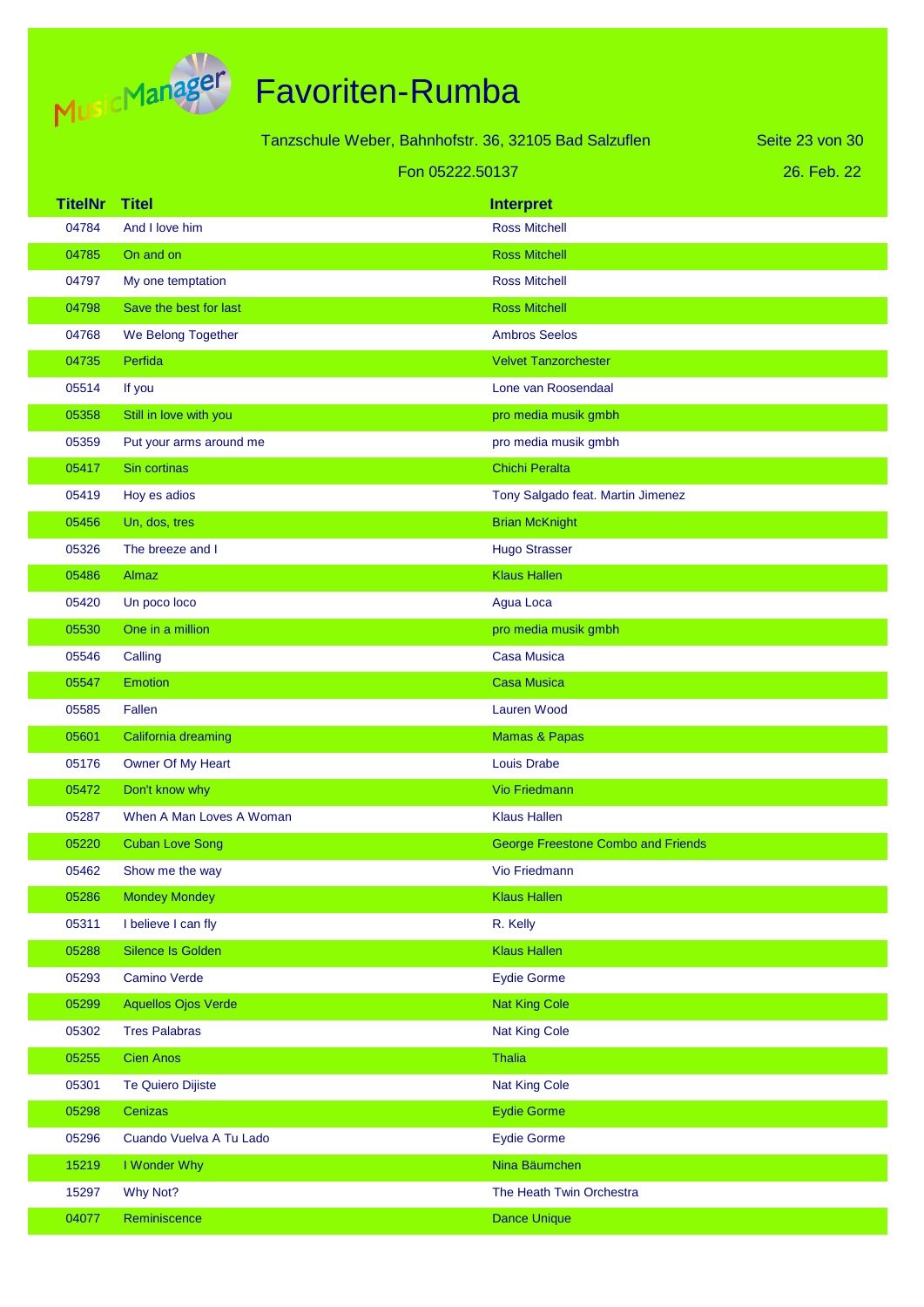

|                | Tanzschule Weber, Bahnhofstr. 36, 32105 Bad Salzuflen |                                            | Seite 24 von 30 |
|----------------|-------------------------------------------------------|--------------------------------------------|-----------------|
|                | Fon 05222.50137                                       |                                            | 26. Feb. 22     |
| <b>TitelNr</b> | <b>Titel</b>                                          | <b>Interpret</b>                           |                 |
| 04080          | <b>Dolphin Ride</b>                                   | <b>Dance Unique</b>                        |                 |
| 04136          | The Perfect Year                                      | Gaby Goldberg & Tanzorchester Klaus Hallen |                 |
| 13401          | Photograph                                            | <b>Ed Sheeran</b>                          |                 |
| 07504          | <b>Rumba Teaching Track</b>                           | <b>Markus Schöffl</b>                      |                 |
| 01074          | Viva forever                                          | <b>Spice Girls</b>                         |                 |
| 00972          | <b>Maria</b>                                          | <b>Klaus Hallen</b>                        |                 |
| 04537          | Aun que me cueste la vida                             | Luis Barbarán                              |                 |
| 05142          | Valerie                                               | Harpo                                      |                 |
| 03543          | <b>Como Fue</b>                                       | Salsamerica                                |                 |
| 15360          | I Will Be There                                       | The Latin League                           |                 |
| 05221          | <b>One Moment In Time</b>                             | George Freestone Combo and Friends         |                 |
| 14696          | The Way I am                                          | <b>Vio Friedmann</b>                       |                 |
| 15367          | <b>Scared To Be Lonely</b>                            | DJ Mitya                                   |                 |
| 15362          | <b>Hate To See Your Heart Break</b>                   | <b>The Latin League</b>                    |                 |
| 15368          | Wing To Fly                                           | <b>Miss Allegra</b>                        |                 |
| 14607          | <b>Girl On Fire</b>                                   | <b>Orchestra Alec Medina</b>               |                 |
| 09960          | Wonderful night                                       | <b>Black</b>                               |                 |
| 07554          | Once a time (I loved you)                             | verschiedene Interpreten                   |                 |
| 12279          | Sealed with a kiss                                    | <b>Bobby Vinton</b>                        |                 |
| 15370          | Ellie, My Love                                        | Mark Fidget & Al Kruin                     |                 |
| 14407          | <b>II Mondo</b>                                       | <b>ILVolo</b>                              |                 |
| 15394          | <b>Rose</b>                                           | <b>Titanic OST</b>                         |                 |
| 13884          | <b>Besame Mucho</b>                                   | <b>Helmut Lotti</b>                        |                 |
| 07628          | <b>Broken Strings</b>                                 | <b>Orchestra Alec Medina</b>               |                 |
| 09540          | Quiereme mucho                                        | <b>Linda Ronstadt</b>                      |                 |
| 12295          | Summertime sadness                                    | Lana del Rey                               |                 |
| 14414          | <b>This Time</b>                                      | <b>ILVolo</b>                              |                 |
| 11065          | So nah wie Du                                         | <b>Helene Fischer</b>                      |                 |
| 09187          | Samba pa ti/Que sera                                  | <b>Günter Noris</b>                        |                 |
| 11804          | <b>Back for good</b>                                  | <b>Take That</b>                           |                 |
| 09957          | Sign your name                                        | <b>Terence Trent D'Arby</b>                |                 |
| 11881          | Der letzte Akkord                                     | Michelle                                   |                 |
| 13007          | High                                                  | <b>James Blunt</b>                         |                 |
| 12735          | Ich denk noch an Dich                                 | <b>Charly Brunner &amp; Simone</b>         |                 |
| 14622          | <b>Thinking Out Loud</b>                              | <b>Tanzorchester Klaus Hallen</b>          |                 |
| 11883          | <b>Ungeschminkte Haut</b>                             | <b>Michelle</b>                            |                 |
| 11892          | Ein Morgen im November                                | Michelle                                   |                 |
| 08512          | <b>Usted</b>                                          | <b>Luis Miguel</b>                         |                 |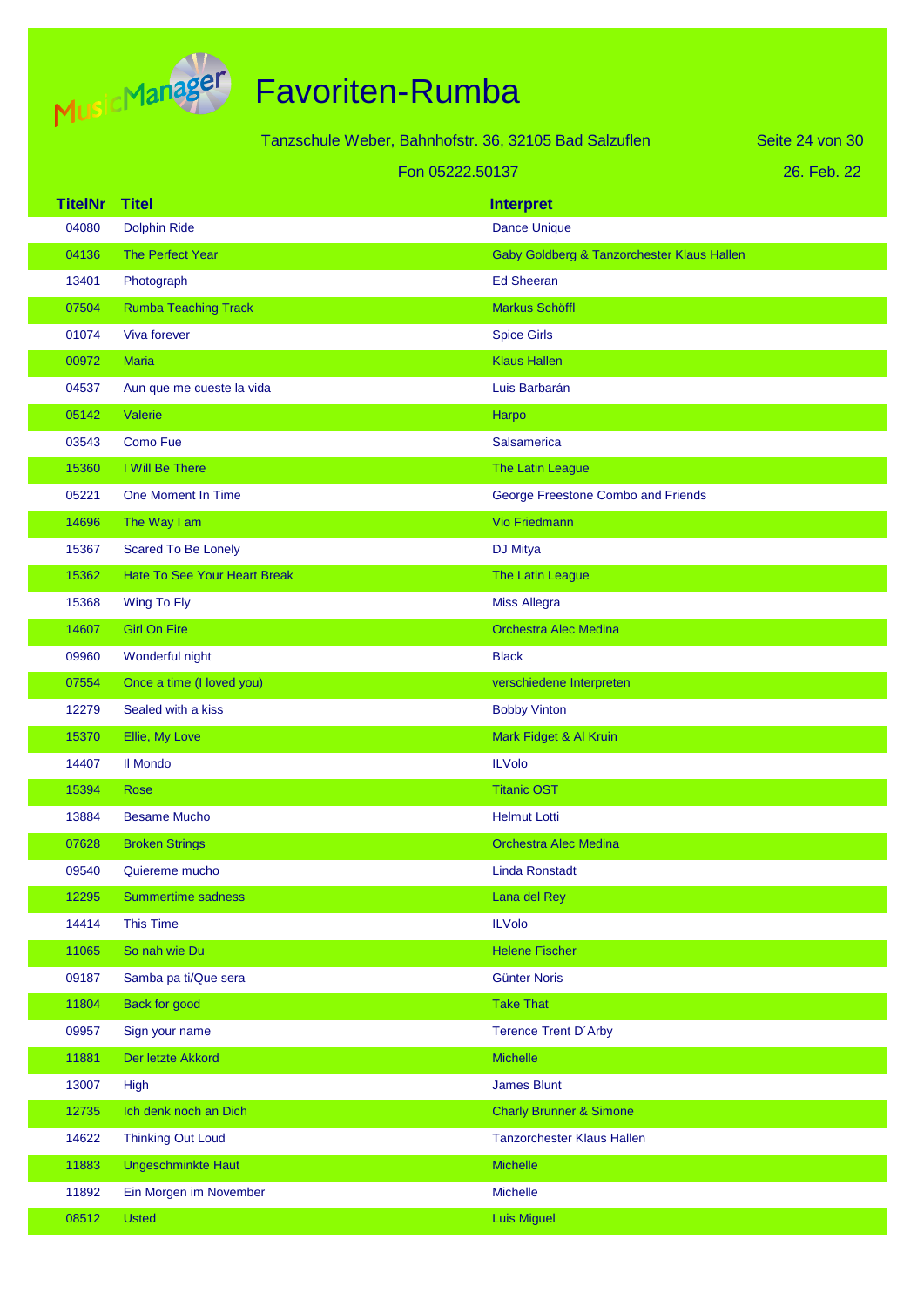

|                |                                     | Tanzschule Weber, Bahnhofstr. 36, 32105 Bad Salzuflen | Seite 25 von 30 |
|----------------|-------------------------------------|-------------------------------------------------------|-----------------|
|                |                                     | Fon 05222.50137                                       | 26. Feb. 22     |
| <b>TitelNr</b> | <b>Titel</b>                        | <b>Interpret</b>                                      |                 |
| 09621          | No se por que te quiero             | Dancelife Studio Orchestra                            |                 |
| 08654          | Bolero de luna                      | <b>Dancelife Studio Orchestra</b>                     |                 |
| 11613          | Hast Du Liebe gesagt?               | Angelika Milster                                      |                 |
| 14088          | Warum Nicht Mal Wieder Tanzen Gehen | <b>White Stars</b>                                    |                 |
| 09074          | Tide is high                        | Tony Evans & His Orchestra                            |                 |
| 11390          | <b>Missing you</b>                  | <b>Tina Turner</b>                                    |                 |
| 11902          | Heller als die Sonne                | <b>Michelle</b>                                       |                 |
| 12879          | Weisst Du noch-Je n'oublie pas      | <b>Mary Roos</b>                                      |                 |
| 09551          | Beautiful Maria of my soul          | Los Lobos                                             |                 |
| 15615          | Havana                              | <b>Chris Heyman</b>                                   |                 |
| 11423          | Un-break my heart                   | <b>Toni Braxton</b>                                   |                 |
| 10732          | Very special love                   | <b>Maureen McGovern</b>                               |                 |
| 12627          | <b>Sacrifice</b>                    | Elton John                                            |                 |
| 14608          | <b>Hurt Lovers</b>                  | <b>Orchestra Alec Medina</b>                          |                 |
| 14683          | You are a Miracle to me             | Vio Friedmann                                         |                 |
| 14254          | <b>Irgendwann Vielleicht</b>        | <b>Bernhard Brink</b>                                 |                 |
| 09961          | Under the boardwalk                 | <b>Bruce Willis</b>                                   |                 |
| 07754          | No se por que te quiero             | <b>Dancelife Studio Orchestra</b>                     |                 |
| 12494          | Sign your name                      | <b>Terence Trent D'Arby</b>                           |                 |
| 12922          | <b>Mmm Mmm Mmm</b>                  | <b>Crash Test Dummies</b>                             |                 |
| 08748          | Como tu quieres                     | Jose <sup>'</sup> Feliciano                           |                 |
| 08432          | How deep is your love               | The Ray Hamilton Ballroom Orchestra                   |                 |
| 12909          | All out of love                     | <b>Air Supply</b>                                     |                 |
| 15438          | <b>Come As You Are</b>              | Jaci Velasquez                                        |                 |
| 09619          | Women versus men                    | Dancelife Studio Orchestra                            |                 |
| 13424          | It's Over                           | <b>Klaus Hallen</b>                                   |                 |
| 15178          | <b>Sulamith</b>                     | <b>ComBomGosto</b>                                    |                 |
| 09376          | Feel                                | Dancelife Studio Orchestra                            |                 |
| 08652          | Tshotsholoza                        | Dancelife Studio Orchestra                            |                 |
| 09959          | Hero (the wind beneath my wings)    | <b>Gladys Knight</b>                                  |                 |
| 12518          | Room with a view                    | <b>Tony Carey</b>                                     |                 |
| 07791          | You are the only one                | <b>Orchestra Alec Medina</b>                          |                 |
| 08311          | Do you wanna dance                  | Dancelife Studio Orchestra                            |                 |
| 09694          | It's Impossible                     | <b>Elvis Presley</b>                                  |                 |
| 07684          | <b>Mike Hammer</b>                  | Dancelife Studio Orchestra                            |                 |
| 09697          | <b>Back for Good</b>                | <b>Take That</b>                                      |                 |
| 11948          | Wein Deine letzte Träne             | Cappucinos                                            |                 |
| 15216          | Arandano                            | <b>Martin Raeth</b>                                   |                 |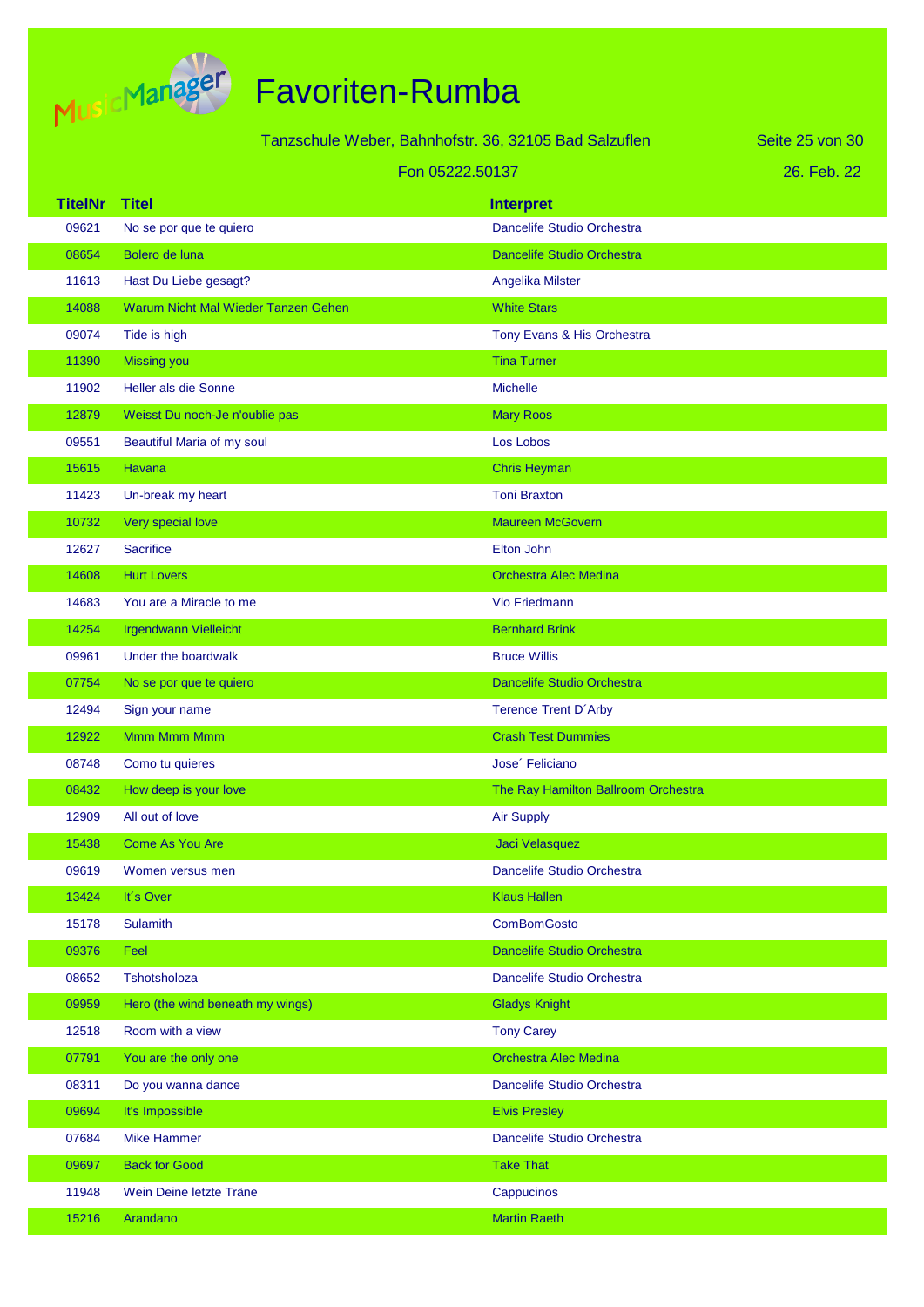

|                | Tanzschule Weber, Bahnhofstr. 36, 32105 Bad Salzuflen |                                         | Seite 26 von 30 |
|----------------|-------------------------------------------------------|-----------------------------------------|-----------------|
|                | Fon 05222,50137                                       |                                         | 26. Feb. 22     |
| <b>TitelNr</b> | <b>Titel</b>                                          | <b>Interpret</b>                        |                 |
| 10313          | Te quiero asi                                         | <b>Eydie Gorme</b>                      |                 |
| 08447          | She will be loved                                     | Maroon 5                                |                 |
| 11330          | Didn't we almost have it all                          | <b>Klaus Hallen</b>                     |                 |
| 11172          | <b>Ruleta Rusa</b>                                    | Daniela Romo                            |                 |
| 14544          | <b>Marvin Gaye</b>                                    | <b>Tanzorchester Klaus Hallen</b>       |                 |
| 11952          | Schönes Mädchen kann dich nicht weinen sehen          | Cappucinos                              |                 |
| 10307          | Amorcito corazon                                      | <b>Eydie Gorme</b>                      |                 |
| 12798          | Something stupid                                      | Robbie Williams & Nicole Kidman         |                 |
| 09605          | Happy ever after                                      | Dancelife Studio Orchestra              |                 |
| 15172          | <b>Spanish Fragrance</b>                              | <b>Martin Raeth</b>                     |                 |
| 08113          | La nave del olvido                                    | Dancelife Studio Orchestra              |                 |
| 15448          | <b>To You</b>                                         | <b>Anne Becker</b>                      |                 |
| 07828          | Do I do I know you                                    | Dancelife Studio Orchestra              |                 |
| 07827          | <b>Why</b>                                            | <b>Dancelife Studio Orchestra</b>       |                 |
| 14047          | Te Llore Un Rio                                       | <b>Mana</b>                             |                 |
| 13328          | These Are The Days Of Our Lives                       | Greger, Max - Tanzen '93                |                 |
| 10929          | I do (Übungstitel)                                    | verschiedene Interpreten                |                 |
| 07868          | Fields of gold                                        | <b>Eva Cassidy</b>                      |                 |
| 12654          | Half the world                                        | <b>Belinda Carlisle</b>                 |                 |
| 15612          | LA BELLA MARIA DE MI AMOR                             | <b>ANTONIO BANDERAS</b>                 |                 |
| 12801          | Andrea                                                | Fabrizio de André                       |                 |
| 12804          | <b>Arms of Mary</b>                                   | <b>Sutherland Brothers &amp; Quiver</b> |                 |
| 12808          | <b>Feel free</b>                                      | <b>Bellamy Brothers</b>                 |                 |
| 09192          | No me dejes                                           | <b>Roberto Carlos</b>                   |                 |
| 12969          | <b>El Farol</b>                                       | Santana                                 |                 |
| 14491          | Wie Ein Fluss Ist Deine Liebe                         | <b>Monika Martin</b>                    |                 |
| 12988          | Valerie                                               | Harpo                                   |                 |
| 10390          | Ritmo de la noche                                     | Al Di Meola                             |                 |
| 09194          | Escenario                                             | <b>Roberto Carlos</b>                   |                 |
| 08377          | Eallin                                                | Dancelife Studio Orchestra              |                 |
| 08600          | Quiero                                                | Dancelife Studio Orchestra              |                 |
| 10930          | Mi vida sin tu amor                                   | verschiedene Interpreten                |                 |
| 12965          | Do you like the                                       | Santana                                 |                 |
| 11320          | All the love in the world                             | Vio Friedmann                           |                 |
| 08515          | La mentira                                            | <b>Luis Miguel</b>                      |                 |
| 10665          | What now my love                                      | Al Martino                              |                 |
| 15288          | Irgendwann                                            | Nina Bäumchen                           |                 |
| 08312          | Spontaneous affection                                 | Dancelife Studio Orchestra              |                 |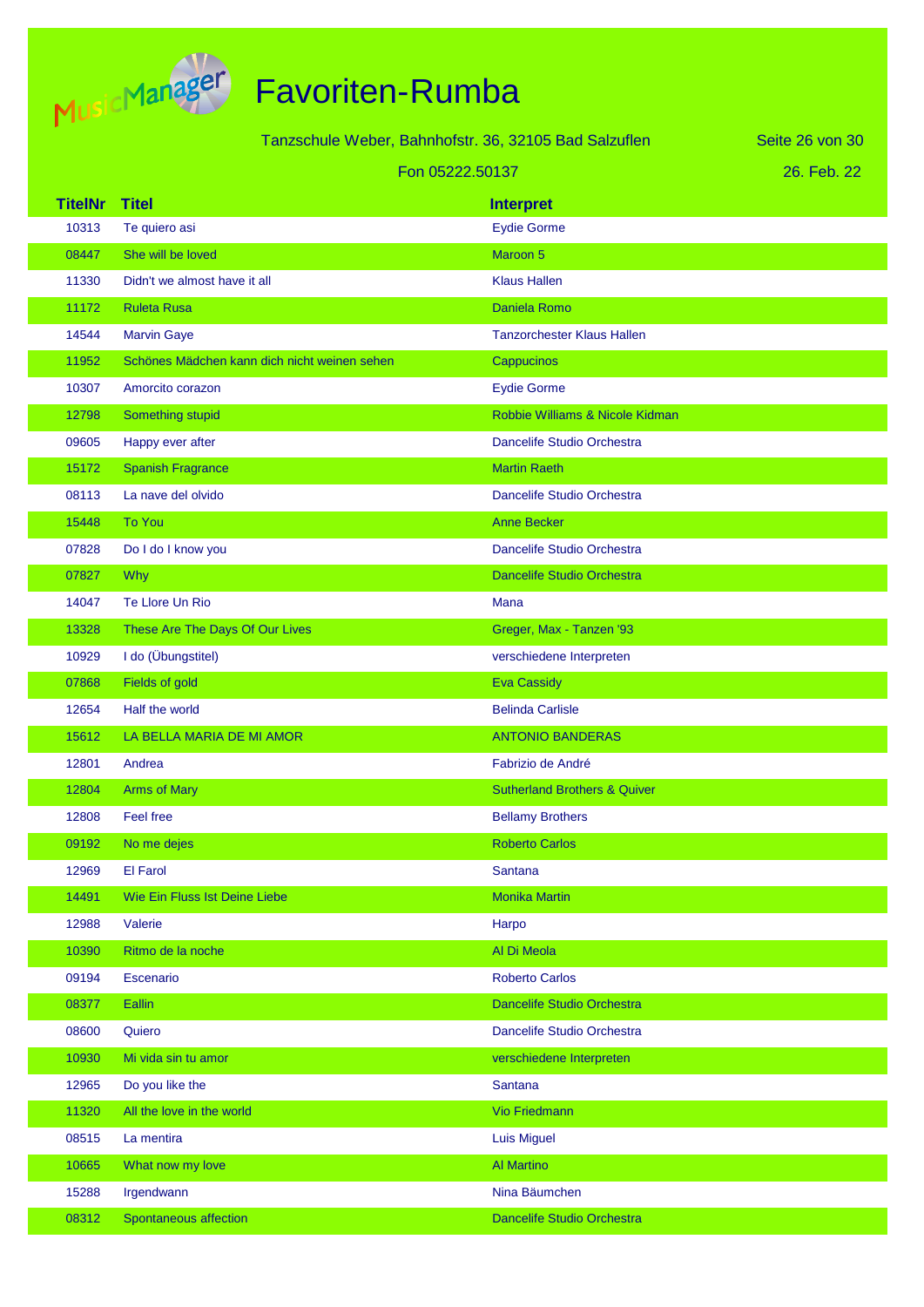

|                |                                          | Tanzschule Weber, Bahnhofstr. 36, 32105 Bad Salzuflen | Seite 27 von 30 |
|----------------|------------------------------------------|-------------------------------------------------------|-----------------|
|                | Fon 05222.50137                          |                                                       |                 |
|                |                                          |                                                       | 26. Feb. 22     |
| <b>TitelNr</b> | <b>Titel</b>                             | <b>Interpret</b>                                      |                 |
| 07933          | Rosen unter'm Schnee                     | Katja Ebstein                                         |                 |
| 12257          | Something's gotten hold of my heart      | <b>Gene Pitney</b>                                    |                 |
| 07932          | The Living Daylights                     | Mr. Bond & Cassandra Stehen                           |                 |
| 07931          | Hier Encore (Yesterday When I Was Young) | <b>Amanda Lear</b>                                    |                 |
| 07930          | Interim                                  | <b>Diana Ross</b>                                     |                 |
| 11651          | Sieben Leben hat die Zärtlichkeit        | <b>Die Flippers</b>                                   |                 |
| 13720          | Shape of My Heart                        | <b>Sting</b>                                          |                 |
| 10661          | Coronita de flores                       | Juan Luis Guerra                                      |                 |
| 13151          | A Love Worth Waiting For                 | Shakin' Stevens                                       |                 |
| 13166          | <b>Give Me Your Heart Tonight</b>        | Shakin' Stevens                                       |                 |
| 09958          | Corcovado                                | <b>Senor Coconut</b>                                  |                 |
| 10548          | <b>Streets of Philadelphia</b>           | <b>Bruce Springsteen</b>                              |                 |
| 13799          | Ich geh auf Glas                         | Rosenstolz                                            |                 |
| 09455          | Quando vuelve a tu lado                  | <b>Dancelife Studio Orchestra</b>                     |                 |
| 10131          | <b>Medley</b>                            | Pequena Compania                                      |                 |
| 13539          | My Girl                                  | The Ray Hamilton Orchestra                            |                 |
| 13540          | <b>Shadow Of Your Smile</b>              | The Ray Hamilton Orchestra                            |                 |
| 13541          | <b>Shine Silently</b>                    | The Ray Hamilton Orchestra                            |                 |
| 13542          | The Look Of Love                         | The Ray Hamilton Orchestra                            |                 |
| 13543          | <b>This Melody</b>                       | The Ray Hamilton Orchestra                            |                 |
| 13545          | Walk On By                               | The Ray Hamilton Orchestra                            |                 |
| 13546          | Woman In Love                            | The Ray Hamilton Orchestra                            |                 |
| 13538          | <b>Mahna De Carnaval</b>                 | The Ray Hamilton Orchestra                            |                 |
| 13761          | <b>Spanish Eyes</b>                      | <b>Top Time Orchester</b>                             |                 |
| 13880          | <b>Adios Mujer</b>                       | <b>Helmut Lotti</b>                                   |                 |
| 13881          | <b>Esta Noche Serena</b>                 | <b>Helmut Lotti</b>                                   |                 |
| 13886          | La Barca de Oro                          | <b>Helmut Lotti</b>                                   |                 |
| 13547          | <b>Words</b>                             | The Ray Hamilton Orchestra                            |                 |
| 15040          | Ven a Mí                                 | <b>Ricky Martin</b>                                   |                 |
| 14456          | You'll Be In My Heart                    | <b>Phil Collins</b>                                   |                 |
| 13298          | You'll See                               | Madonna                                               |                 |
| 13300          | <b>Bastard</b>                           | Rosenstolz                                            |                 |
| 14445          | Hero                                     | <b>Enrique Iglesias</b>                               |                 |
| 14383          | <b>II Mondo</b>                          | IL Volo                                               |                 |
| 15223          | I Wonder Why (Piano)                     | Nina Bäumchen                                         |                 |
| 13534          | Don't Forget To Remember                 | The Ray Hamilton Orchestra                            |                 |
| 13537          | Mädchen, oh Mädchen                      | The Ray Hamilton Orchestra                            |                 |
| 13535          | Heartbreaker                             | The Ray Hamilton Orchestra                            |                 |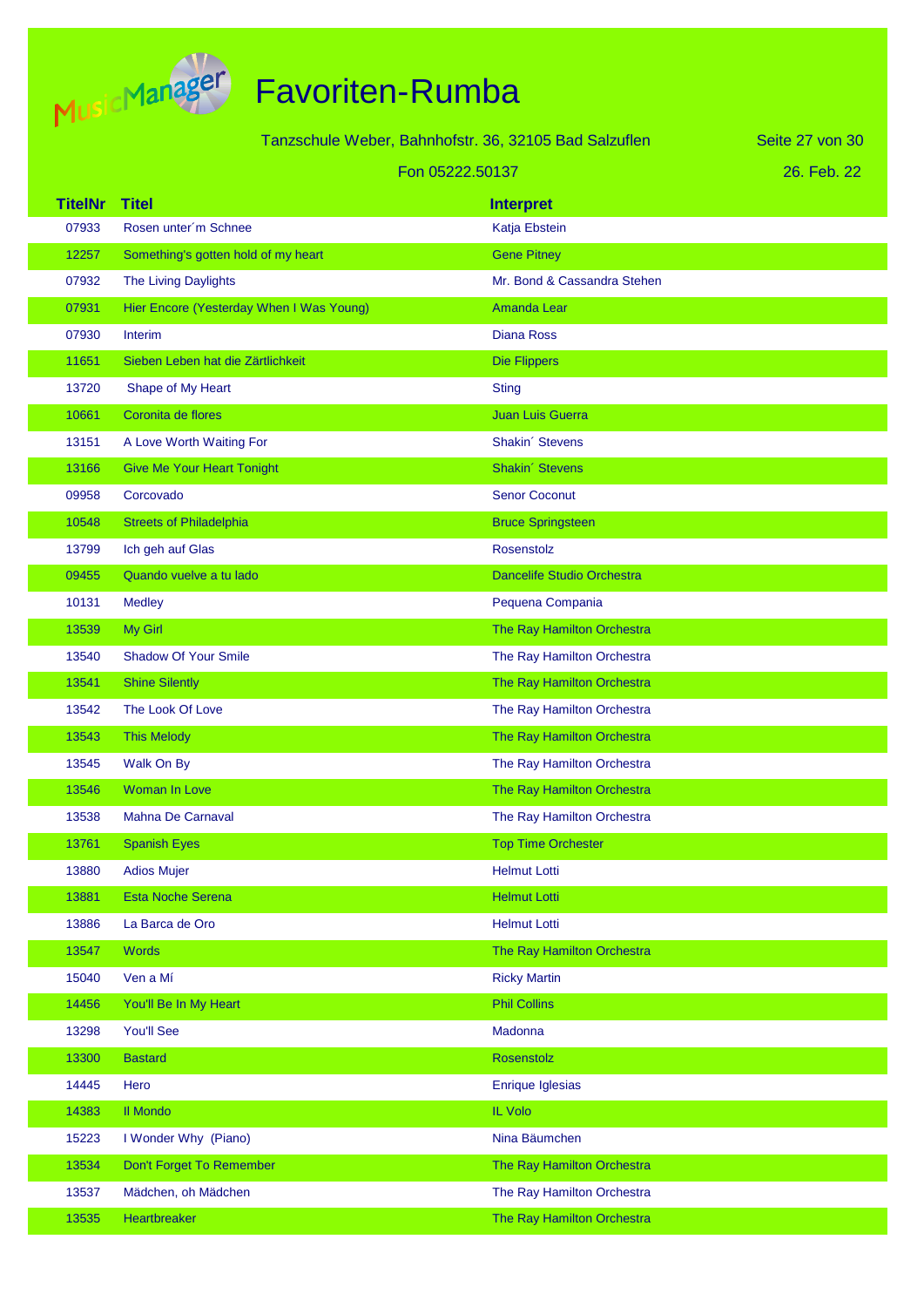

|                | Tanzschule Weber, Bahnhofstr. 36, 32105 Bad Salzuflen                                |                                     | Seite 28 von 30 |
|----------------|--------------------------------------------------------------------------------------|-------------------------------------|-----------------|
|                | Fon 05222.50137                                                                      |                                     | 26. Feb. 22     |
| <b>TitelNr</b> | <b>Titel</b>                                                                         | <b>Interpret</b>                    |                 |
| 15213          | <b>El Clarinete</b>                                                                  | <b>Senor Villano</b>                |                 |
| 13536          | I Just Called To Say I Love You                                                      | The Ray Hamilton Orchestra          |                 |
| 15214          | Anything You Have To Say                                                             | <b>Jonathan Eicker</b>              |                 |
| 15218          | <b>Faraway Waves</b>                                                                 | <b>Senor Villano</b>                |                 |
| 14446          | <b>Tears In Heaven</b>                                                               | <b>Eric Clapton</b>                 |                 |
| 14976          | Abschied von St. Germain                                                             | <b>Michelle</b>                     |                 |
| 09226          | What now my love                                                                     | Max Bygraves                        |                 |
| 08548          | Lean on me                                                                           | <b>Dancelife Studio Orchestra</b>   |                 |
| 08714          | The Touch of Your Lips/Spanish Harlem/My Cherie Amour/The S The Power Pack Orchestra |                                     |                 |
| 08758          | Quando te beso                                                                       | <b>Raul Di Blasio</b>               |                 |
| 08981          | When the rain begins to fall                                                         | Pappa Bear feat. Jan von de Toorn   |                 |
| 09066          | <b>Begin the Beguine</b>                                                             | Tony Evans & His Orchestra          |                 |
| 09995          | Contigo                                                                              | <b>Trio Mexico</b>                  |                 |
| 09073          | <b>Sunshiine</b>                                                                     | Tony Evans & His Orchestra          |                 |
| 08507          | No me platiques mas                                                                  | <b>Luis Miguel</b>                  |                 |
| 09271          | I like                                                                               | <b>Orchestra Alec Medina</b>        |                 |
| 09463          | Recuerdo                                                                             | verschiedene Interpreten            |                 |
| 11672          | Meine Sonne bist Du                                                                  | <b>Die Paldauer</b>                 |                 |
| 09549          | Como fue                                                                             | <b>Beny Moré</b>                    |                 |
| 09660          | nepara-milaya                                                                        | Nepara                              |                 |
| 09695          | How Deep is Your Love                                                                | <b>Take That</b>                    |                 |
| 09072          | White flag                                                                           | Tony Evans & His Orchestra          |                 |
| 08399          | La Playa                                                                             | The Ray Hamilton Ballroom Orchestra |                 |
| 07669          | Lily was here                                                                        | <b>Dancelife Studio Orchestra</b>   |                 |
| 07729          | Forever                                                                              | Dancelife Studio Orchestra          |                 |
| 07830          | Primitive                                                                            | Dancelife Studio Orchestra          |                 |
| 07841          | Close your eyes                                                                      | Dancelife Studio Orchestra          |                 |
| 08220          | Something stupid                                                                     | <b>Vio Friedmann</b>                |                 |
| 08221          | Show me the way                                                                      | Vio Friedmann                       |                 |
| 08538          | Would I lie to you                                                                   | Dancelife Studio Orchestra          |                 |
| 08398          | Walk on by                                                                           | The Ray Hamilton Ballroom Orchestra |                 |
| 08509          | La Puerta                                                                            | <b>Luis Miguel</b>                  |                 |
| 08419          | Way of the world                                                                     | The Ray Hamilton Ballroom Orchestra |                 |
| 08420          | Mädchen oh Mädchen                                                                   | The Ray Hamilton Ballroom Orchestra |                 |
| 08445          | El tiempo va (As time goes by)                                                       | <b>Ibrahim Ferrer</b>               |                 |
| 08456          | Casablanca (El tiempo va)                                                            | Ibrahim Ferrer & Omara Portuondo    |                 |
| 08497          | Dornröschen-Rumba                                                                    | <b>Günter Noris</b>                 |                 |
| 09467          | Mon amour                                                                            | verschiedene Interpreten            |                 |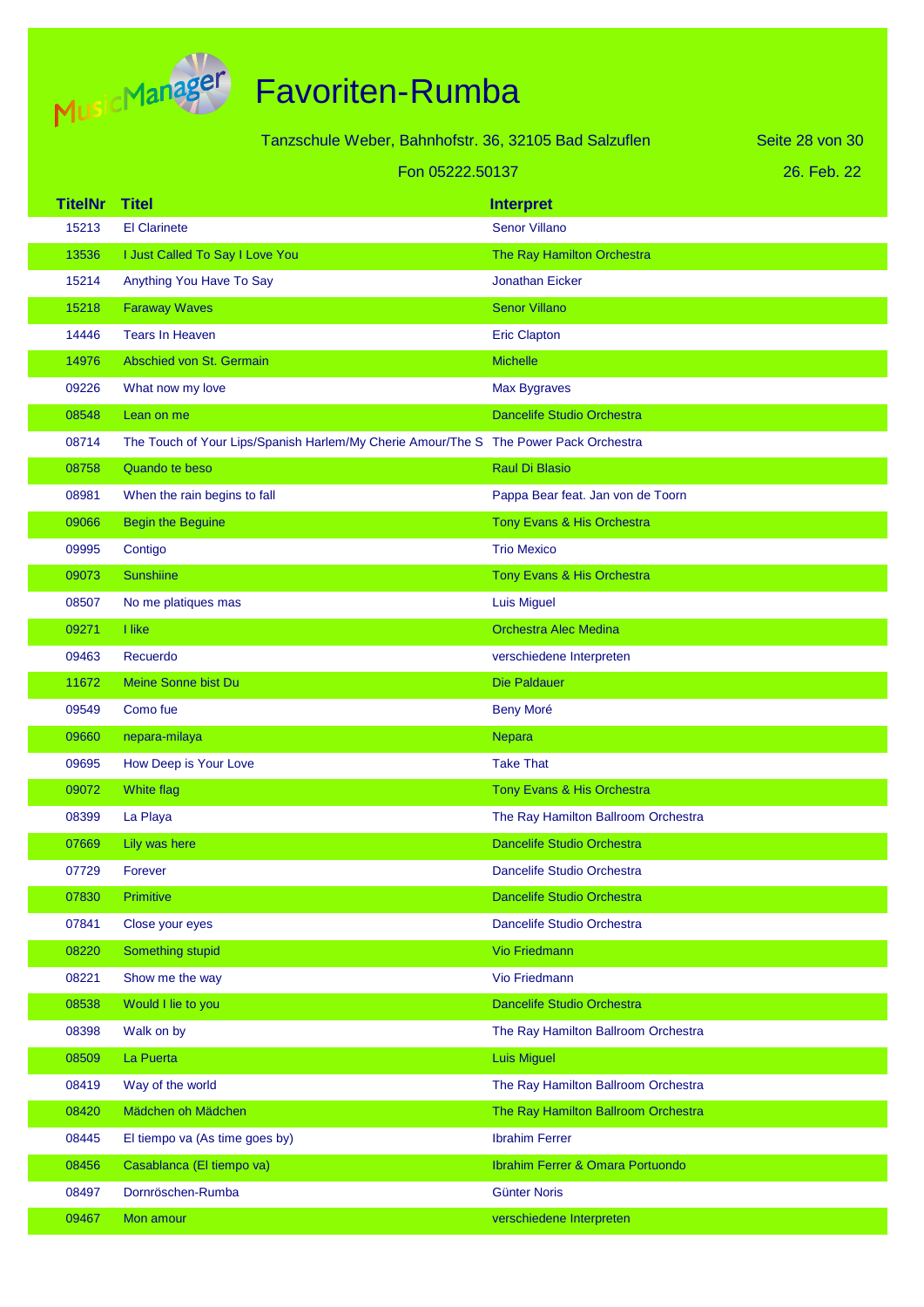

|                |                                 | Tanzschule Weber, Bahnhofstr. 36, 32105 Bad Salzuflen | Seite 29 von 30 |
|----------------|---------------------------------|-------------------------------------------------------|-----------------|
|                |                                 | Fon 05222.50137                                       | 26. Feb. 22     |
| <b>TitelNr</b> | <b>Titel</b>                    | <b>Interpret</b>                                      |                 |
| 08264          | <b>Primer Amor</b>              | Dancelife Studio Orchestra                            |                 |
| 10562          | Heal the world                  | <b>Michael Jackson</b>                                |                 |
| 10012          | <b>Volveras</b>                 | <b>Trio Mexico</b>                                    |                 |
| 09996          | No me quieres tanto             | <b>Trio Mexico</b>                                    |                 |
| 10253          | Moving south                    | <b>Ross Mitchell</b>                                  |                 |
| 10255          | I just called to say I love you | <b>Ross Mitchell</b>                                  |                 |
| 10274          | Feelings                        | verschiedene Interpreten                              |                 |
| 10276          | Dream of nature                 | verschiedene Interpreten                              |                 |
| 10010          | Pecado                          | <b>Trio Mexico</b>                                    |                 |
| 10550          | Forever tonight                 | Peter Cetera with Crystal Bernard                     |                 |
| 10252          | The breeze and I                | <b>Ross Mitchell</b>                                  |                 |
| 10644          | If you leave me now             | The Peres Blanca Band / El Gato Rhythm Orchester      |                 |
| 10645          | How deep is your love           | The Peres Blanca Band / El Gato Rhythm Orchester      |                 |
| 10646          | I just called to say I love you | The Peres Blanca Band / El Gato Rhythm Orchester      |                 |
| 10782          | Come back to Sorrento           | <b>Claude Blouin</b>                                  |                 |
| 10783          | <b>Boardwalk Memories</b>       | <b>Claude Blouin</b>                                  |                 |
| 10960          | You'll see                      | Madonna                                               |                 |
| 10546          | $74 - 75$                       | <b>The Cornells</b>                                   |                 |
| 10002          | No, no y no                     | <b>Trio Mexico</b>                                    |                 |
| 09998          | <b>Caminemos</b>                | <b>Trio Mexico</b>                                    |                 |
| 09999          | Nuestro amor                    | <b>Trio Mexico</b>                                    |                 |
| 10254          | <b>Bali Ha'i</b>                | <b>Ross Mitchell</b>                                  |                 |
| 10000          | Sin ti                          | <b>Trio Mexico</b>                                    |                 |
| 10009          | <b>Miseria</b>                  | <b>Trio Mexico</b>                                    |                 |
| 10003          | Amor de la calle                | <b>Trio Mexico</b>                                    |                 |
| 10004          | Mi Magdalena                    | <b>Trio Mexico</b>                                    |                 |
| 10005          | Una copa mas                    | <b>Trio Mexico</b>                                    |                 |
| 10007          | Nunca jamas                     | <b>Trio Mexico</b>                                    |                 |
| 10008          | Solo                            | <b>Trio Mexico</b>                                    |                 |
| 14032          | <b>Nada</b>                     | <b>Dvicio Feat Leslie Grace</b>                       |                 |
| 11321          | The way I am                    | Vio Friedmann                                         |                 |
| 07765          | Te busco                        | Dancelife Studio Orchestra                            |                 |
| 08433          | The look of love                | The Ray Hamilton Ballroom Orchestra                   |                 |
| 11260          | <b>Bumpin on sunset</b>         | verschiedene Interpreten                              |                 |
| 08751          | Coming around                   | Paoloa & Chiara                                       |                 |
| 10013          | Perdida                         | <b>Trio Mexico</b>                                    |                 |
| 15437          | Pour que tu m'aimes encore      | <b>Celine Dion</b>                                    |                 |
| 09075          | Sunrise                         | Tony Evans & His Orchestra                            |                 |